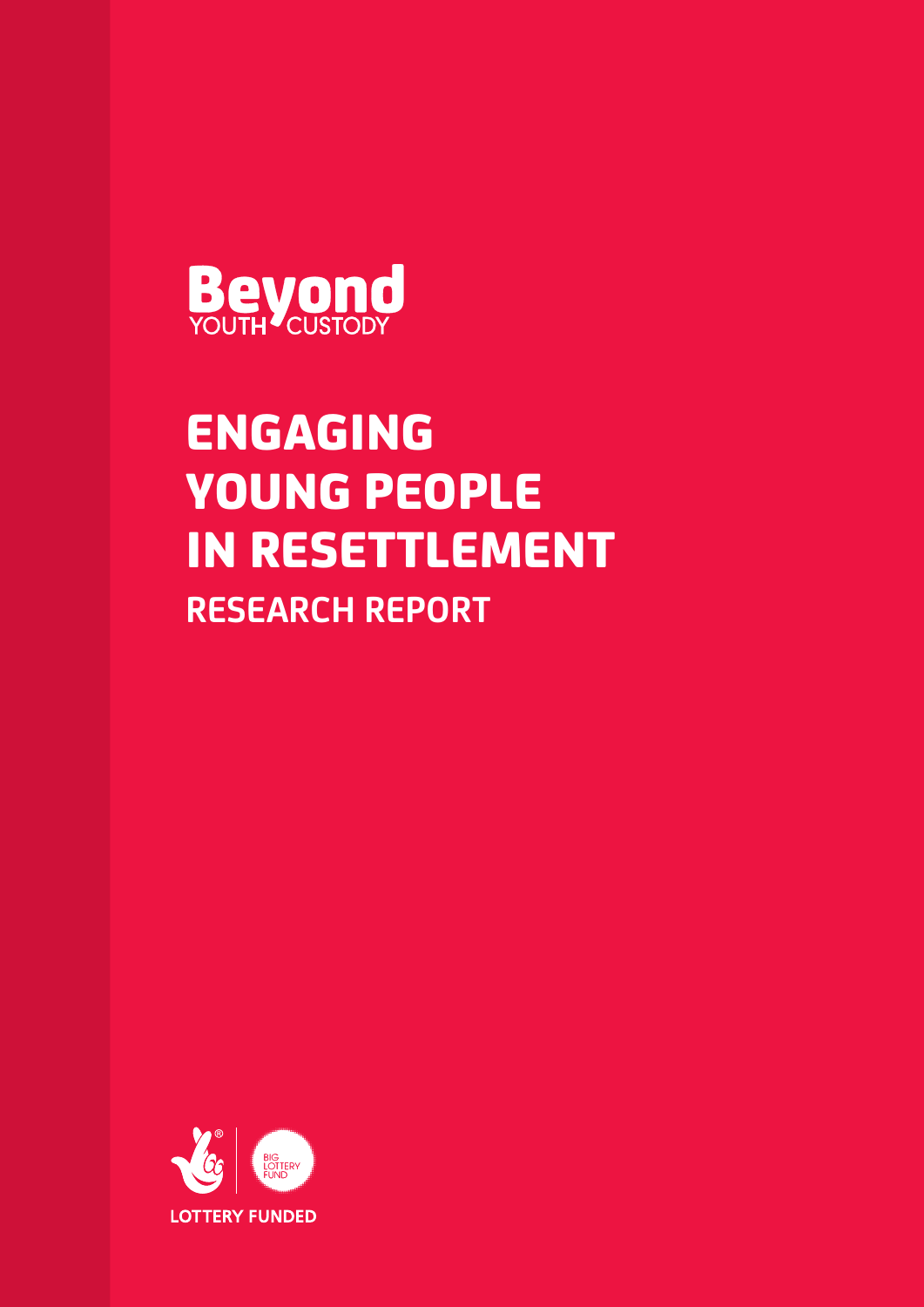## **Contents**

| 1. Introduction                                               |    |        |
|---------------------------------------------------------------|----|--------|
| 2. Methodology                                                |    | 2      |
| 3. The meaning of engagement                                  |    | 3<br>4 |
| The ambiguities of engagement                                 | 4  |        |
| Engagement as a multi-faceted concept                         | 4  |        |
| Engagement as leading to a shift in identity                  | 6  |        |
| Identifying and measuring engagement                          | 6  |        |
| 4. Barriers to engagement                                     |    | 9      |
| Involuntary and resistant service users                       | 9  |        |
| Forms of resistance                                           | 9  |        |
| Environmental circumstances of young people                   | 9  |        |
| Mental health and a lack of familial support                  | 10 |        |
| Peer pressure, self-perception and labelling                  | 10 |        |
| Previous experience of services                               | 10 |        |
| Lack of motivation                                            | 11 |        |
| A window of opportunity                                       | 12 |        |
| 5. Initial engagement                                         |    | 13     |
| Meeting young people on their own territory                   | 13 |        |
| Contact prior to release                                      | 14 |        |
| Characteristics of the intervention and of staff              | 14 |        |
| <b>6. Organisational issues</b>                               |    | 16     |
| Resourcing issues                                             | 16 |        |
| Environmental and cultural considerations                     | 16 |        |
| 7. Project activities                                         |    | 19     |
| Activities to motivate engagement                             | 19 |        |
| Activities offering practical, emotional                      |    |        |
| and developmental support                                     | 20 |        |
| Responding to what young people want                          | 20 |        |
| Incentives and rewards                                        | 21 |        |
| User involvement and participation                            | 22 |        |
| 8. Relationship dynamics and the qualities of effective staff |    | 24     |
| The importance of relationships                               | 24 |        |
| The nature of effective relationships                         | 24 |        |
| Managing expectations                                         | 25 |        |
| Qualities required of staff                                   | 26 |        |
| <b>9. Conclusion</b>                                          |    | 29     |
| Engagement as a model of transformation                       | 29 |        |
| A three step model                                            | 29 |        |
| Principles of effective engagement                            | 30 |        |
| Questions raised by the research                              | 30 |        |
| Annex - a note on measuring engagement                        | 33 |        |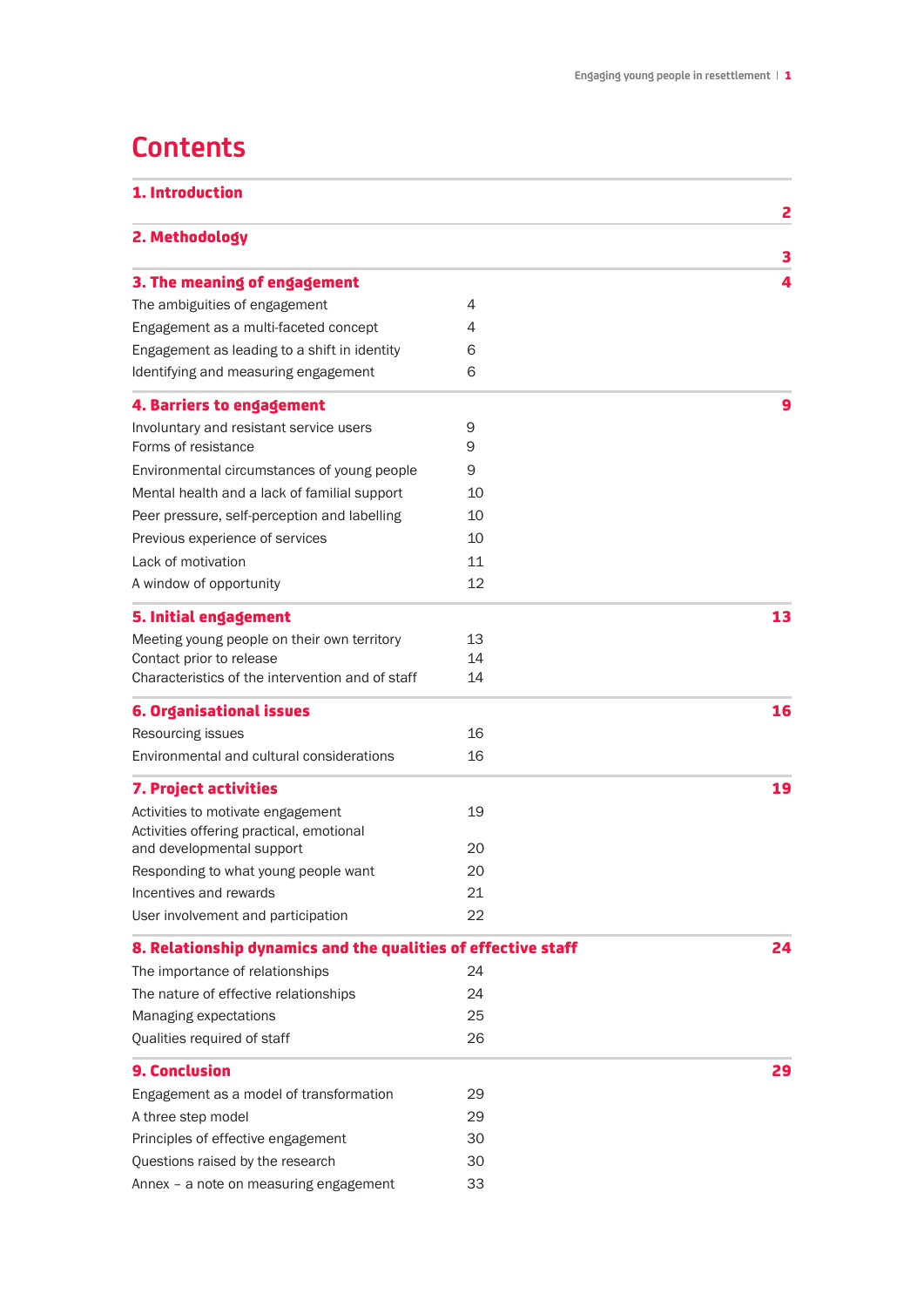### **1. Introduction**

Young people in custody have a range of complex needs and are among the most vulnerable in society (Jacobson et al, 2010). The delivery of resettlement provision, aimed at improving future life chances and reducing reoffending, is accordingly a complex and challenging endeavour which requires a coordinated and holistic approach (Bateman et al, 2013a). It is clear from the literature that one of the prerequisites of effective intervention is that young people are fully engaged in the resettlement process (Bateman et al, 2013a). As Smith (2006) has argued, any programme, no matter how embedded in the evidence of 'what works', can only have the desired effect if it is successfully implemented, and successful implementation is dependent on engagement. Yet the knowledge base in relation to the engagement of disadvantaged and marginalised young people, and in particular those in conflict with the law and with complex needs, is underdeveloped (Prior and Mason, 2010; Stephenson et al, 2011).

This research report attempts to contribute to an understanding of effective engagement in a resettlement context. It is one of a series of thematic research reports produced as part of the Beyond Youth Custody (BYC) programme, under the Big Lottery Fund's Youth in Focus (YIF) programme. YIF aims to engender positive change in the lives of vulnerable young people, with a particular focus on young people leaving custody, care leavers and young carers. BYC is one of three England-wide learning and awareness projects that work to develop effective policy and practice in each of the three YIF strands. Focusing on the young offenders' strand, BYC exists to advance knowledge and promote positive resettlement for young people making the transition from custody to the community and beyond in order to improve outcomes.

This report synthesises findings from previous research on engaging disaffected young people and considers the implications of those findings for work with young people in the criminal justice system and, in particular, those leaving custody. This contextual information is supplemented by the findings of a smallscale study designed to elicit the views of staff in the 15 resettlement projects funded through the YIF programme. The intention of the study is to enhance the existing literature in this area by drawing on the practice knowledge and expertise of those working in the YIF programme who deliver services to this particular group of service users. It also provides a mechanism whereby the different professional perceptions of engagement across the YIF projects can be shared. This approach, combining an analysis of projects' experience with findings from the literature, will also be used for future thematic research. BYC hopes that such an approach will facilitate shared learning across resettlement services for young people and contribute to the development of evidence-based resettlement practice that builds upon the learning of professionals working in the field.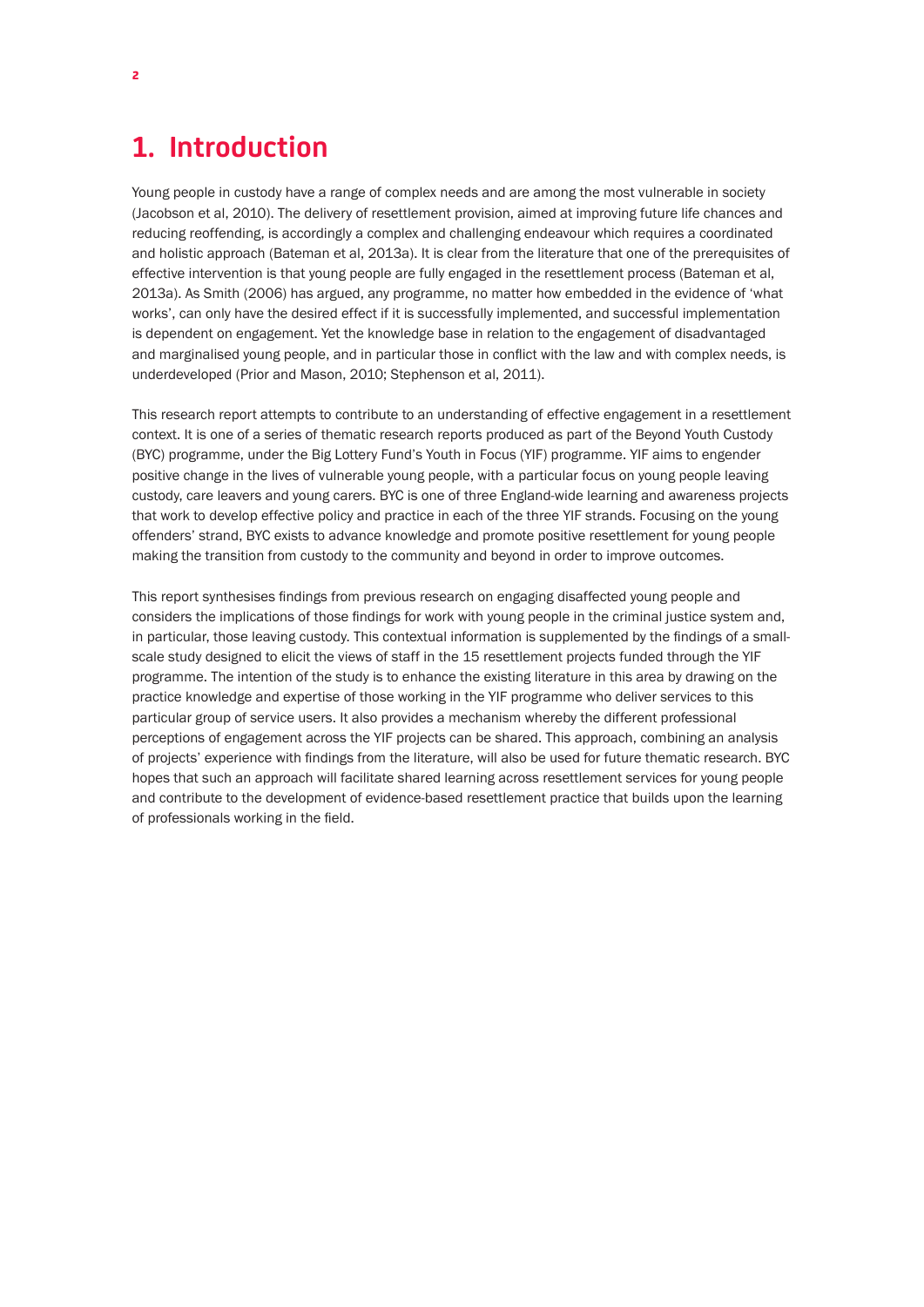# **2. Methodology**

The first element of this research is a literature review that draws on a previous study conducted by one of the authors on engaging disaffected young people (Hazel, 2003), updating and extending that earlier work. The search for sources focused on academic studies that pertain to the engagement of marginalised young people in the criminal justice system and outside of it, but also included 'grey literature', such as policy documents and good practice guidance dealing with key areas of interest.

Searches were carried out through academic databases and the internet using various combinations of the following search terms:

- 'Young person', 'young people', 'youth', 'child', 'children', 'service user'
- 'Engagement', 'engaging', 'participation', 'relationships with staff'
- l 'Hard to reach', 'disaffected', 'disadvantaged', 'marginalised', 'disaffected', 'socially excluded'
- 'Offending', 'youth justice', 'criminal justice', 'involuntary client'

No explicit criteria for inclusion were established but the focus was on texts that appeared most relevant to the engagement of young people leaving custody. The review was not purposefully limited to English language sources, but all texts cited were written in English. No limitations were placed on the date of production of sources, but the large majority of texts included in the review were written within the last 20 years. The selected literature was analysed to identify the principal themes that emerge in relation to engaging marginalised young people.

The second element of the study is an online survey of practitioners working in YIF resettlement projects. The questionnaire consisted of a mixture of closed questions (using a four or five point Likert scale) and open questions that allowed a free text response. The topic areas were derived from an initial reading of the literature and are broadly reflected in the structure of this report.

A link to the survey was emailed to contacts in the projects who were invited to circulate it to other team members. A total of 20 responses were received during the survey period (May to June 2013), representing 10 of the 15 YIF projects in the resettlement strand.

Given the small scale of the survey, responses to closed questions were analysed simply in terms of numerical frequencies. Free text responses were themed largely by the section of the questionnaire to which they related. Whilst it is acknowledged that the sample is a small one, the responses provide added depth to the general principles derived from the literature.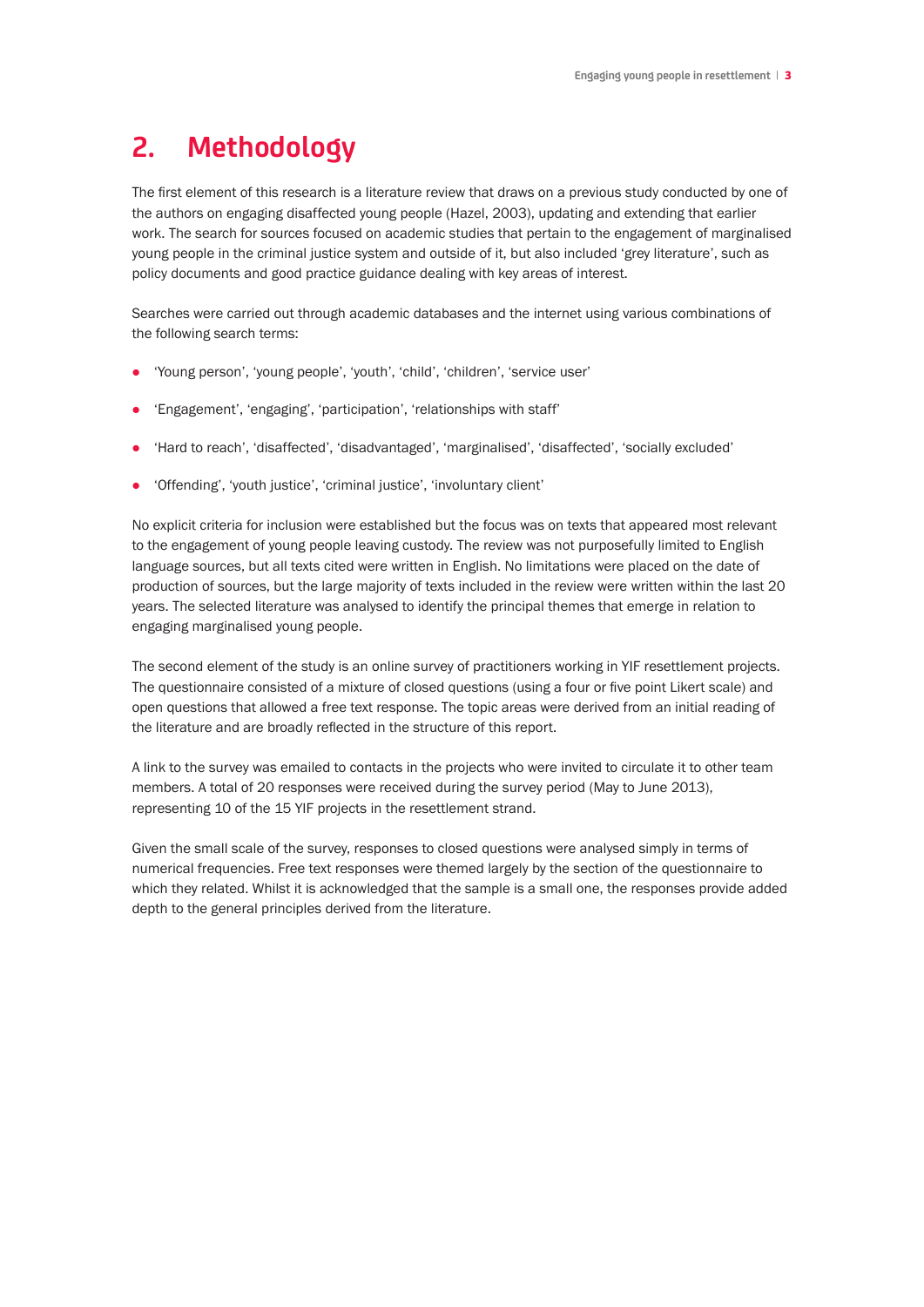### **3. The meaning of engagement**

#### The ambiguities of engagement

While the importance of engagement is widely recognised, its meaning is not always fully articulated. Research confirms, for example, that youth offending team (YOT) practitioners have struggled to identify what it refers to (Ipsos MORI, 2010). Part of the difficulty is that the term 'engagement' may mean different things in different contexts (Fredricks et al, 2004). In particular, it is common for the expression to be used in two distinct, if related, ways.

First, it can refer to the process whereby the young person engages with a project or an intervention. In this sense, engagement is a state that is internal to the young person – albeit that it may have external, behavioural manifestations. Second, however, engagement can refer to the mechanisms and strategies used by service providers to engage young people with project activities. Whilst it does address both of these issues, the current study focuses largely on engagement in the latter sense, as a means of promoting the former: it is concerned with the ways in which practitioners might enhance the prospects that a young person will become actively involved with resettlement provision, that he or she will become 'engaged' (in the first sense).

Such activities may be different to, and should be distinguished from, programmes of intervention that are designed to effect behavioural change or, in the resettlement context, to reduce offending. They are, however, a prerequisite for any programme of intervention to be successful. As Mason and Prior (2008: 12) put it:

For practitioners, the implication is that specific skills and knowledge ('techniques') are required to achieve engagement, in addition to skills and knowledge associated with the particular type of intervention.

If from a practitioner perspective, engagement is a 'technical' exercise, it is nonetheless important to have some understanding of what constitutes engagement from a young person's perspective, what it is that practitioners are using their skills and knowledge base to achieve, and how, in turn, that might be measured.

#### Engagement as a multi-faceted concept

The difficulties that practitioners sometimes experience in knowing how to understand engagement are not fully explained by the ambiguous nature of the concept; it is also a consequence of the complexity of identifying what constitutes engagement on the part of the young person.

Engaging young people in a service or intervention obviously requires their participation at some level. Previous research has suggested that ensuring 'superficial' compliance, in the form of attendance, is the primary focus for many professionals in the youth justice system (Hazel et al, 2002a: 9). But it is apparent that simple attendance at a project, or completion of a programme, may not be sufficient to constitute engagement. The latter implies more than passive involvement (Mason and Prior, 2008) since the purpose of intervention is to effect change and that generally requires more of the young person than keeping appointments. From a professional perspective, it follows that engaging young people consists of more than ensuring compliance or cooperation. As Mason and Prior (2008: 12) argue:

if a young person does not feel any commitment to the objectives of the programme and is not motivated to benefit … from the programme activities, then they are not 'engaged'.

There is, in other words, a more developed sense of engagement that implies some form of 'relationship' between the young person and the service provider.

It is apparent from Mason and Prior's comments that motivation is a key prerequisite of this more developed form of engagement. Indeed, enhancing young people's motivation is a recurring theme in the literature. For instance, Prochaska and DiClemente's (1983) well known model suggests engagement will not occur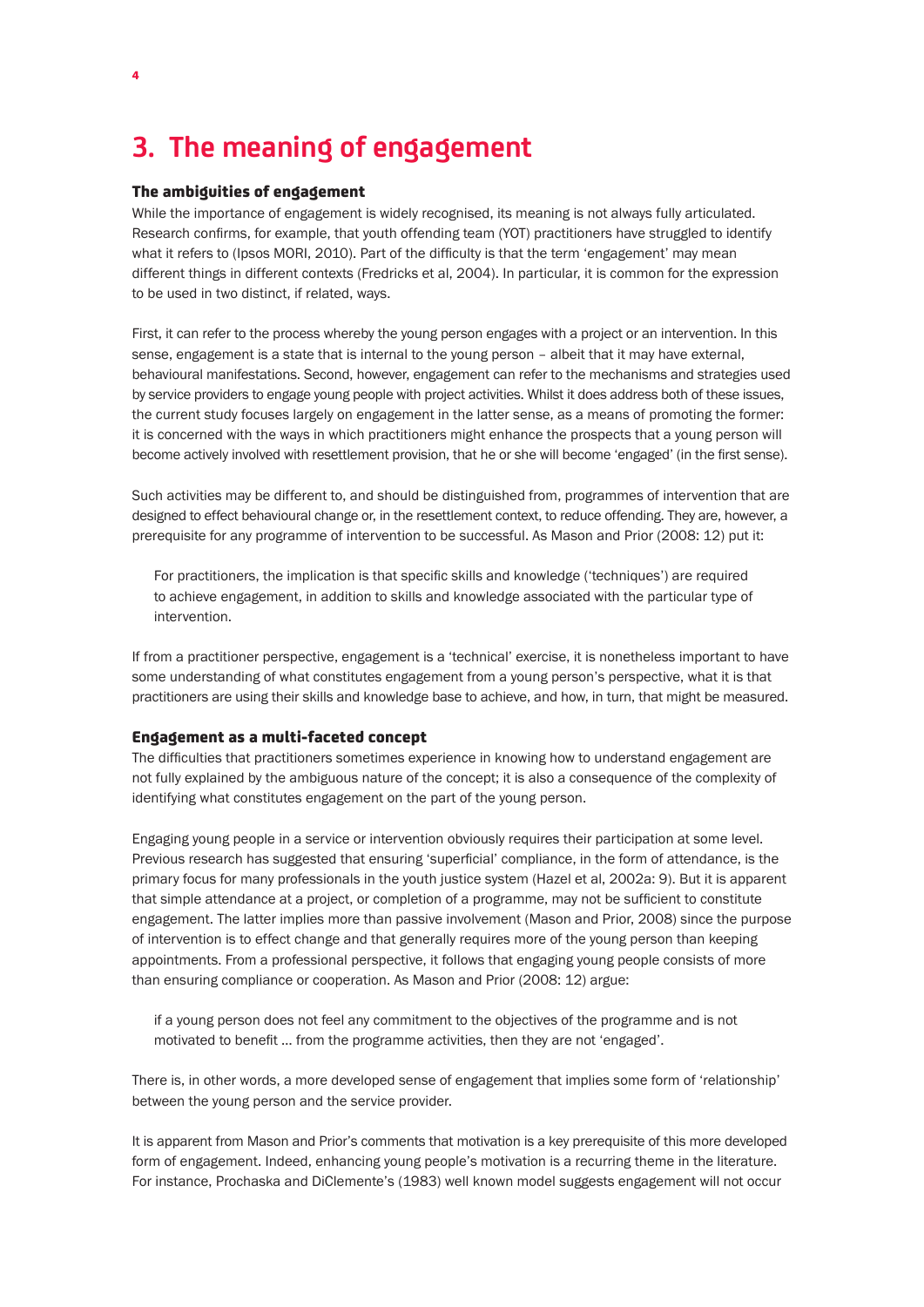unless the young person's intentional state is such that they recognise the benefits to themselves of the intervention and are prepared to take action in order to effect change. But just as participation is not sufficient to demonstrate that a young person is engaged, so too engagement cannot be reduced solely to motivation. Commitment alone might not guarantee that the young person will immerse him or herself in the relevant activities in a manner that provides a realistic chance that programme objectives will be achieved.

So a young person might be genuinely committed to giving up offending, and motivated to avail him or herself of the support offered by a particular project, but their social or personal circumstances might nonetheless present an obstacle to full engagement in the programme. Alternatively, a young person might fail to see the relevance of particular activities to attaining his or her goals, or might feel antipathetic towards project staff. Finally, a potentially motivated individual may be confronted by the reality that the opportunities which he or she would wish to take advantage of may not exist in a form that is conducive to his or her engagement.

For such reasons, some commentators suggest that to show engagement a young person must also make progress against whatever plan of intervention has been agreed (see, for instance, Stephenson et al, 2011). There is a danger, however, that this sort of argument might become circular. Engagement is frequently seen as key to generating positive outcomes and as providing an explanation of why some interventions appear to work better with some young people than with others (Prior and Mason, 2010). But if a failure to achieve such outcomes is, by definition, indicative of a lack of engagement by the young person, then any explanatory potential of the latter concept is lost since engagement becomes, more or less, equivalent to successful intervention rather than a prerequisite for it. While good progress might accordingly be an indicator, or outcome, of engagement, the two cannot be equated.

Such considerations are sufficient to demonstrate that defining engagement is not a straightforward endeavour because, as Fredricks et al (2004: 60) have suggested, it is a concept with a "multi-faceted nature". To a large extent, discussions of engagement within the youth justice arena are "inferential" (Stephenson et al, 2011: 82) in that they draw on evidence from areas of practice with young people outside of criminal justice. Some of the educational literature in particular is helpful for understanding the various elements that make up engagement (see for instance, Guest and Schneider, 2003; Hodgson, 2002; Learning and Skills Council, 2002; Merton and Parrot, 1999). Fredricks and her colleagues (2004) in particular have noted that within the field of education, engagement has typically been defined in three different ways: behavioural, emotional and cognitive. They propose that engagement is best understood as a 'metaconstruct' that unites each of these three elements "in a meaningful way" because it provides a richer characterisation of the various processes that contribute to full engagement (Fredricks et al, 2004: 60).

'Behavioural engagement' refers to the young person's participation and cooperation. In a resettlement context, it might be demonstrated by attending appointments, participating in activities arranged for him or her, and behaving in the manner expected while so doing without disrupting sessions, becoming aggressive to staff or other young people, and not attending under the influence of drugs or alcohol.

'Emotional engagement' refers to the young person's attitudinal relationship with the project and those who work in it. In a resettlement context, it might be manifested in the young person being motivated to attend, being enthusiastic about (at least some) activities and getting on well with staff. Some studies have distinguished between situational and personal interest (Krapp et al, 1992). The former involves the young person being keenly engaged in the project because they enjoy a particular activity. The young person's interest is in the activity itself rather than the project, and his or her attendance is dependent on being able to access the activity through the project. By contrast, personal interest is an orientation towards participation that is relatively stable, and even if initial participation is focused on the availability of particular activities, engagement would continue if the project no longer offered those activities. Emotional engagement involves the latter type of interest, leading to the young person identifying him or herself as someone who is aligned with the project and who values the services provided.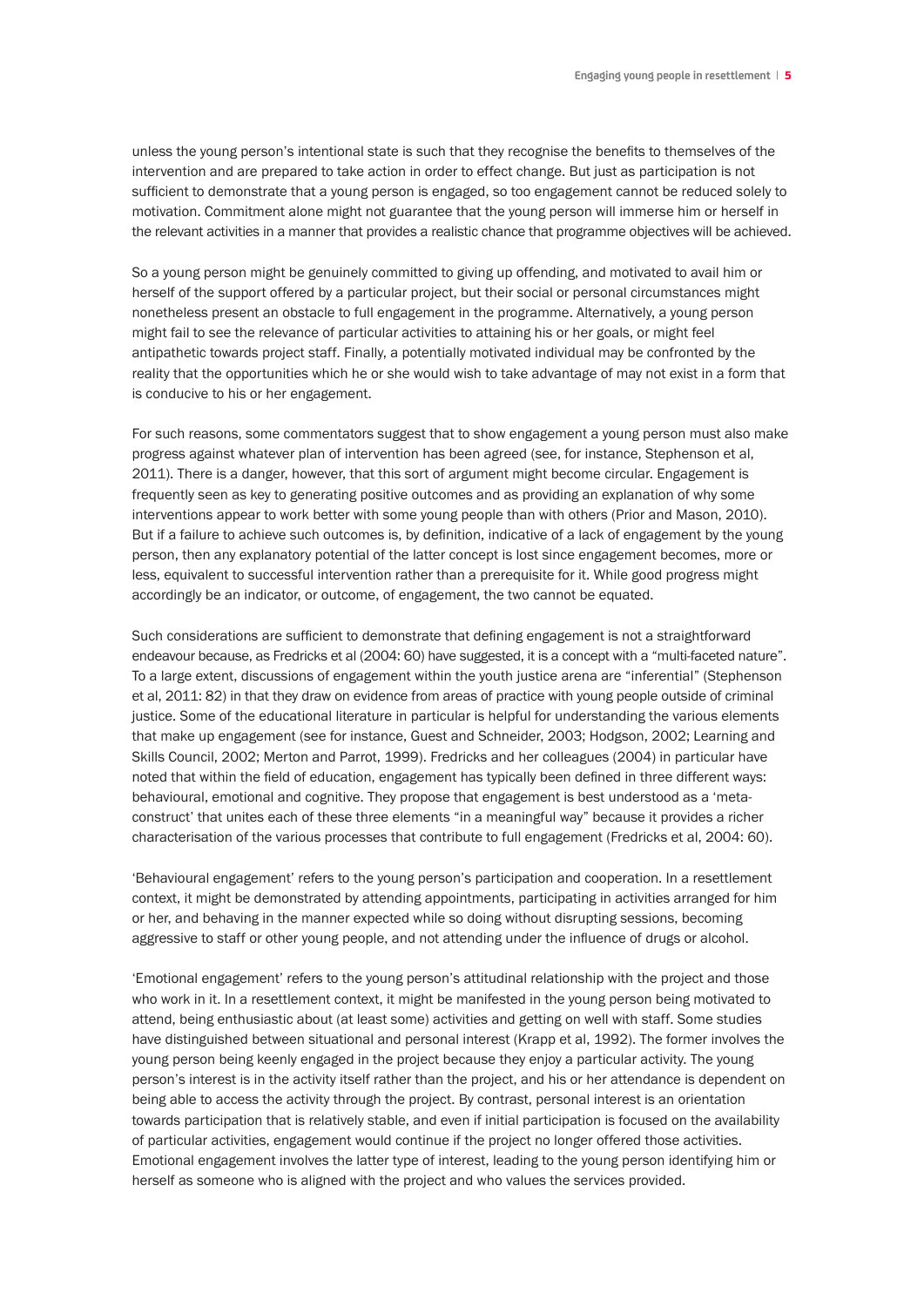'Cognitive engagement' focuses on a personal investment on the part of the young person in achieving the goals of intervention and a commitment to attempting to master social and personal skills and to work towards cognitive and behavioural changes that may be necessary to do so. Whereas emotional engagement involves motivation to become involved with the project in various ways, cognitive engagement requires a commitment to self-development that is consistent with the expectations of the intervention.

#### Engagement as leading to a shift in identity

It is important to acknowledge that these three constituents of engagement are complementary, overlapping and interlocking. While it is possible that a young person might demonstrate behavioural engagement without being emotionally or cognitively engaged, it is more difficult to conceive of circumstances where emotional engagement would not lead to some form of cooperation with intervention. Similarly, taking part in activities may function as a precursor to emotional engagement and, for some young people, may be a prerequisite of it. There is, moreover, no absolute distinction between aligning oneself with the activities of the project on the one hand, and identifying with its aims and the intended purpose of intervention on the other. Emotional and cognitive engagement are also closely interrelated. In this sense, whilst the three types of engagement may be distinguished conceptually, in real terms they are inextricably interrelated and interdependent.

It should also be recognised that engagement in relation to each dimension is not an all or nothing phenomenon; young people may be engaged to different degrees, in different ways, and at different times. The full engagement of young people with all three elements may be a goal towards which practitioners should strive rather than a realistic expectation in all cases, particularly given the characteristics of those who come to the attention of resettlement providers. Guthrie and Wigfield's (2000) suggestion that it is only credible to conceive of successful engagement where the full range of multiple components is present is accordingly overly prescriptive. To adopt such a definition would imply that very few young people are ever truly engaged in resettlement provision.

It is preferable to acknowledge, as Fredricks and her colleagues do (2004), that a young person may be considered to be engaged where not all of the elements have been achieved. Indeed, it may be helpful to think of engagement as a collection of interrelated, reciprocal processes that can, where successfully negotiated, act as a prerequisite for the young person to begin a journey towards adopting a changed identity or an altered understanding of who they are and what they would like to be.

#### Identifying and measuring engagement

Given the above complexities, it is not surprising that identifying whether or not a young person is engaged with an intervention is no straightforward task. In a large-scale survey of more than 400 YOT practitioners undertaken for the Youth Justice Board, the highest ranking indicator of engagement/participation as indicated by respondents was whether the young person was "making proactive attempts to stop offending", followed by the young person "communicating effectively in sessions". These findings might be thought to suggest a prioritising among YOT staff of cognitive engagement – an understanding that young people can be considered to be engaged where they are already convinced of the benefits of desistance from crime. Nonetheless, the importance of emotional engagement was also recognised: the development of a "positive interpersonal relationship" featured quite highly, registering as the fourth most popular response out of nine indicators. Simply turning up when required was less likely to be regarded as signalling engagement or participation, with 15% of practitioners suggesting that it demonstrated neither (Ipsos MORI, 2010: 18).

The survey of YIF projects – while not directly comparable to the study of YOT staff described above since it offered a different range of possible responses – demonstrated a clear recognition of the multidimensional nature of engagement and provided further evidence that attendance at sessions may not, on its own, be sufficient to establish that a young person is fully engaged. Respondents were asked to indicate how important (on a four-point scale) they considered a range of six indicators – covering all three dimensions of engagement – to be in determining whether a young person had been successfully engaged in the work of the project. Most practitioners indicated that each of the factors was either quite or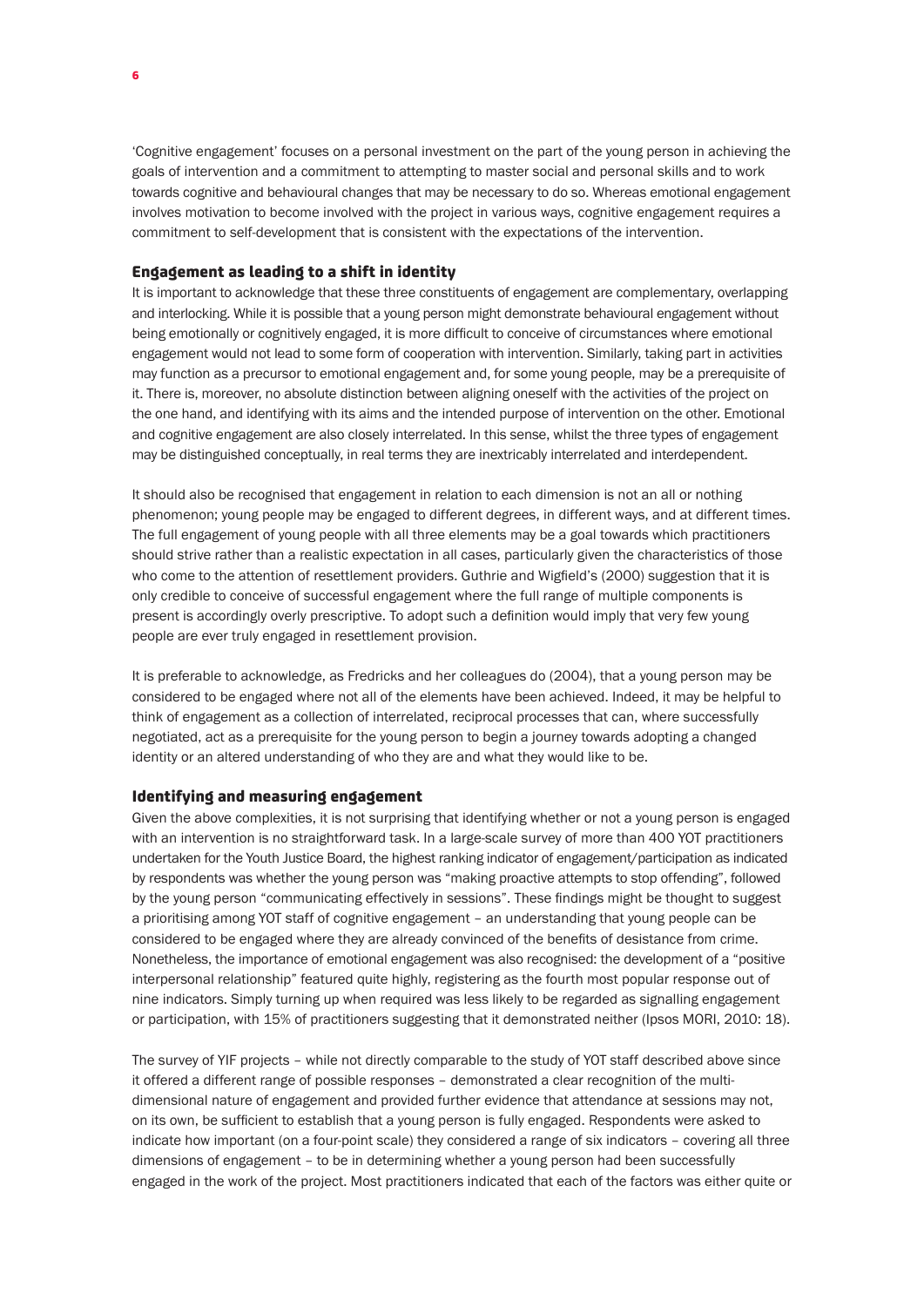very important, but it was apparent that some indicators were regarded as having more influence than others. For instance, all respondents rated the young person believing that the project had his or her interests at heart as an important gauge of engagement, with all but one indicating that it was very important. By contrast, one third of practitioners thought that programme completion was not very important as a measurement of engagement.<sup>1</sup> One respondent articulated how a broad range of different factors might provide evidence of engagement:

The young person thanking you at the end of the day is a good sign that they have got something from it. They have not reoffended during the time they are with the project. They positively put on … safety equipment during activities. They are inquisitive and ask for advice. They turn up early/on time. They will give the activities a go and justify why they don't want to do them instead of having anger outbursts etc.

When practitioners were asked to select the two measures that they perceived to be the most important indicators of successful engagement, there was a preference for those that involved emotional engagement, suggesting that emotional engagement might be prioritised over other dimensions. The young person having a good relationship with staff and thinking that the project has his or her best interests at heart ranked highest, as indicated in figure 1 below. Both of these indicators of engagement may be thought of in terms of relationships: the first concerns the relationship between young people and individual staff members; the second focuses on the engagement of the young person with the project more widely. Whilst both YOT practitioners and YIF project staff thus acknowledged the multi-dimensional nature of engagement and recognised that engagement could not be inferred from simple attendance, there was a tendency for the latter to focus more on emotional engagement. This difference might be thought to reflect the non-statutory basis of the work of many of the YIF projects.

| The young person has a good relationship with one or more members of staff |                                                             |  |   |   |          |    |
|----------------------------------------------------------------------------|-------------------------------------------------------------|--|---|---|----------|----|
|                                                                            |                                                             |  |   |   |          |    |
|                                                                            | The young person attends the project on occasion            |  |   |   |          |    |
|                                                                            |                                                             |  |   |   |          |    |
|                                                                            | S/he completes the agreed programme                         |  |   |   |          |    |
|                                                                            |                                                             |  |   |   |          |    |
|                                                                            | S/he thinks that the project has her/his interests at heart |  |   |   |          |    |
|                                                                            |                                                             |  |   |   |          |    |
|                                                                            | S/he enjoys the activities provided by the project          |  |   |   |          |    |
|                                                                            |                                                             |  |   |   |          |    |
|                                                                            | Evidence of a beneficial impact on the young person         |  |   |   |          |    |
|                                                                            |                                                             |  |   |   |          |    |
|                                                                            |                                                             |  |   |   |          |    |
| 0                                                                          | $\mathfrak{p}$                                              |  | 6 | 8 | 10<br>12 | 14 |
| Survey respondents                                                         |                                                             |  |   |   |          |    |

#### **Figure 1: The two most important indicators of engagement as ranked by survey respondents**

1 As noted above, the focus of the research is engagement itself rather than the issue of what works to prevent reoffending. There is of course a (complex) relationship between the two: engagement is a necessary condition of desistance (at least if desistance is as a consequence of the intervention); conversely, engagement may not be sufficient to guarantee a reduction in offending since the latter may depend on the nature of the intervention delivered once the young person is engaged. The relationship between engagement and reoffending is an issue that requires further exploration.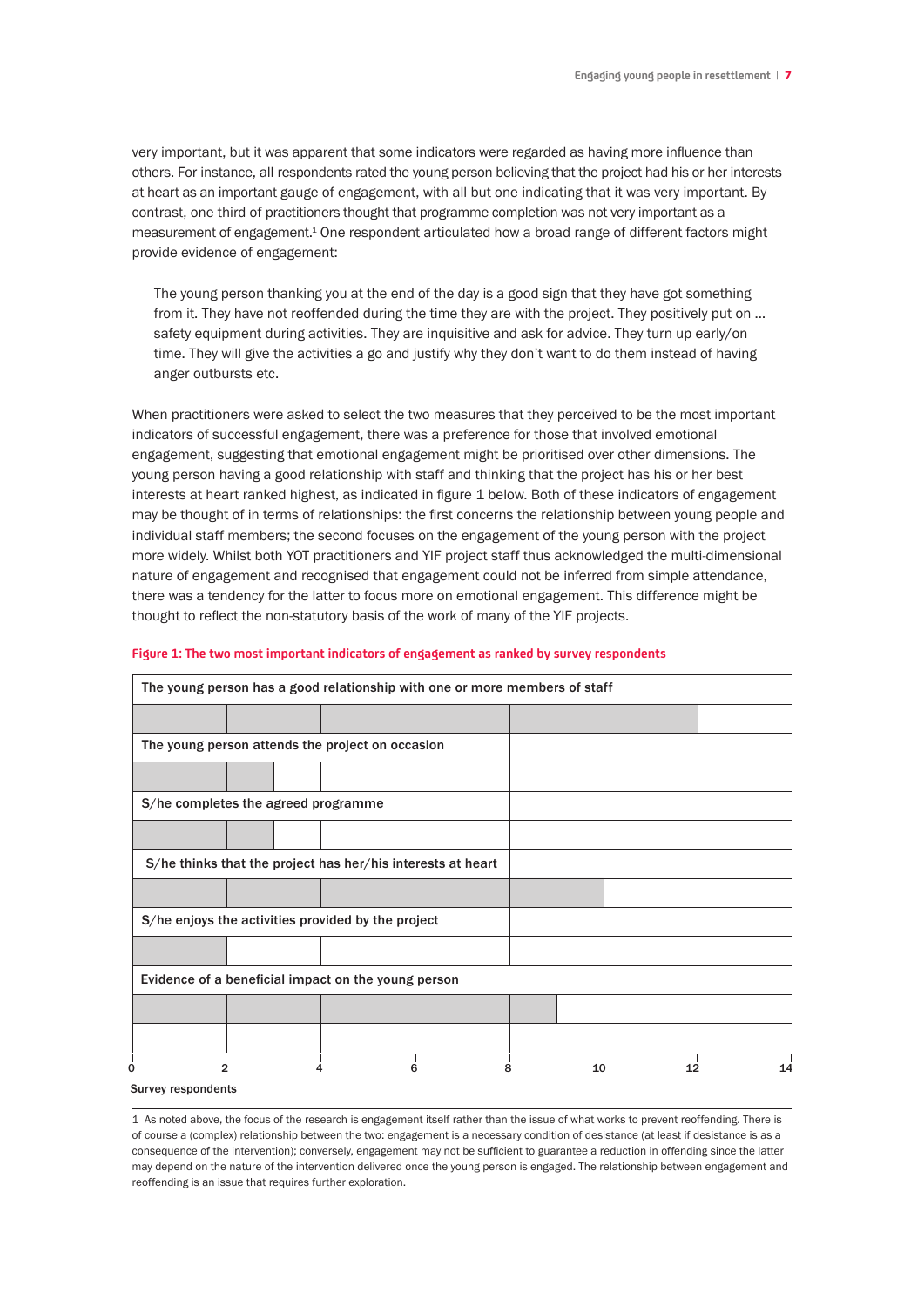The importance of the young person having a good relationship with staff was also emphasised in a range of comments offered by professionals. Some suggested that emotional engagement was a prerequisite for other forms of engagement. As one put it:

For us, engagement is all about the relationship that is built and whether this holds over time. The young [people] we work with are often so damaged that the chaos of their lives prevents them from following what might be considered 'normal courses of action'. Through the relationship, we strive to restore some of their self-confidence and empower them to start to engage with other services.

Whilst there was strong support for evidence of impact as providing a measure by which engagement should be assessed, it was also recognised that, given the circumstances of young people with whom projects worked, expectations needed to be realistic. Another survey respondent said:

As we work with the most chaotic young people, I would say that it should be acknowledged that even the smallest of positives is a positive for the young person.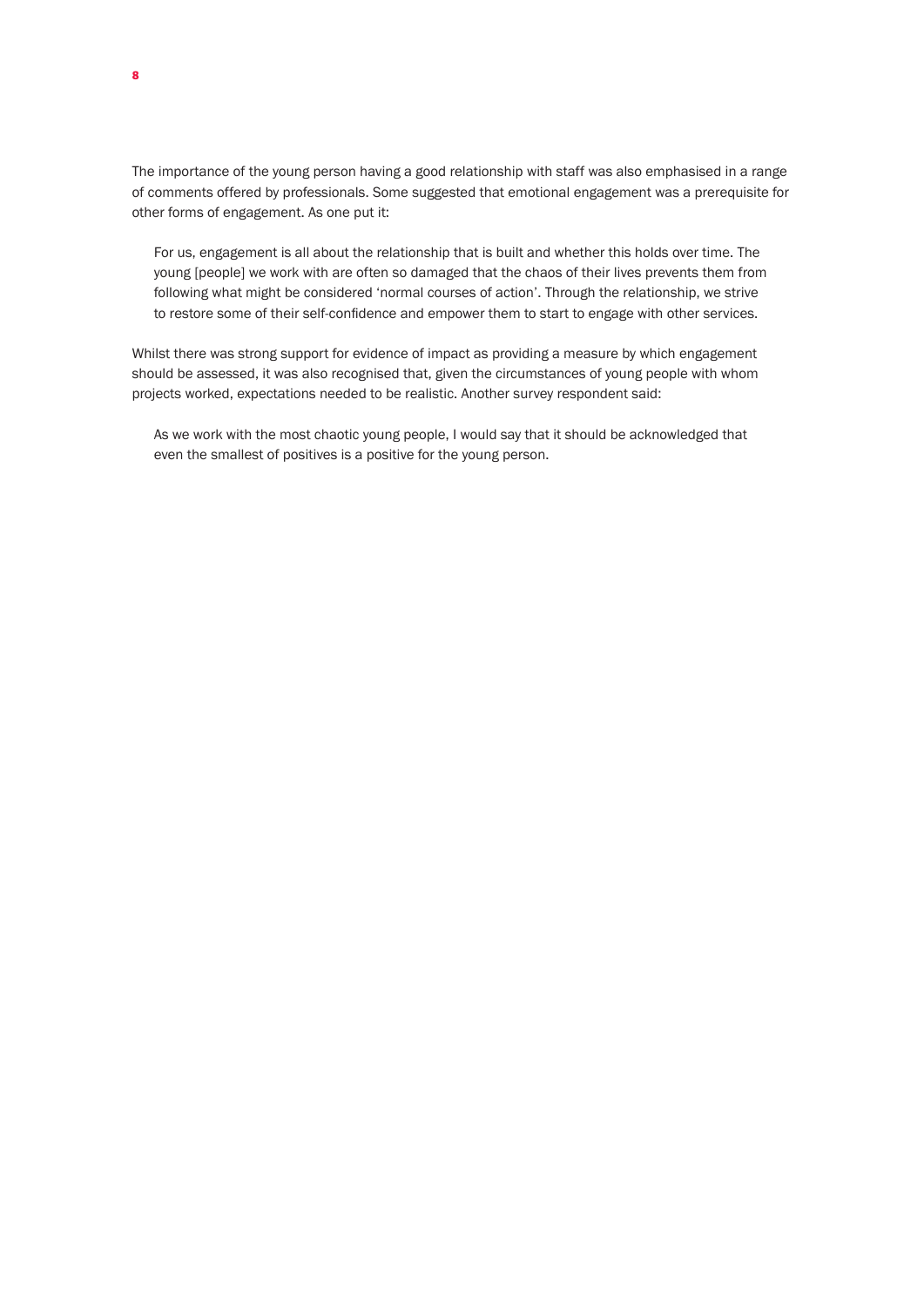### **4. Barriers to engagement**

#### Involuntary and resistant service users

Young people eligible for resettlement services are, in many instances, subject to a statutory requirement to cooperate with intervention. Many of the YIF projects, however, operate on a voluntary basis, providing services complementary, or additional, to statutory provision, an issue which receives further attention later in the report. Where young people are 'involuntary clients', motivational issues are inevitably to the fore (Trotter, 2006; Ho and Chui, 2001; Chui and Ho, 2006). If compliance is a requirement of a criminal justice intervention, service users are more likely to regard the agency delivering the service as representing authority and may be more difficult to persuade that the interventions are in their interests (Cignolani, 1984). Whilst the literature on engaging young adults is relatively sparse, there is some research that pertains to the challenges posed for probation by the involuntary nature of intervention (Raynor and Ugwudike, 2013; Trotter, 2006; Bottoms, 2001; Vanstone, 2013 forthcoming). Whilst the theme of engagement is rarely addressed explicitly in such work, the focus on the difficulties of ensuring compliance resonates closely with the barriers to engaging young people more broadly.

It should be recognised, however, that not all involuntary service users are resistant to intervention: some may recognise a window of opportunity for change and willingly engage with services that offer support to that end. The statutory nature of intervention does not, in other words, preclude engagement, particularly where services adopt approaches that have been shown to encourage the three elements of engagement outlined earlier. Conversely, 'voluntary clients', who are subject to no statutory obligation to engage with the programme, may nonetheless be resistant for a range of reasons discussed below (McGuire, 2010; Rooney, 1992; Jackson, 2001).

#### Forms of resistance

Resistance can take a variety of forms (Pipes and Davenport, 1990) which are perhaps most usefully understood as the converse of different elements of engagement. 'Behavioural resistance' may be passive – for instance, non-attendance or refusing to take part in activities – or proactive, such as where the young person disrupts sessions or provides false information (Chui and Ho, 2008). 'Emotional resistance' might involve the young person cooperating with activities where they are under pressure to do so, but without the development of an associated positive attachment to the project or the staff who work in it. 'Cognitive resistance' is likely to occur where the young person does not feel the necessary motivation to change and does not recognise the potential for intervention and support to enhance his or her long-term interests. All three forms of resistance will need to be overcome if resettlement providers are to engage effectively with young people.

Where attendance is a compulsory element of intervention, behavioural resistance may be relatively easily addressed – although research suggest that rates of non-compliance by young people within a statutory context are nonetheless quite high (Bateman, 2011; Hart, 2011). But as argued in the previous chapter, participation in activities alone does not constitute engagement. Emotional and cognitive resistance are unlikely to be successfully addressed unless the young person moves from participating in the intervention to avoid sanction to cooperating with service delivery because he or she sees the value in so doing. This is sometimes referred to as effecting a shift from extrinsic motivation, focused on compulsion, to intrinsic motivation that derives from a concern on the part of the young person to gain benefit from the opportunities offered by resettlement services (Williams and Strean, 2002).

#### Environmental circumstances of young people

As indicated in the previous chapter, the background and social circumstances of young people who come to the attention of resettlement projects mean that many will lead chaotic lives (Bateman et al, 2013a; Cooper et al, 2007). This makes it more difficult to spark an initial interest in resettlement activities since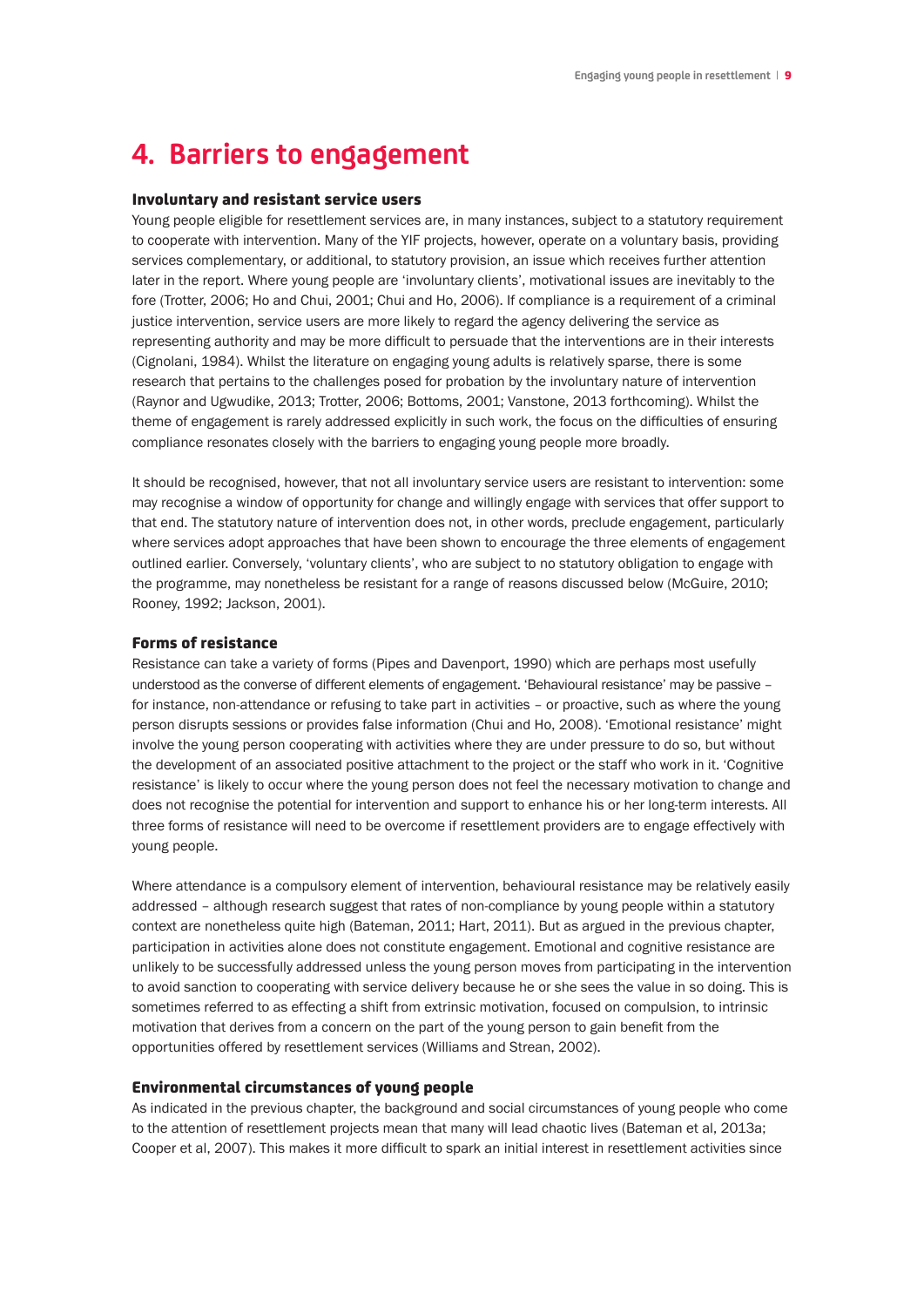a considerable part of young people's efforts are directed towards dealing with day-to-day contingencies, coping with rapid change, and managing the impact of socio-economic disadvantage (Jones, 2002; Farley, 2003; Chawla and Heft, 2002).

All of the practitioners surveyed to inform the current study considered that young people's chaotic circumstances represented a barrier to engaging them in the work of the project, with most considering that this was a very significant obstacle. In this context, it is perhaps not surprising that a lack of stable accommodation was cited as one of the factors that frequently operates to impede engagement; all but one respondent also indicated that issues with drugs and alcohol were obstacles to be overcome. Respondents also drew attention to difficulties that young people had in accessing appropriate employment or training and to the associated financial pressures that may increase the risk of recidivism.

#### Mental health and a lack of familial support

The literature affirms that levels of mental ill health among the youth custodial population are disproportionately high (Hagell, 2000; Leon, 2002; Douglas and Plugge, 2006) and that backgrounds of disrupted care and a lack of familial support are common (Bateman et al, 2013b). In addition, for YIF survey respondents a lack of support in the home environment was noted as a significant barrier to engagement.

#### Peer pressure, self-perception and labelling

Although the relationship is no doubt a complex one (Coleman, 2011; Farrington, 1995), there is evidence that socially marginalised young people tend to congregate together and that this can increase the risk of offending (Kazdin, 2000) and undermine affinity with service providers who may be seen as representing authority (Bond, 1999). All respondents to the survey reported that the influence of negative peer pressure constituted a barrier to engagement, with more than half believing it to be a significant difficulty.

Social exclusion, and in particular contact with the criminal justice system, renders young people vulnerable to stigmatisation (Walther et al, 2002; Steer, 2000). Such processes can impact on the way that professionals approach young people and the expectations that they may have of them (Willis, 1978; Jussim and Harber, 2005). As one respondent to the survey put it: "initial engagement with the project workers can have a negative effect on the young person". At the same time, the ascription of a 'label' can reinforce a young person's sense of identity as being anti-authority (Becker, 1997) tending to undermine their preparedness to work with agencies whose perceived function is to rehabilitate or resettle (Cignolani, 1984). Similar dynamics would appear to apply equally to young people in the youth and adult criminal justice systems (Barry, 2007).

This dual aspect of labelling, whereby stigma can influence both the manner in which professionals approach young people and the way that service users respond to such approaches (Miller, 2003) is one indicator of the fact that external obstacles to engagement are frequently exacerbated by internal ones. Socially excluded young people often suffer from a lack of confidence and low levels of self-esteem (Social Exclusion Unit, 2000; Ministry of Social Development, 2003). All but three respondents to the survey recognised such issues as representing barriers to engagement.

#### Previous experience of services

Young people in conflict with the law are also liable to have had experiences of previous failure across an array of settings and fear of repeating such experiences can make them wary of engaging with service providers unless they are convinced that things will be different this time around (Naylor et al, 2008; Lyon et al, 2000; Bateman et al, 2013b). One respondent to the survey noted that mistrust of the project would prevent a young person engaging where, for instance, there was an outstanding warrant for his or her arrest, "despite the fact that you are not a law enforcement agency". The impact of previous unhelpful encounters with agencies was regarded as an obstacle to engagement by most survey respondents and there was a clear view that, unless staff were prepared to be persistent, initial reticence was unlikely to be overcome.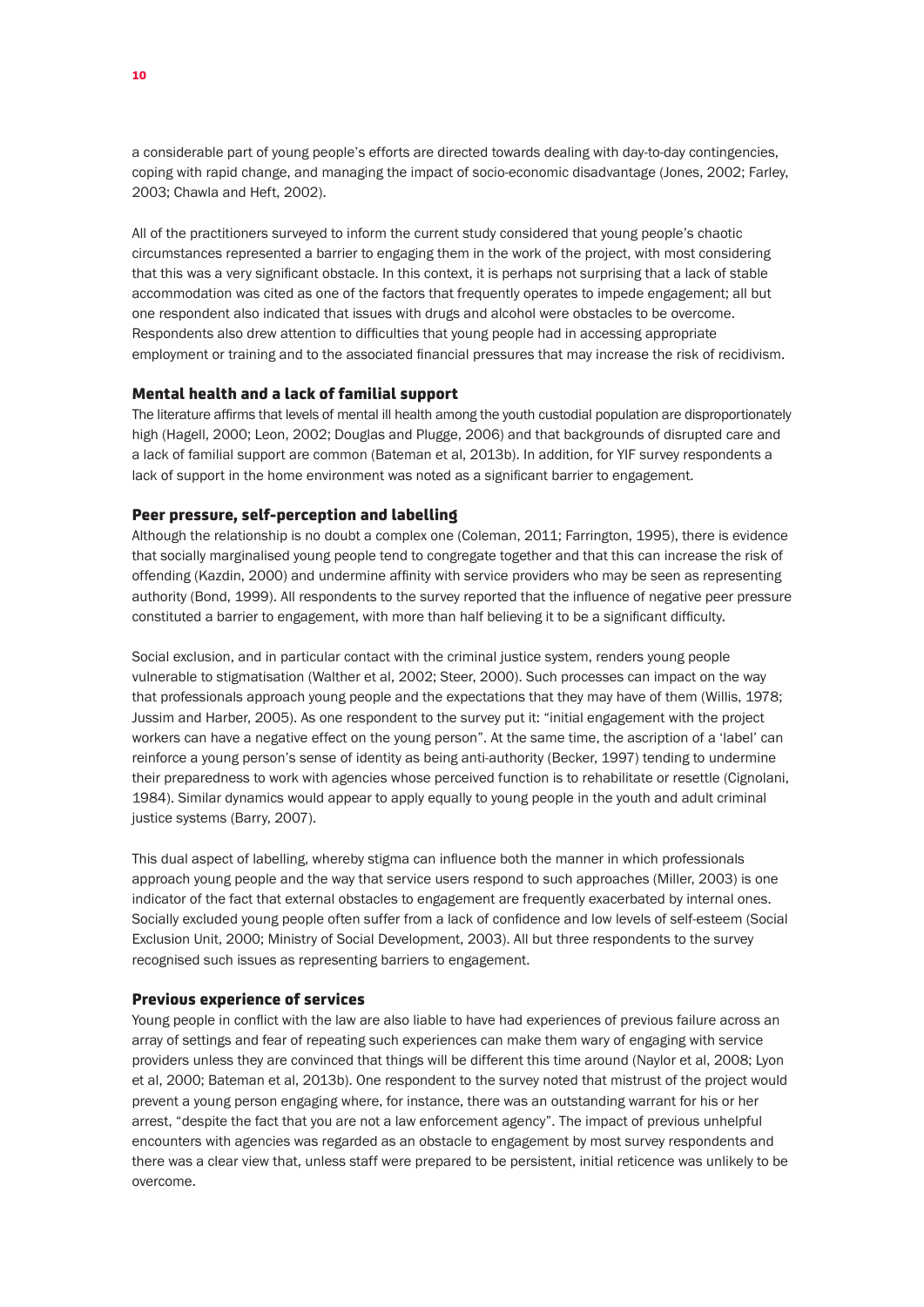#### Lack of motivation

Young people's antipathy towards service providers impacts on their motivation to engage, or at least generates a strong perception on the part of professionals that they lack the necessary commitment. More than 90% of YOT practitioners surveyed by Ipsos MORI thought that a lack of motivation impacted on young people's willingness to engage in interventions (Ipsos MORI, 2010). A reluctance to change is also a challenge for those working in the adult criminal justice system (Ugwudike, 2013 forthcoming). All of those responding to the survey of YIF projects similarly considered that a lack of motivation to change was a barrier to engagement; for many this was a significant obstacle. In this context, one respondent suggested that frequently young people were not ready to think "about their future [or to understand] how the small choices [now] affect their bigger choices later in life". This of course raises the question of how a lack of motivation among young people to reflect on their current lifestyle might be overcome. This is addressed in greater detail later in the report.<sup>2</sup> Respondents also believed that a perception on the part of the young person that projects did not offer activities that would be relevant to them also acted as an impediment to participation. There is a reciprocal relationship here since such perceptions are likely to reinforce reduced levels of motivation, and a lack of commitment is, in turn, likely to undermine young people's openness to appreciate the potential advantages of service provision.

The obstacles to engaging young people in resettlement activity are accordingly considerable. Project staff who responded to the survey were keenly aware of the difficulties. The extent to which they regarded a range of factors as constituting barriers to engagement is shown in figure 2 below: chaotic lifestyles, lack of motivation, accommodation difficulties and peer pressure appear particularly salient. This is important since it suggests a strategy of focusing on current presenting barriers to initial engagement rather than needing to address longer term background challenges as a prerequisite for undertaking any meaningful work.

|                  |                           | <b>Unstable accommodation</b>                              |                  |   |                   |    |                                     |    |    |                        |
|------------------|---------------------------|------------------------------------------------------------|------------------|---|-------------------|----|-------------------------------------|----|----|------------------------|
|                  | <b>Lack of motivation</b> |                                                            |                  |   |                   |    |                                     |    |    |                        |
|                  | <b>Chaotic lifestyle</b>  |                                                            |                  |   |                   |    |                                     |    |    |                        |
|                  |                           | Previous negative experience of agencies                   |                  |   |                   |    |                                     |    |    |                        |
|                  |                           | Perception that project does not offer relevant activities |                  |   |                   |    |                                     |    |    |                        |
|                  |                           | Lack of confidence/self-esteem or fear of failure          |                  |   |                   |    |                                     |    |    |                        |
|                  |                           | The influence of negative peer pressure                    |                  |   |                   |    |                                     |    |    |                        |
|                  |                           | <b>Issues with drugs and alcohol</b>                       |                  |   |                   |    |                                     |    |    |                        |
|                  |                           | <b>Stigmatisation of young person</b>                      |                  |   |                   |    |                                     |    |    |                        |
|                  |                           | Lack of support in home environment                        |                  |   |                   |    |                                     |    |    |                        |
|                  |                           | Lack of persistence by project workers                     |                  |   |                   |    |                                     |    |    |                        |
|                  |                           | <b>Cultural antipathy to engaging with authorities</b>     |                  |   |                   |    |                                     |    |    |                        |
| 0                | $\overline{2}$            | 4                                                          | 6                | 8 | 10                | 12 | 14                                  | 16 | 18 | 20                     |
| <b>Responses</b> |                           |                                                            | Very significant |   | Quite significant |    | $\blacksquare$ Not very significant |    |    | Not at all significant |

#### **Figure 2: Respondent ratings of how significant a barrier to engagement various factors are**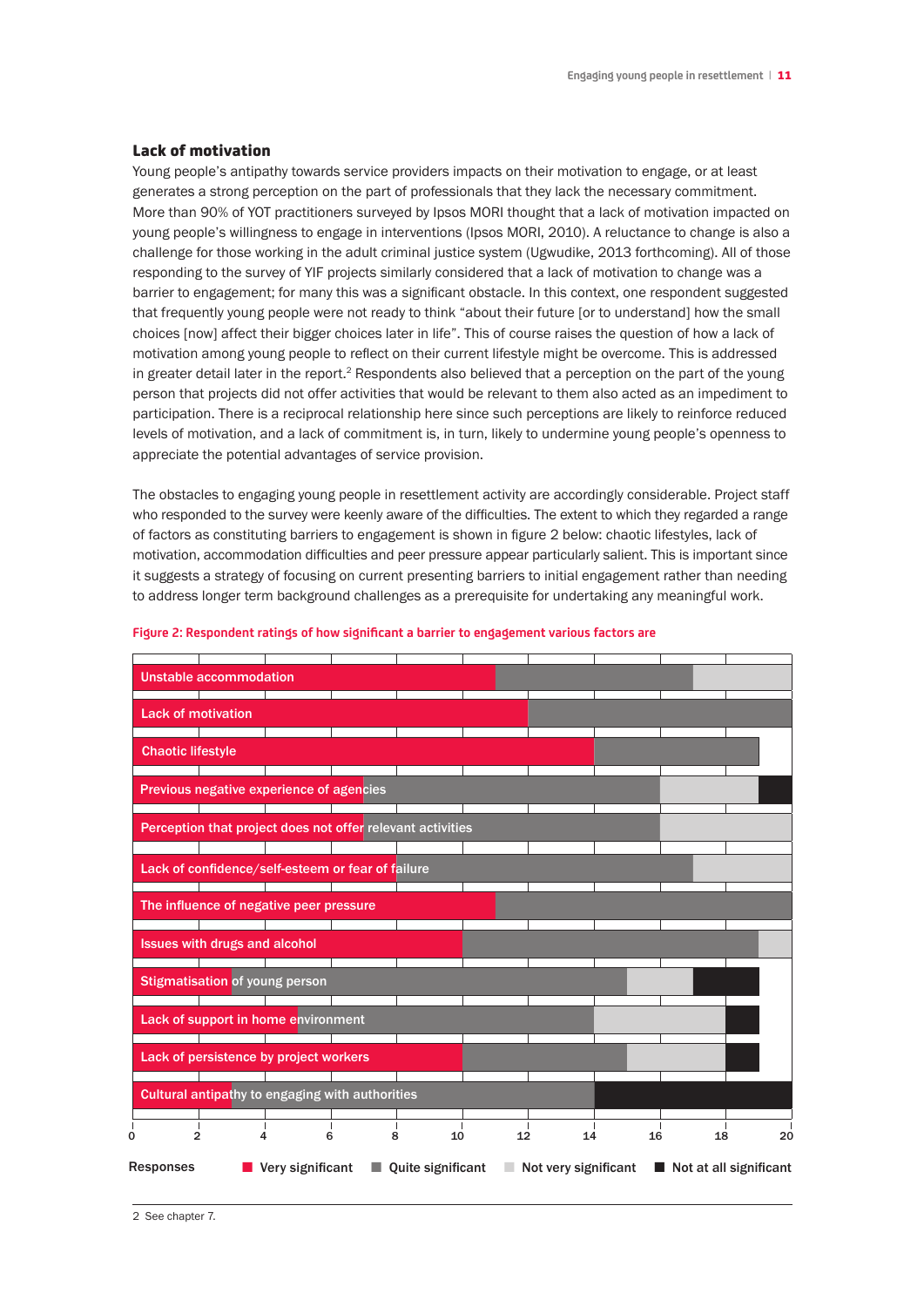#### A window of opportunity

A further difficulty for resettlement is that the transition from custody can be a particularly disorientating period for young people who "have to adjust to a less regimented and more pressured environment, reestablish relationships and reconstruct their previous lives" (Bateman et al, 2013a: 23). One respondent described how the contrast between the custodial environment and young people's experience on release might tend to diminish their ability to engage in resettlement provision:

The transition from custody can be a very difficult one without support … some young people thrive in custody, routine, stability, friends, food, health etc. and then the outside can seem to lack some of these when they are released … These are often the most marginalised and disaffected and disadvantaged young people. Change does not often occur quickly.

At the same time, the point of release also represents a window of opportunity during which young people are frequently open to reflecting on where their lives are going, and may be particularly motivated to engage with interventions that they perceive might assist them to change their lives (Hagell et al, 2000; Hazel et al, 2002b). As well as identifying barriers, survey responses also demonstrated a wide understanding of approaches that might serve to mitigate them during the crucial period of transition. It is to these that we now turn.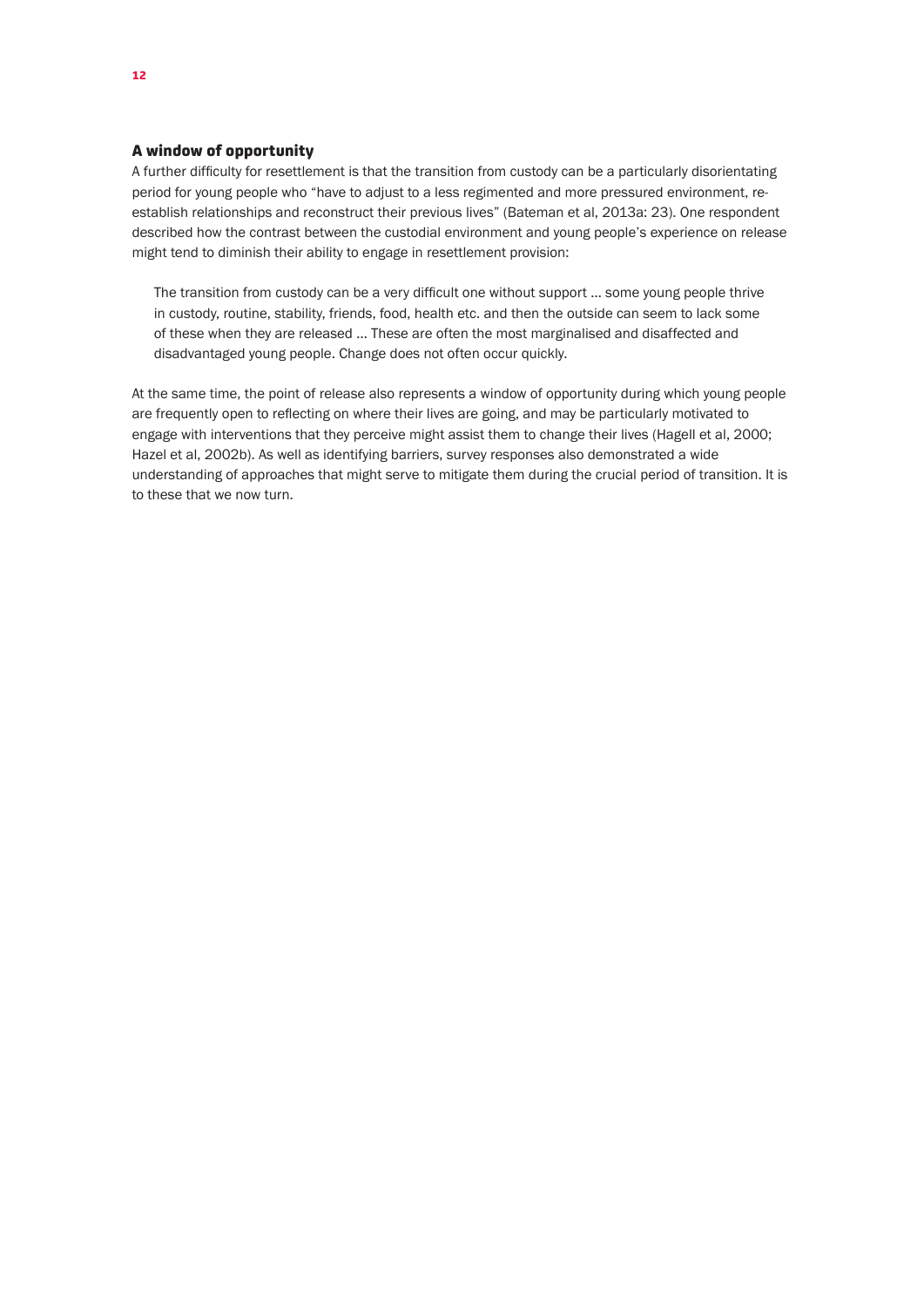### **5. Initial engagement**

#### Meeting young people on their own territory

The period around first contact between the agency and the young person is critical. On the one hand, many of the barriers discussed in the previous chapter of the report may be at their sharpest until trust has been established; conversely, the window of opportunity described in the previous chapter is frequently time limited and the potential for engagement may be diminished thereafter. Projects may therefore need to adopt innovative, flexible responses if initial resistance is to be overcome and maximum advantage is to be extracted from the motivation to change that frequently accompanies release from custody.

Given that socially marginalised young people are likely to be less well placed to take advantage of opportunities to enhance future prospects than their more integrated peers, they may not respond to traditional methods of engagement such as leaflets, posters or referral through mainstream agencies (Hazel, 2003). This was endorsed by the survey of YIF projects, with just two respondents indicating that writing letters to the young person and his or her family was usually successful in facilitating engagement. "Bombarding the young person with paperwork" was, according to one practitioner, particularly unhelpful. Another suggested that "lots of photo evidence of what you do" was preferable to written information.

Approaching young people through agencies with whom they were already involved was regarded as a much more promising approach: a large majority of respondents considered that this was usually, or often, "successful". This latter technique receives some support in the literature, particularly where the existing agency has managed to develop a good relationship (Gray, 2002; Combe, 2002; Bond, 1999; Farley, 2003; Connexions, 2002). For some respondents to the survey, the crucial element in determining whether an approach through a third party would be successful was the extent to which there was a bond of trust between the young person and the intermediary. Provided that element was in place, initial engagement might be fostered either through another agency, a family member or other trusted adult.

Building a good reputation with existing service users provided a useful mechanism for encouraging new referrals by allaying mistrust – an approach also identified as beneficial in the literature (Gray, 2002; Steer, 2000). As one respondent put it: "peer referrals are often successful; word of mouth about the good work we do". In this context, the use of peer mentoring or peer ambassadors, as developed by some of the YIF projects, may be a helpful way of overcoming resistance and maintaining engagement over the longer term. However, almost one third of those surveyed had either not tried this approach, or did not know whether it was effective.

The importance of meeting the young person on his or her own territory is a recurrent theme in the literature on engaging disaffected young people, suggesting that some form of detached or proactive outreach work may frequently be required for initial engagement (Ghate, 2000; Chui and Ho, 2006; Naylor et al, 2008; Johnson et al, 2000; Steer, 2000). The necessity of reaching out to young people was echoed by the large majority of practitioners surveyed for the current study. As one put it:

A key … is being able to meet the young person where they feel comfortable and where access is easy … in general young offenders don't like to venture out of their own territory too much; it is essential to provide outreach venues near where they live: cost [*emphasis in the original*] of travel is a major problem.

Another expressed similar views:

Outreach venues – take the project workers to where the young offenders are geographically, locally (e.g. local McDonalds etc) … Ideally three or four project 'bases' where young offenders can also attend regularly as well as outreach sessions.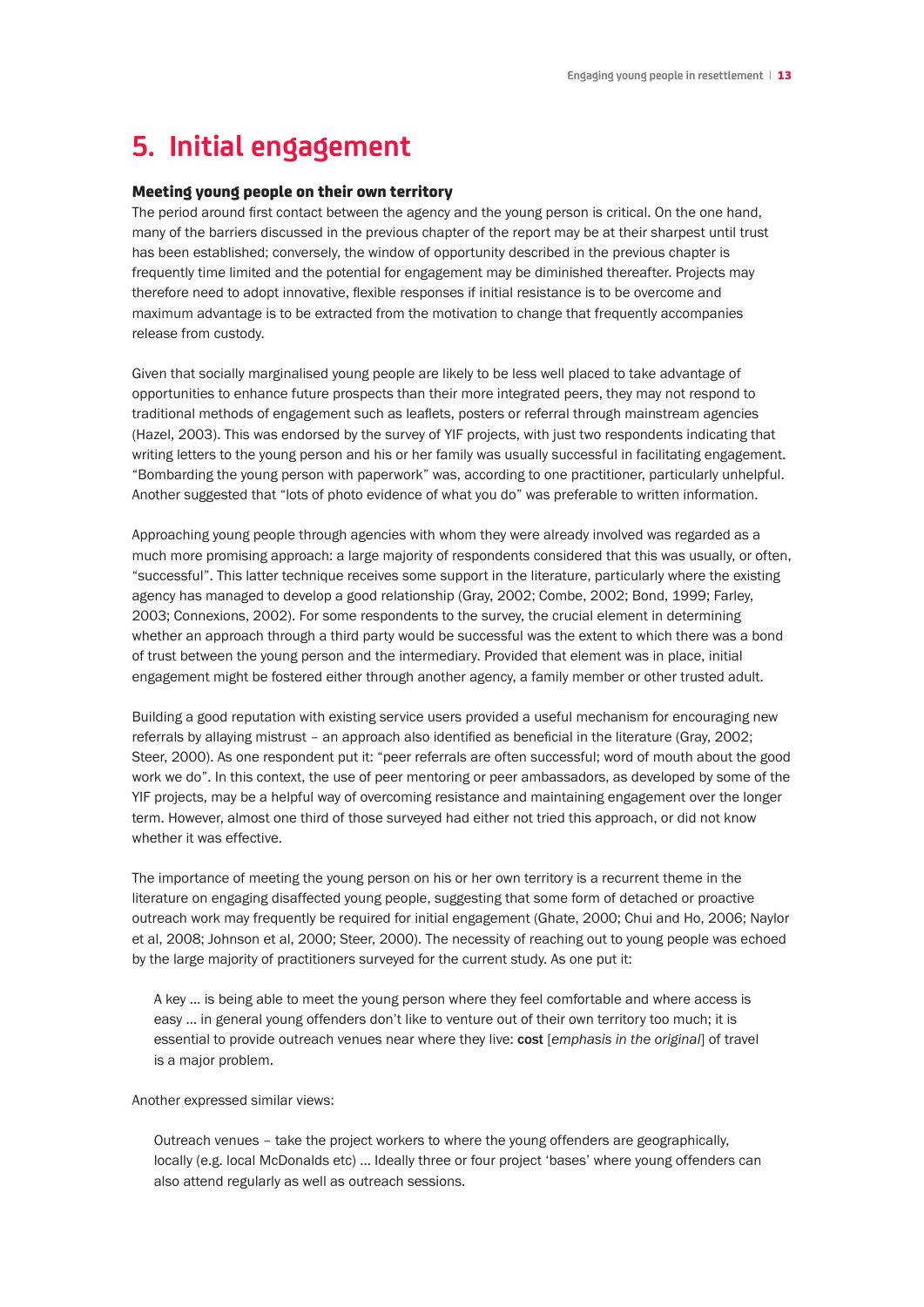Drop-in or taster sessions were regarded as useful alternatives. Home visits were also regarded as an effective way of making contact.

#### Contact prior to release

The literature on effective resettlement emphasises the importance of developing a relationship with young people while they are still in custody (Bateman et al, 2013a) and it is clear that a number of YIF projects regarded establishing a relationship prior to release as key to maximising initial engagement. For instance:

The sooner that we can meet with a young person after they have been sent to custody and the frequency of our visits to see them in custody are factors that we have seen have led to positive engagement. Positive engagement in custody on the whole has led to positive engagement post release.

Other respondents reaffirmed the evidence, suggesting that a focus on the point of transition to the community is necessary if resettlement providers are to take advantage of the window of opportunity that release offers (Bateman et al, 2013a). Intensive intervention at this juncture was regarded as a way of attempting to address the chaotic nature of the lives that young people would shortly return to.

#### Characteristics of the intervention and of staff

Two other themes emerged from the responses to the survey, relating to organisational factors on the one hand and characteristics of staff on the other. (Both issues are considered in more detail later in the report.) Several respondents argued initial engagement was made easier where project activities were attractive to the group of young people with whom they were trying to develop a relationship, either by making them enjoyable (there were no respondents who thought that such an approach was rarely effective) or clearly relevant to the young person's future prospects.

Emphasising the voluntary nature of intervention, where that was a possibility, was also a common strategy that might complement the offer of attractive services. As one project worker put it:

We are fortunate insofar as we are not aligned to any statutory organisations where young people may have developed a negative relationship. We are able to 'invite' young people to have our support rather than impose it.

The evidence from statutory services confirms that the compulsory nature of intervention can deter young people from engaging with it, and that levels of non-compliance (and breach action) are high (see for instance, Moore, 2004).

In terms of staff qualities, there was a strong consensus that persistence and being unwilling to 'take no for an answer' were crucial precisely because of the characteristics of young people – a lack of motivation in particular – that pose an impediment to initial engagement. Persistence was also considered critical to maintaining engagement over the longer term – an issue considered in due course.

The evidence base in relation to matching staff with young people, according to gender, ethnicity and other characteristics, is mixed. Some research has suggested that ensuring a staff profile similar to the client group can be beneficial, both for assisting with initial engagement and keeping young people engaged (Ghate et al, 2000; Gray, 2002). Service users, by contrast, tend to regard such characteristics as less important than other personal factors (May et al, 2010), although responses may differ according to the gender and ethnicity of the interviewer (Calverly et al, 2004). In the study conducted on behalf of the Youth Justice Board, a slim majority of YOT practitioners recognised that "the characteristics of staff – e.g. age, gender, ethnicity, background – affect the engagement of young people," but only 10% agreed strongly with the statement. The authors suggested this finding indicated that "staff feel this is fairly, but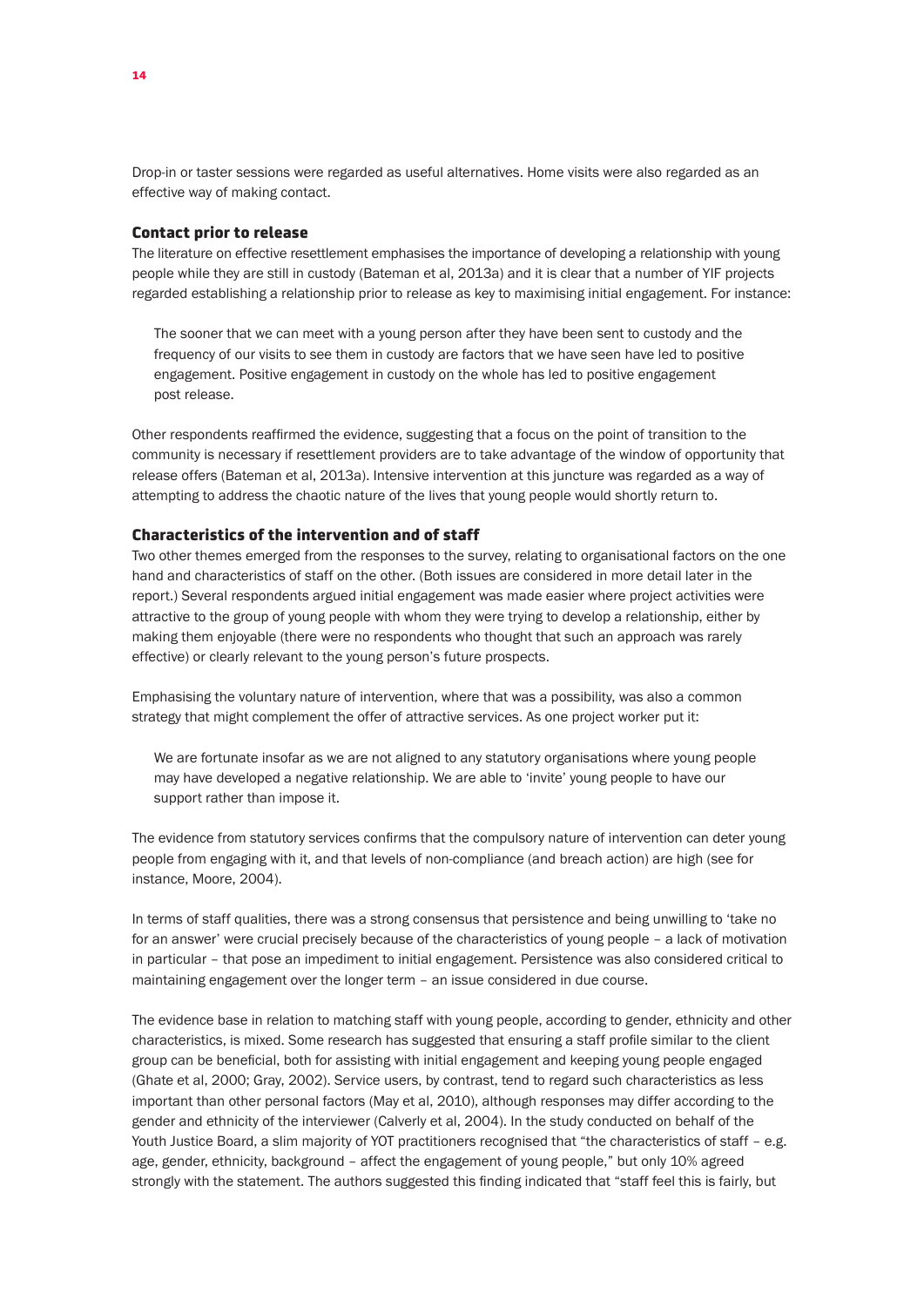not very, influential" (Ipsos MORI, 2010: 39). A higher proportion of YOT workers considered that matching could make a difference where a young person was failing to engage. In practice, however, less than 0.5% of allocation decisions were made on this basis (Ipsos MORI, 2010).

There was some support for the idea of matching from YIF staff participating in the survey for the current research. Around four in 10 respondents thought that matching staff and young people in terms of gender, ethnicity and interests was "often or sometimes successful". At the same time, a higher proportion indicated that they did not know, or had not tried to engage young people in that way. (The survey did not explore whether projects attempted to match staff and young people in other ways.) Overall, this approach received less endorsement than any other, with the exception of writing letters. Relationships were regarded as key (a theme considered in more detail in due course) and in recognition of the diverse nature of the population of service users, respondents overwhelmingly endorsed the view that the staff group as a whole should incorporate a range of different approaches rather than all working in the same way. On occasion, this might involve matching. But the absence of any free text comments on the issue suggests that this was not a core strategy adopted by most YIF projects.

The full range of responses in relation to the perceived success of various approaches to involving young people in the first instance is shown in figure 3.



**Figure 3: Respondents' views on the effectiveness of different approaches to facilitating initial engagement**

■ Usually successful ■ Often successful ■ Sometimes successful ■ Rarely successful

■ Don't know/haven't tried

The significance attached to outreach work, voluntarism and the provision of enjoyable activities all point to the importance of negotiating a space in which a trusting relationship might develop over the longer term. The role of enjoyable activities is explored in greater detail later in the report.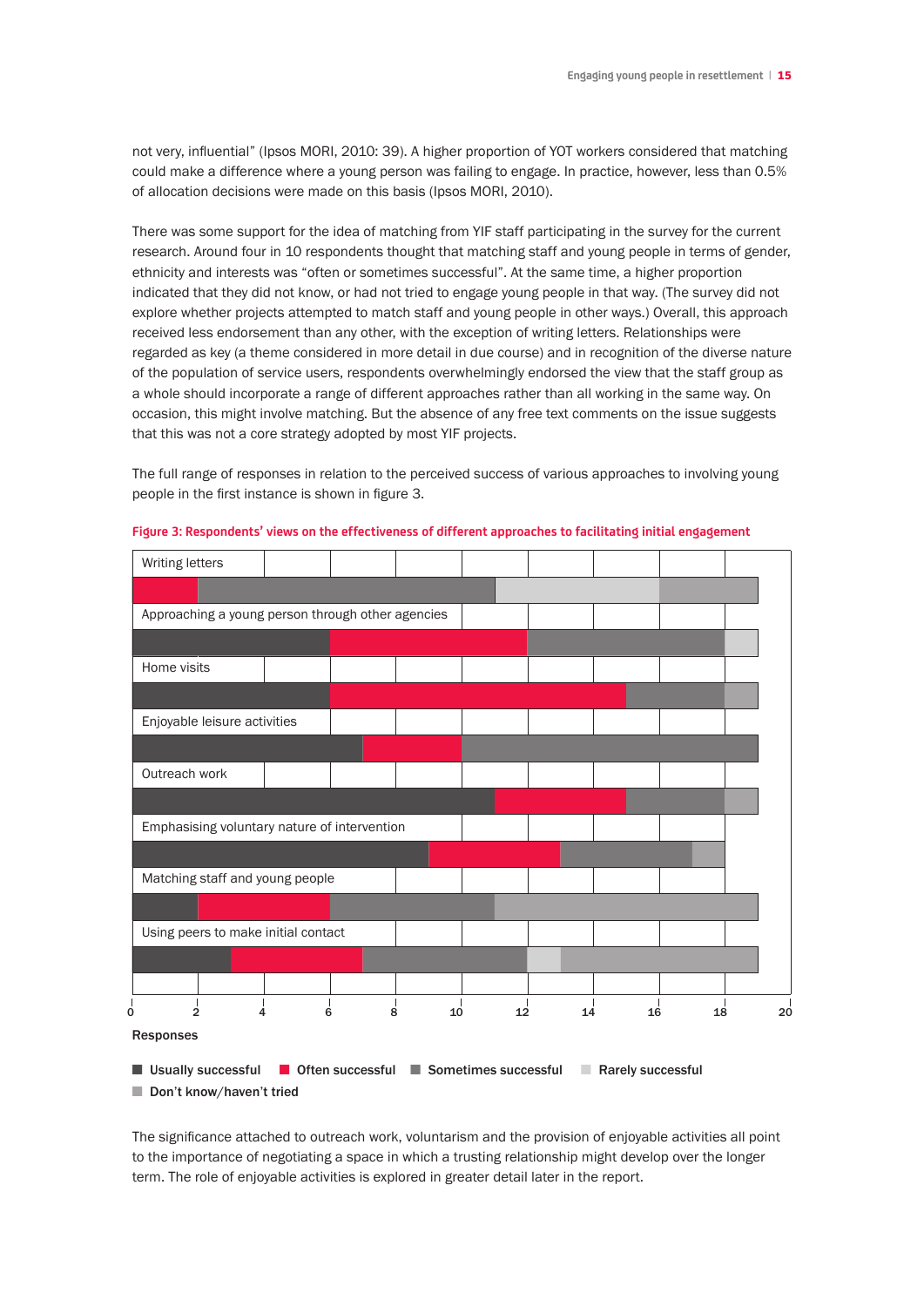### **6. Organisational issues**

#### Resourcing issues

Given the difficulties inherent in engaging young people in resettlement provision, it is clearly important that interventions are properly resourced. In particular, given the need for persistence noted in the previous chapter, project staff need to be given the time to develop meaningful relationships with young people, to offer high levels of contact where that is required, to provide individualised programmes of activities and to ensure a flexible response (Gray, 2002; Naylor et al, 2008; Cooper et al, 2007; Eadie and Canton, 2002). Sixty per cent of YOT practitioners in the study conducted for the Youth Justice Board thought that having a flexible approach was very important if young people were to be successfully engaged. Almost half also thought that smaller caseloads would make a key difference to engaging young people (Ipsos MORI). The significance of allowing adequate time to work with marginalised young people was well articulated by one of the respondents to the survey for this study:

Almost all of our service users have poor educational experiences, difficult family relations and/or have struggled within the care system and it takes time for a young person to build a trusting relationship and accept support. Having sufficient time to achieve this level of trust is fundamental to successful engagement.

The more marginalised the group of service users, the greater the necessity for higher staffing ratios (Steer, 2000; Moore, 2004). It is important too that young people are afforded access to the right form of provision at the right time and, in most cases, this will require a multi-agency approach to facilitate referral onwards or the purchase of relevant services (Mason and Prior, 2008; Johnson et al, 2000; Straudt, 2003; Cooper et al, 2007). The necessity of being able to provide a flexible response if young people were to experience interventions as being focused on their needs was highlighted in the following comment from one of the YIF project staff:

Some young people ... are happy to attend a project that offers them a number of services as they then feel they do not need to travel far to have their needs met. Then there are young people that would rather visit a project that has a specific focus as they do not need other services. All young people and their needs are different and I think this is the key – to understand their differences and ensure your programme is identifying that and tailoring the programme to that individual – rather than trying to make that young person fit in with that specific project.

#### Environmental and cultural considerations

For many disaffected young people, territory and environment carry a particular significance. The literature accordingly suggests that a focus on outreach work for initial engagement must be complemented by projects having access to appropriate physical space that is conducive to working with that group (Patton and Morgan, 2002; France et al, 2012; Naylor et al, 2008). The importance of suitable premises was reflected in survey responses for this study. More than three quarters of YIF staff agreed that projects needed to provide a physical space that appealed to young people and in which they felt safe, with over half agreeing strongly. This perception was, however, tempered by the fact that almost half of practitioners also considered that the nature of premises was less important than the work that went on inside them.

The nature of interventions is considered in greater detail in the following chapter of the report, but it is important to acknowledge that the ethos of the agency influences the manner in which activities are delivered and experienced by young people. Effective engagement is more likely where the project promotes a culture that manifests a commitment to the active involvement of young people as competent individuals (Hazel, 2003), acknowledges the complexity of the "lived experiences" of those with whom they work (Prior and Mason, 2010: 215), and addresses "the mercurial nature of a young person's journey from adolescence to adulthood" (Farrow et al, 2007: 87). Mason and Prior (2008) suggest that a youth work ethos is likely to embody the qualities required for effective engagement. Merton and colleagues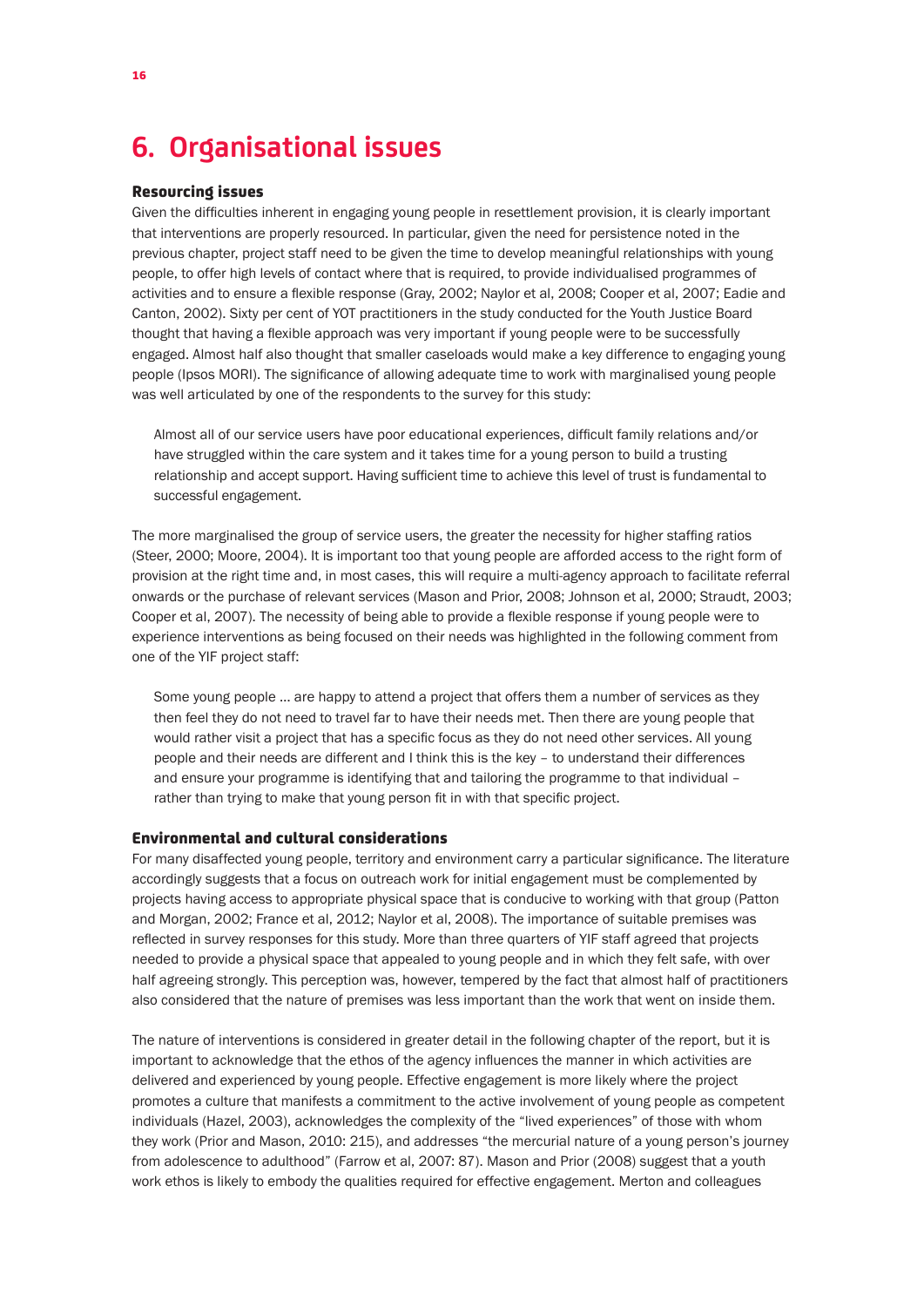(2004, cited in Mason and Prior, 2008: 32) characterise the distinctive combination of methods that constitute youth work as follows:

voluntary engagement, active involvement, informal education and professional flexibility and underpinned by a shared set of values ... It promotes the voice and influence of young people. Fundamentally, youth work with individuals and groups stems from negotiation and mutual agreement. It serves as a springboard for social learning – in its broadest sense – that young people can use to express and achieve their aspirations.

A commitment to young people's active involvement must be manifested in concrete terms, taking practical steps to facilitate engagement and overcome resistance. These steps might include the provision of transport where young people live at some distance from the project, or they feel uncomfortable travelling through territory with which they are unfamiliar or where they feel unsafe. Reimbursement of fares can also be a significant mechanism for undermining young people's reasons for not attending and shows an understanding, on the part of professionals, of the financial pressures that young people and their families face (Ipsos MORI, 2010).

Respondents to the survey endorsed the importance of project ethos: more than half of survey participants believed that working inclusively with young people was more important than the nature of the activities themselves. None disagreed with the statement, suggesting perhaps that other staff considered inclusivity and the type of intervention delivered to be equally important. Inclusivity also entails recognising diversity: ways of engaging young people from minority ethnic backgrounds may be different to those that are successful in promoting participation among their white peers (May et al, 2010; Mason and Prior, 2008). Similarly, effective engagement of girls and young women may require a different emphasis (Bateman et al, 2013b). Such recognition may not be best achieved by matching staff characteristics to those of young people (see the previous chapter), but an inclusive approach ought to "look beyond the immediate context of the intervention to [take account] … of the context of young people's lives" (Mason and Prior, 2008: 18).

An inclusive approach also has implications for how behavioural resistance is understood. The survey conducted for this study asked practitioners for their views on young people failing to attend appointments. All respondents bar one disagreed that such non-attendance was usually indicative of a lack of interest in the service which suggested that attempting to engage was futile. Rather, such nonattendance should be understood as signalling that a more proactive approach was required. As one practitioner put it:

It's important that you stick with them through the bad times as well as the good - if they are going through a chaotic time and not turning up, go to them and keep reminding them you are there to support them and want to work with them.

Another pointed to the value of:

A non-judgemental approach and ensuring that the young people know we have their best interests in mind and will continue to offer support even if there is a period of non-engagement/relapse/ reoffending or custody.

The close relationship between inclusivity and persistence if young people's engagement is to be sustained is apparent, but it poses particular problems for resettlement providers operating within a statutory setting where compliance with intervention is a requirement of custody licence conditions. Bottoms (2001) in his key contribution to the debate on enforcement in probation work convincingly argues that, in such contexts, practitioners should seek to engender 'normative compliance' rather than rely on coercive measures and the threat of breach. This is likely to be particularly true for young people who are prone to prioritising short-term interest over long-term consequences (Farmer, 2011).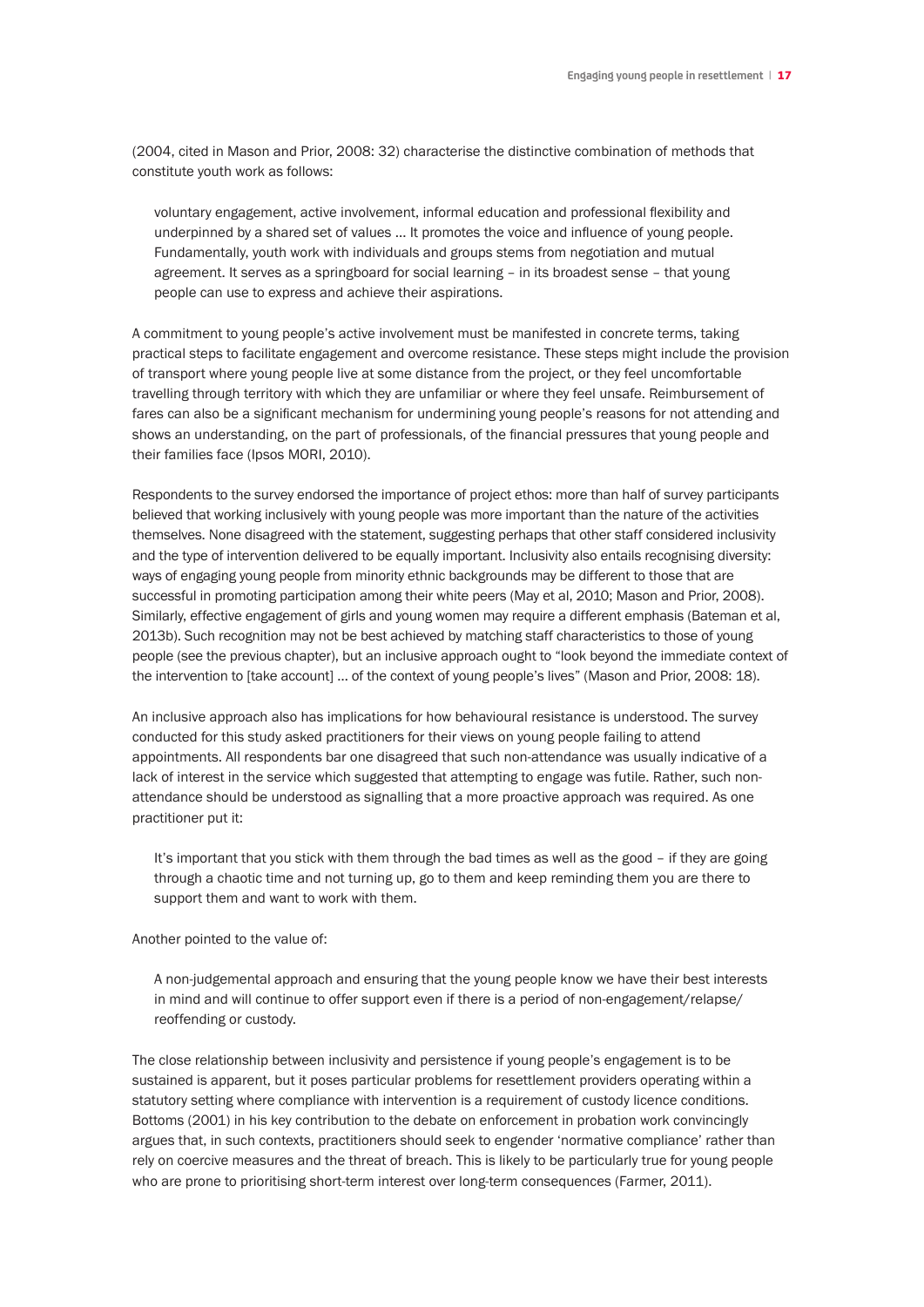Figure 4 below shows the full range of project staff responses in relation to how various organisational issues impact upon engagement. It suggests that, for YIF practitioners, having a suitable physical space that appeals to young people, a staff team that offers a variety of different approaches to the work, and an inclusive project ethos may be more important for the purposes of engagement than the activities undertaken. This is not, however, to suggest that the nature of interventions offered to young people does not have a significant impact on whether or not young people are engaged.



**Figure 4: Respondents' views on organisational factors affecting engagement**

|  | <b>Strongly agree</b> $\blacksquare$ Agree $\blacksquare$ Neither agree or disagree | Disagree ■ Strongly disagree |
|--|-------------------------------------------------------------------------------------|------------------------------|

| <b>Key</b>                     |                                                                                                                                                                     |
|--------------------------------|---------------------------------------------------------------------------------------------------------------------------------------------------------------------|
| <b>Physical space</b>          | Projects need to provide a physical space that appeals to young people<br>and in which they feel safe                                                               |
| <b>Premises</b>                | The nature of premises is less important than what happens inside them                                                                                              |
| <b>Clearly defined service</b> | Projects should focus on clearly defined areas of service provision so that local<br>young people know what they do, rather than offering a broad range of services |
| <b>Working inclusively</b>     | Working inclusively with young people is more important than the nature<br>of activities that you undertake with them                                               |
| Non-attendance                 | When young people do not attend sessions, it usually means they are not<br>interested in the service, so there is no point in trying to engage them                 |
| Variety of staff approaches    | Having a staff group with a variety of different approaches is likely to engage more<br>young people than a staff team who all work in the same way                 |
| Staff v. activity              | Although good staff are important, it is the nature of the activity undertaken<br>with the young person that makes the real difference                              |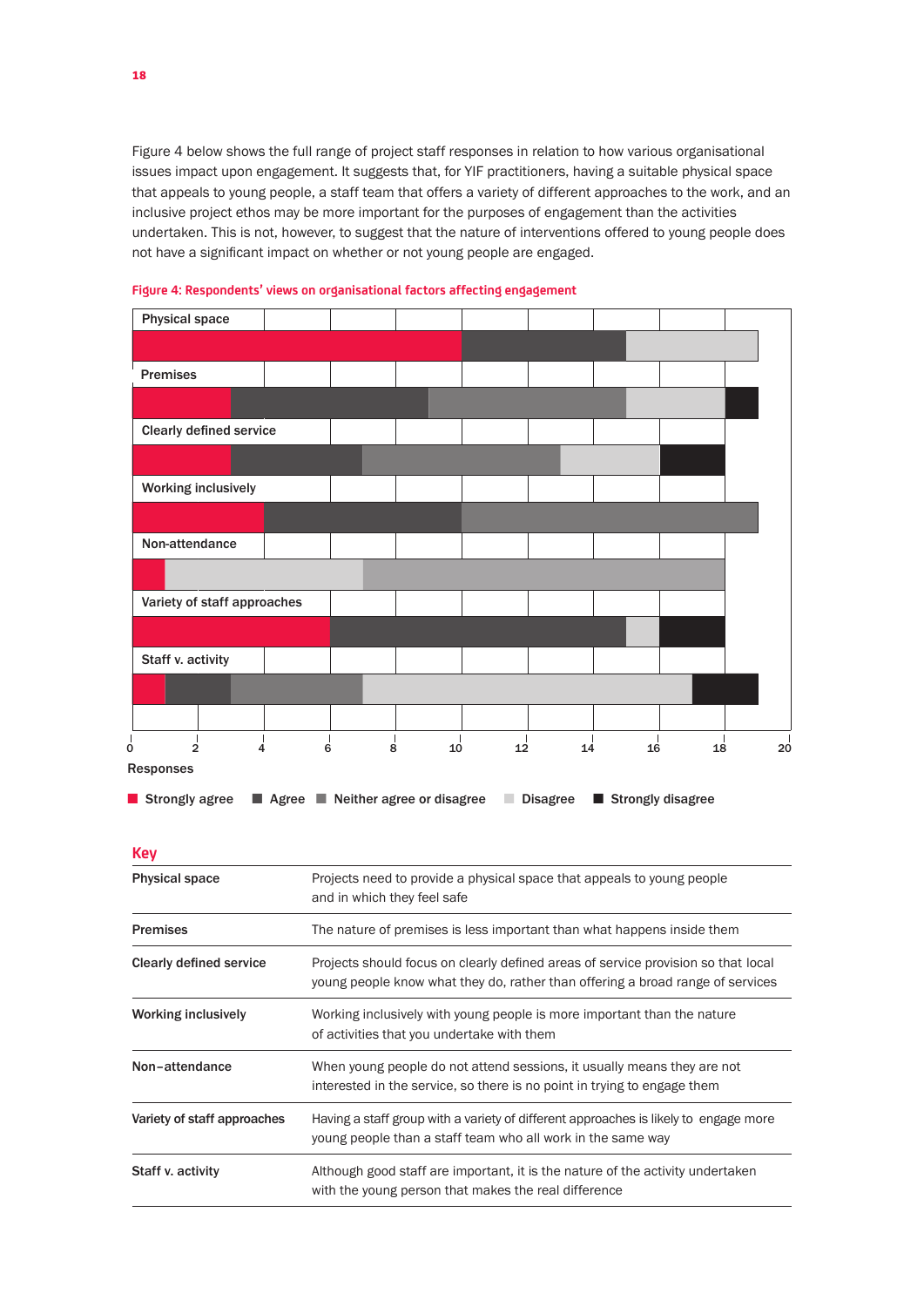# **7. Project activities**

#### Activities to motivate engagement

Making a difference through intervention is at the heart of the resettlement process and initial engagement of young people will not be sustained unless the services provided appeal to them in one way or another beyond the period of early contact. There is considerable literature on using activities that are enjoyable, rewarding, practical, exciting or challenging (Farley, 2000; Steer, 2000). They typically include outward bound or adventure programmes (Taylor et al, 1999), sports (Home Office, 2006; Nacro, 2008a), music (Ipsos MORI, 2010), arts (Tarling, 2012; Jermyn, 2004) or other forms of structured leisure activities that might be attractive to young people.

Such approaches have been employed particularly in preventive work with young people considered to be at risk of offending (Mason and Prior, 2008), though not exclusively so. For instance, almost half of those taking part in the Summer Arts College joint initiative by the Youth Justice Board and the Arts Council England were subject to intensive supervision and surveillance programmes for young people who would otherwise be in custody (Tarling, 2012; see also Nacro, 2008a). Whilst the evidence on the impact on reoffending is mixed (Nichols and Crow, 2004), such interventions have proved particularly useful in overcoming behavioural resistance (Golden et al, 2002). As one practitioner from the YIF projects put it:

A young person has to enjoy the activities and programmes they are engaged in post release, otherwise they will not sustain commitment to the activity.

Whilst the role of 'enjoyable' activities in the first instance is likely to be to encourage initial interest (see figure 3 in chapter 5), thereby facilitating what has been referred to above as 'behavioural engagement', their contribution to combatting other forms of resistance and developing the young person's relationship with the service should not be underestimated. As one review has noted (Edcoms, 2008: 38), they can function as "enrichment activities" either as a precursor or complement to other forms of (potentially more focused) intervention.

A large majority of YIF project workers who responded to the survey agreed that enjoyable activities should be used as a hook that enables a subsequent focus on other issues. Such activities can help to establish a bond with the project, staff and peers and enhance young people's motivation where that is required. Improving motivation emerged as a key theme with a slim majority of respondents indicating that this should take priority over other forms of intervention. However, a considerable number neither agreed nor disagreed with the statement, suggesting perhaps that they considered that activities should attempt to do both simultaneously or, alternatively, that it would depend on the needs of the individual young person.

It should be acknowledged of course that an exclusive focus on one form of activity, such as sport, can equally act as a block on engagement for some young people (Stephenson et al, 2011). Young women may not share the same interests as young men, and pursuits regarded as enjoyable change with age so that activities that appeal to teenagers may not successfully attract those in their mid-twenties.

At the other end of the scale, it is clear that formal sessions based on completing paper exercises, in the name of offending behaviour work, tend to be unpopular with young people and can inhibit engagement (Hart, 2011). Adults subject to supervision similarly report that discussions around offending are less helpful than other aspects of probation intervention (Farrall, 2002). Despite the restorative intentions associated with such interventions, young people also tend to regard reparation and mediation as being primarily punitive, and since such activities are imposed upon them rather than chosen, they do not automatically lead to emotional or cognitive engagement (Hazel et al, 2002a).<sup>3</sup>

3 The issue of young people's participation in, and ownership of, the intervention is considered in more detail later in this chapter.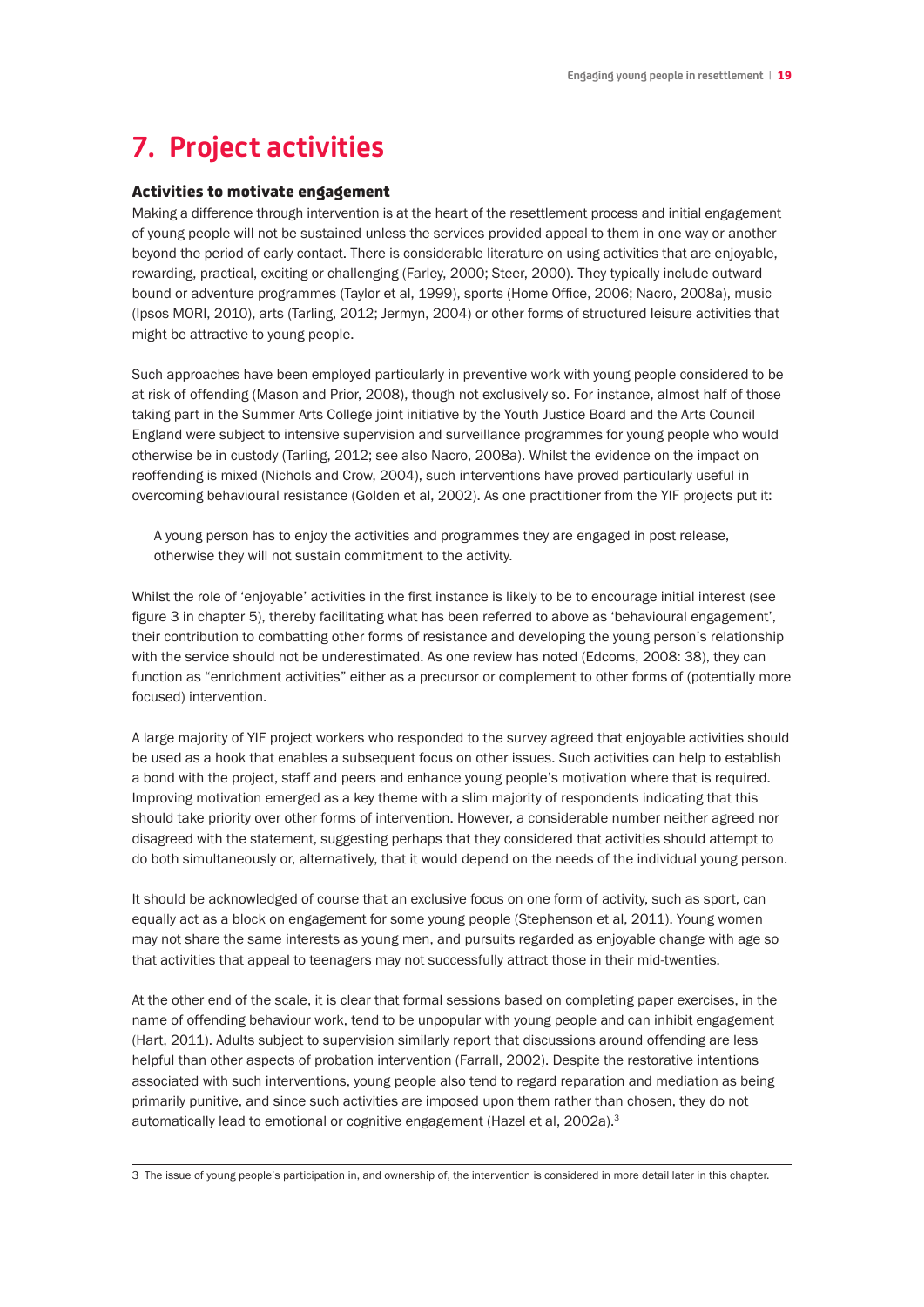Mason and Prior (2008), drawing on the work of Trevithick (2005), argue that activities such as motivational interviewing (Miller and Rollnick, 2002) which aim to enhance motivation through empathy and "a belief in the possibility of user-led change" may be more effective than approaches "grounded in assumptions about problem behaviours being caused by individual deficiencies" (Mason and Prior, 2008: 30). They acknowledge, however, that while there is strong evidential support for motivational interviewing as a technique for working with those with addictive behaviour, the evidence base in relation to working with other groups is limited.

More recent research has reported promising findings in relation to child and family social work (Forrester et al, 2011). One study of the use of motivational interviewing with those on probation who have substance misuse problems established positive attitudinal changes by comparison to a control group (Harper and Hardy, 2000). In combination, such research might suggest that there is scope for the development of a greater use of this approach with young people in the criminal justice system. However, in the latter study, increased contact with probation officers, whether or not they used motivational interviewing, was also reflected in changed attitudes among service users. Stephenson et al (2011: 78) surmise that techniques such as motivational interviewing may be effective because they offer "a framework within which to apply some of the interpersonal skills identified by other research". The significance of staff qualities is considered later in the report.

#### Activities offering practical, emotional and developmental support

But if enjoyable activities can provide a hook for initiating and sustaining a young person's interest, there is also potential for such forms of intervention to enhance self-esteem and self-confidence (NIACE, 2002). Practitioners in the survey for the current study ranked activities which had that effect as being among the most likely forms of intervention to contribute to sustained engagement. (Respondents' ratings are shown in figure 5 on page 22.)

Whilst some research has suggested that a focus on self-esteem per se may not reduce reoffending (Mason and Prior, 2008), it can nevertheless constitute an important element of a broader range of interventions (Chapman and Hough, 1998). Similarly, Burnett (2004: 186), in her defence of traditional one-to-one probation work, points out that "non-directive methods" can be effective in: "draw[ing] out service users' self-determination and capacity to make responsible choices".

Provision of practical support with housing benefits or education and training was ranked as the type of activity most likely to encourage sustained engagement. Given the high levels of difficulty that young people have with finding stable accommodation, training, employment and sufficient income to survive (Glover et al, 2012; Bateman et al, 2013a), the logic underpinning such views is evident. Moreover, in the case of older young people who are moving towards or have obtained independence from their families, practical assistance may be more attractive than activities designed to appeal to interests (Farrell, 2002). Nonetheless, enjoyable activities have a contribution to make here as well since they may help to develop wider, transferable skills. More generally, provision that enhances employment prospects is important if engagement is to be maintained. As one YIF practitioner noted, this might involve: "worthwhile courses with a tangible outcome for the young person"; another indicated that "projects should ensure they provide every type of opportunity for young people to succeed through small, quick, achievable steps".

#### Responding to what young people want

Research conducted from the perspective of young people in custody indicates that they are more likely to respond positively to services that they perceive as: enjoyable in their own right; offering emotional support; useful in addressing current problems; or relevant to enhancing their future prospects. They tend to be resistant to interventions that they do not view as providing one or more of those benefits (Bateman et al, 2013b). Such findings imply that interventions which define the nature of the problem on behalf of the young person are less likely to be effective in engaging them, and this poses a greater challenge where service provision is statutory and the status of clients is 'involuntary'. Young people frequently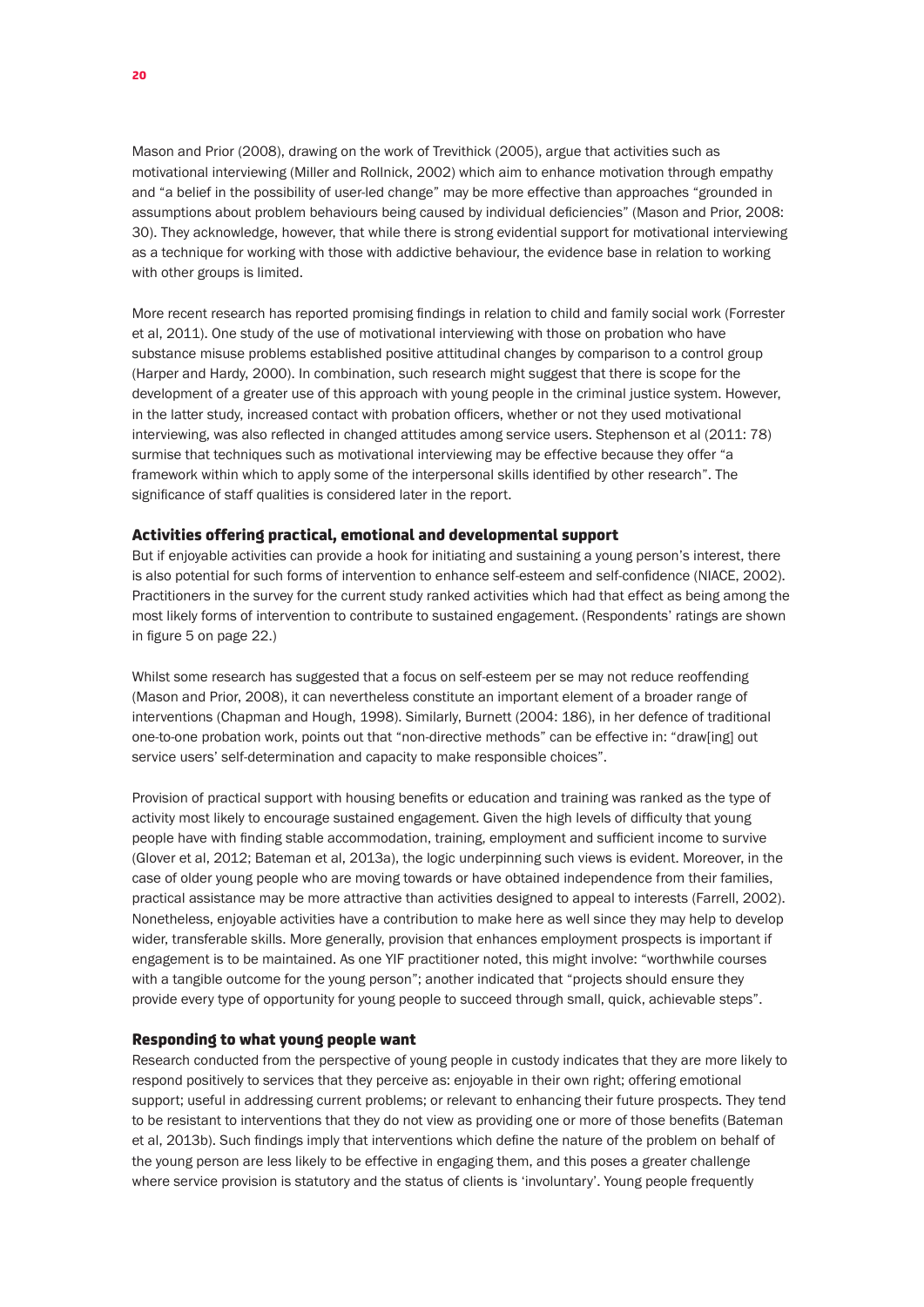experience interventions within the youth justice system as undermining their sense of agency – "quite contrary to the assumption of engagement and responsibility that the system hopes to achieve" (Hazel et al, 2002: 14). Studies conducted in other areas echo such conclusions. Ghate and Hazel's (2002) research on interventions designed to improve parenting, for instance, indicated that engagement was significantly more likely where provision was perceived as a response to difficulties identified by service users themselves.

Such views were affirmed by respondents to the survey. As noted above, many projects valued the fact that their services were voluntary rather than tied to statutory agencies, and one response noted that referrals from probation or YOTs were often less successful than self-referral or introduction through existing service users. Significantly, in this context, the review of techniques for effective engagement conducted for the Youth Justice Board, which focused mainly on YOT provision, contains little discussion of responding to young people's interests. One exception is a description of a bike workshop whose success, according to the worker who managed it, derived from the fact that it involved doing "what the young people are into, not try and put a round peg into a square hole" (Ipsos MORI: 58). Another exception is found in an interview with a young person who contended that provision of services that are attractive to young people – particularly those that they would not be able to access otherwise – is central to the process of engagement:

Ask the young people what they want and what would they really, really like to do … because it's stuff like music, football, all of that stuff, everything, there's loads of things what young people want to do but probably, I don't know if the YOT can provide it or not, but yeah just, I just think they should ask what they want really, and see what the feedback is and what they can do (Ipsos MORI: 56).

The importance of services adapting to what young people want was also highlighted by respondents to the survey of YIF projects as a precursor to addressing more problematic issues further down the line. For instance:

Young people vote with their feet. They need to be allowed to say "No" even when we think something will be right and help them. Ultimately it's their lives and we are guests in this. We can try and propose things at key moments.

There was an acknowledgement that responding to young people's interests and concerns was not always possible, either because of resource implications or because certain activities were inappropriate. In such circumstances, it was important to:

explain why the preferred options cannot be provided, so that a young person understands, in order to identify best second choice options and to maintain a young person's engagement.

#### Incentives and rewards

Over the longer term, young people's interest needs to be reinforced by having clear goals, progressive pathways that allow achievement, and by offering the requisite levels of support to ensure that the chances of attainment are enhanced (Hazel, 2003). A recurrent theme in the responses of YIF project staff was that, given the previous experiences of failure typical of the young people with whom resettlement services work, it was important to celebrate success since "often progress … can be very small and slow to arrive". Recognition at various levels, either through feedback and praise, letters to home or acknowledgements of achievement in documents published by the project (Children and Young People's Unit, 2001) can be supplemented by activities that lead to accreditation, either through nationally recognised qualifications and awards or locally developed certification (Combe, 2002; Ipsos MORI, 2010). Practical remuneration in the form of vouchers, or payment in kind through access to fun activities or IT facilities, should also be considered (Armstrong Schellenberg et al, 2003; Steer, 2000).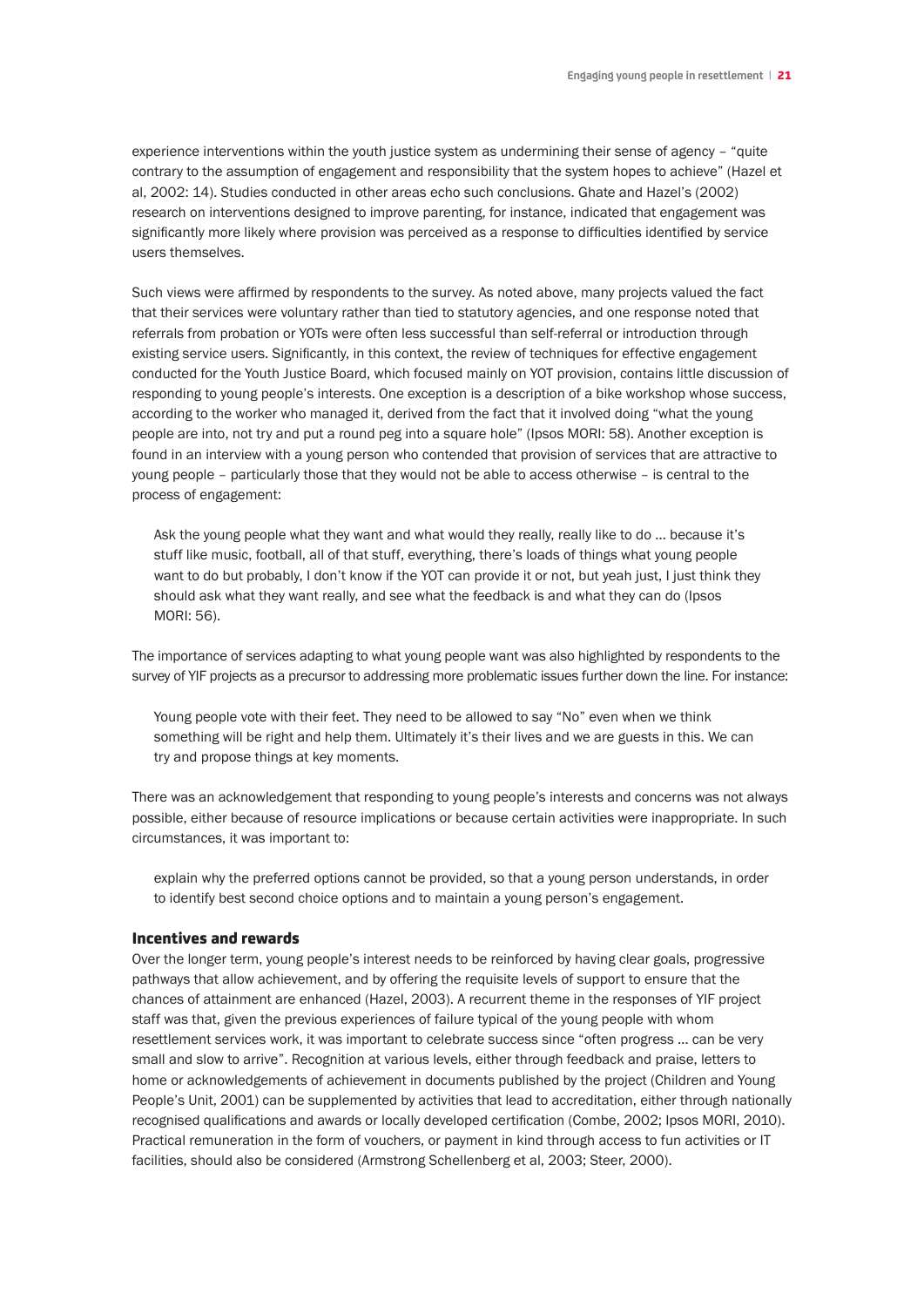| Promoting self-esteem/confidence                |   |    |    |    |
|-------------------------------------------------|---|----|----|----|
|                                                 |   |    |    |    |
| <b>Enhancing life skills</b>                    |   |    |    |    |
|                                                 |   |    |    |    |
| Educational activities leading to qualification |   |    |    |    |
|                                                 |   |    |    |    |
| Activities designed to enhance employability    |   |    |    |    |
|                                                 |   |    |    |    |
| Activites suggested by young people             |   |    |    |    |
|                                                 |   |    |    |    |
| Practical support with housing, benefits, ETE   |   |    |    |    |
|                                                 |   |    |    |    |
| Activities that are easy to access              |   |    |    |    |
|                                                 |   |    |    |    |
| Other                                           |   |    |    |    |
|                                                 |   |    |    |    |
|                                                 |   |    |    |    |
| 0                                               | 8 | 10 | 12 | 14 |

#### **Figure 5: Activities most likely to contribute to sustained engagement as ranked by survey respondents**

Responses

#### User involvement and participation

One mechanism highlighted in the literature for ensuring that provision reflects young people's interests, and their own perceptions of need, is to involve service users in the development and delivery of interventions (Ministry of Social Development, 2003; Shier, 2001). Indeed, participatory approaches are increasingly regarded as a pre-condition for effective work with marginalised young people, including those in conflict with the law (Hart and Thompson, 2009; Lee and Charm, 2002). While the research literature has not demonstrated a clear correlation between a participatory approach and improved outcomes, this is in large part a difficulty of isolating the individual effects of broad ranging programmes of intervention (Stephenson et al, 2011). Moreover, user involvement in isolation cannot be expected to:

counteract the effect of other factors that might be present in a young offender's life, past or present (e.g. substance misuse, abuse, neglect, learning disability, homelessness, detachment from education and employment) (National Youth Agency, 2011a: 8).

Whilst participation does not provide a 'magic bullet', some commentators have nonetheless argued that criminal justice practice has hitherto failed to impact on reoffending rates precisely because the focus on 'what works' has tended to take insufficient account of the views of service users and failed to involve them in programme planning (Silvestri, 2009; Nacro, 2008b). Research has, for instance, shown that young people typically have very little say in how their time with YOT staff is spent (Hart and Thompson, 2009; National Youth Agency, 2011b; Hazel et al, 2002a). The experiences of young people subject to probation supervision are similar in this regard (Farrall, 2002). This lack of self-determination undermines effective resettlement because needs cannot be met and vulnerabilities addressed unless young people are engaged with the service. Failure to promote user involvement is also counterproductive because desistance from offending depends in large measure on the development of agency – a sense of optimism on the part of the young person that he or she can overcome the genuine obstacles that might otherwise impede attempts to move away from criminal activity (McNeill, 2006; McNeill, 2009; Bateman et al, 2013b).

Participation might mean different things in different contexts. Roger Hart's well-known model portrays a continuum, in the form of a ladder, which offers increasing responsibility to young people, ranging from "manipulation" at one extreme to "young person initiated, shared decisions with adults" at the other (Hart, 1992; see table 1 overleaf).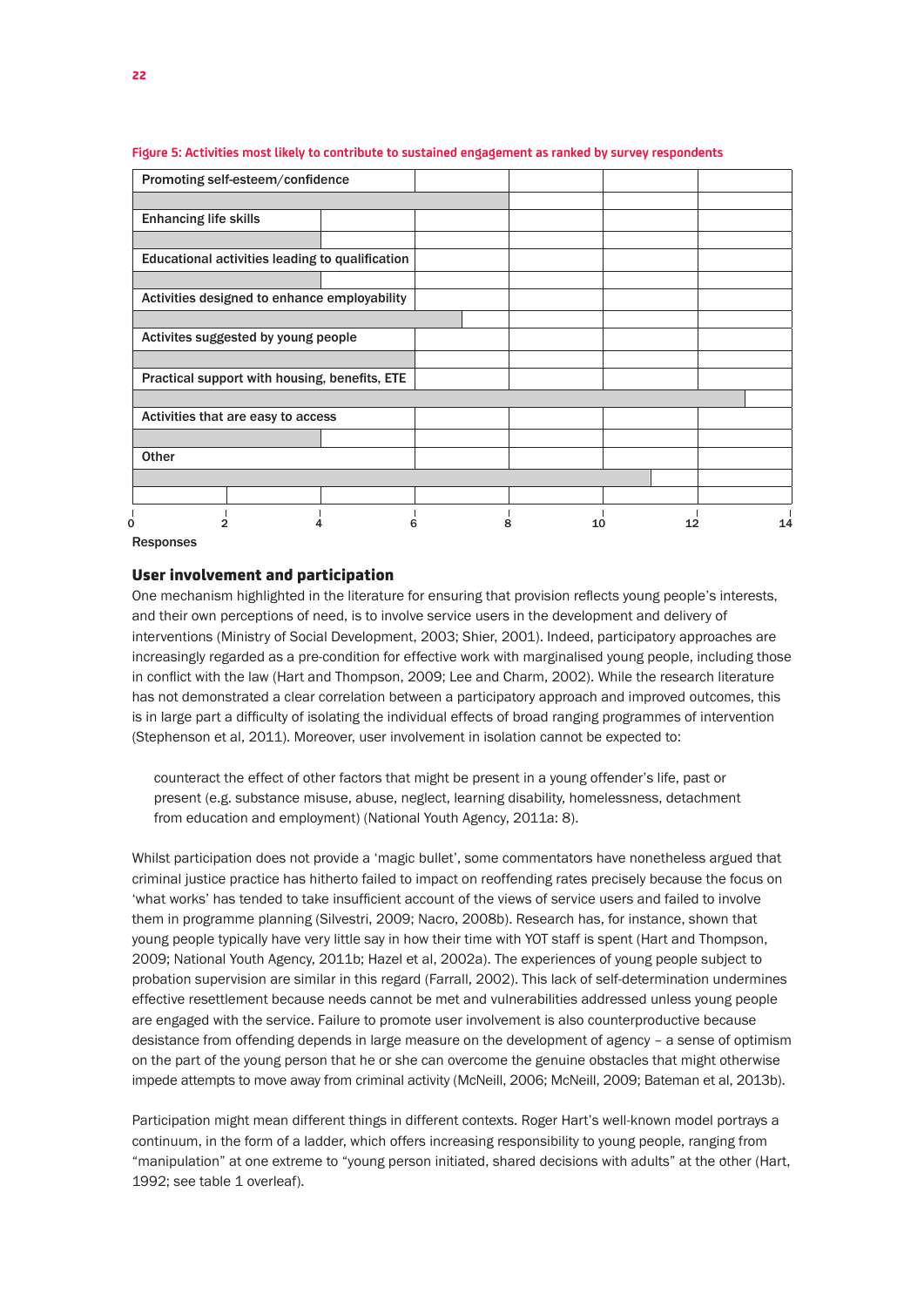| Level                | <b>Description</b>                                   | Participation/non-participation               |  |
|----------------------|------------------------------------------------------|-----------------------------------------------|--|
| Rung 8               | Young person initiated; shared decisions with adults |                                               |  |
| Rung <sub>7</sub>    | Young person initiated and directed                  |                                               |  |
| Rung 6               | Adult initiated shared decisions with young people   | Degrees of increasing 'genuine participation' |  |
| Rung 5               | Consulted and informed                               |                                               |  |
| Rung 4               | Assigned but informed                                |                                               |  |
| Rung 3               | Tokenism                                             |                                               |  |
| Rung 2<br>Decoration |                                                      | Non-participation                             |  |
| Rung 1               | Manipulation                                         |                                               |  |

#### **Table 1: Hart's ladder of participation (adapted from Hart, 1992)**

In practice, the degree of participation is likely to be constrained by a variety of factors according to the purpose of the intervention and the context in which it occurs. As Hart and Thompson (2009) point out, a young person being sentenced for an offence can reasonably expect to have his or her views heard in court but it would not generally be thought appropriate for him or her to decide on the sentence. Thomas (2009: 8) who adopts a slightly different model of participation, derived from Fajerman and Treseder (1997), argues that a framework of:

'consulted and informed' may best suit YOTs. This involves deliberately asking children about their views and taking them seriously. However, the extent to which this can be done is dependent on the legislative framework … and the need for compliance with the conditions of any court order.

The limits on participation associated with resettlement intervention will likewise be determined by whether intervention is compulsory, the expectations of referrers, and agency policy. Irrespective of these considerations, however:

true participation involves at least some element of empowerment: the young person is not just allowed to speak, but their voice is taken into account in any decisions that are made with/about them. If this component is lacking, the invitation to express a view does not go beyond the tokenistic (Hart and Thompson, 2009: 8).

The literature on participation deals with user involvement at two levels, which are not always clearly distinguished. At a strategic level, user involvement might include having a role in selecting and training staff, contributing to agency policy, and sitting on steering groups or advisory bodies (Hazel, 2003; Lewis, 2001). Such an approach to service development can help to engender an inclusive ethos for the project which might in turn be helpful in overcoming initial resistance on the part of young people to engage in the first place. However, strategic user involvement of this kind is more likely to involve young people who are already engaged with the service.

Participation at the level of the individual might therefore be considered as more significant in terms of establishing and maintaining the engagement of young people who may not wish to involve themselves in project development. The central concern of individual participation is establishing mechanisms that facilitate the young person having a choice over the type of activities that he or she engages with, making a genuine contribution to goal setting, and sharing intervention planning with project staff. From the point of view of the agency, such an approach facilitates engagement; from the perspective of the young person, it can foster a sense of ownership and responsibility (Lee and Charm, 2002). As one respondent to the YIF survey suggested:

We as professionals often have an idea of what young people may like to do but this isn't always correct. It needs to be something they want to do and they have been involved in setting up. Their involvement is key as this gives them ownership and encourages their attendance.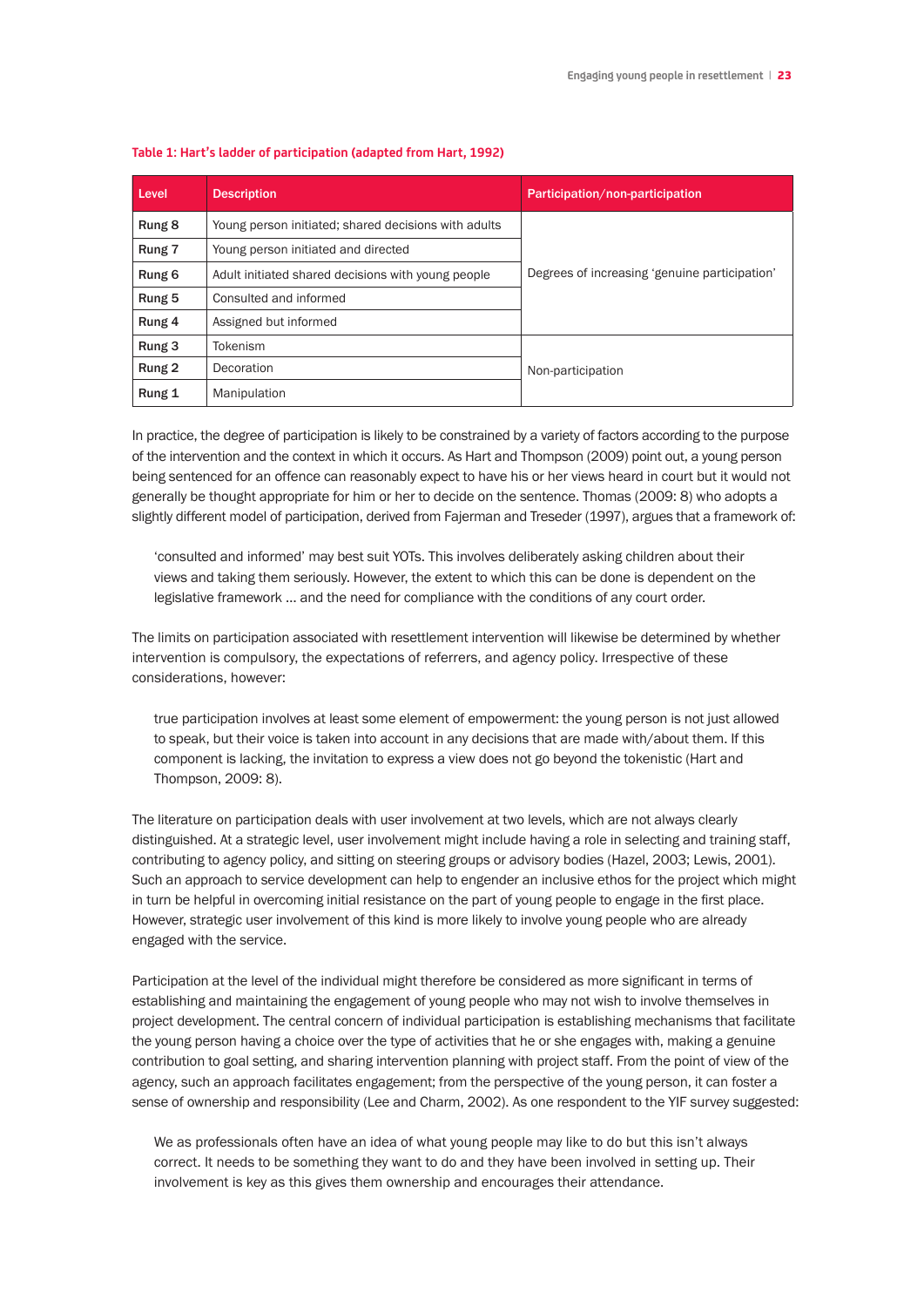# **8. Relationship dynamics and the qualities of effective staff**

#### The importance of relationships

There is an emerging consensus in the research literature that positive relationships between staff and service users are crucial to establishing and maintaining the involvement of disadvantaged young people in programmes of support (McNeill, 2006; Trevithick, 2005). As Mason and Prior (2008: 12) contend: "at the centre of effective engagement are relationships". Dowden and Andrews (2004: 205) observe that interpersonal influence "is arguably the most important" correctional principle.

Research conducted on behalf of the Youth Justice Board found that 94% of YOT practitioners agreed that developing a good relationship with young people was a necessary precursor of effective engagement (Ipsos MORI, 2010). Young people surveyed during the course of that study concurred. As one succinctly remarked: "If I didn't like him, I'd probably not … really want to turn up" (Ipsos MORI, 2010: 25). As indicated in figure 6 below, just one respondent in the survey informing this report disagreed with the statement that effective intervention with young people is about relationships rather than programmes. A further three indicated that they neither agreed nor disagreed with the sentiment, suggesting, perhaps, that they recognised both elements may be required.



**Figure 6 | Extent of agreement expressed by respondents with the statement: "Effective intervention with young people is about relationships, not programmes"**

#### The nature of effective relationships

But if there is near unanimity on the significance of relationship, there is less clarity as to what forms of interpersonal relations are most likely to promote effective engagement. There is a general recognition that relationship building with marginalised young people frequently takes considerable time, effort and perseverance on the part of staff (Ipsos MORI, 2010; Batchelor and McNeill, 2005; McNeill and Batchelor, 2002; Lee and Charm, 2002). This view was confirmed by YIF staff who responded to the current survey. As one respondent put it:

Workers in this field need time to establish rapport and relationship and then longevity in terms of the time they can work with young people. These are often the most marginalised and disaffected and disadvantaged young people. Change does not often occur quickly, they need a worker that is consistent and can stick around for a good chunk of the transitional journey.

And again: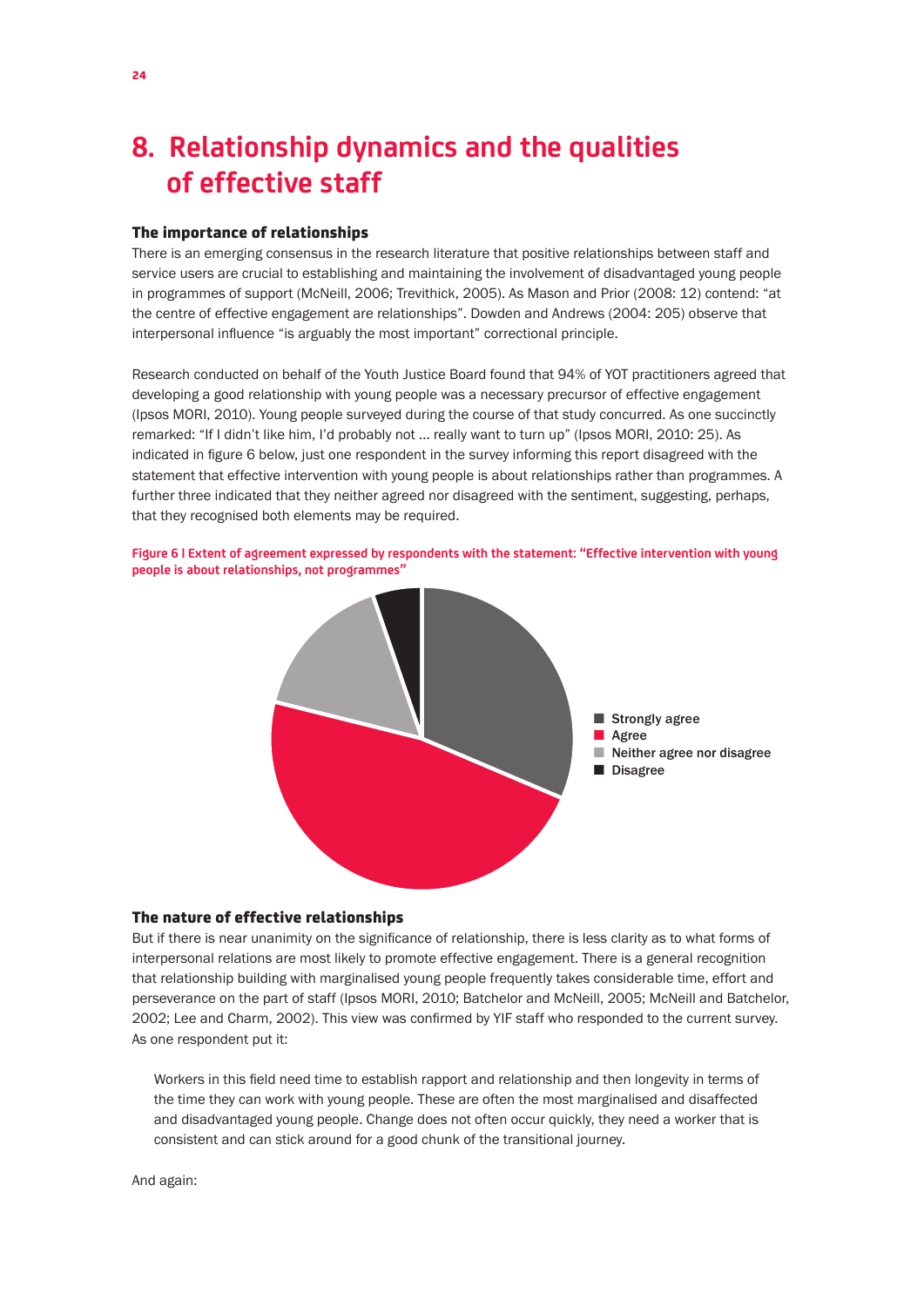These young people will have had many agencies involved with them that may not have had the capacity to be persistent, so being able to do this is beneficial to the young person as over time they get used to you, they appreciate the effort you have put in and more often than not they do respond positively, it just may take time and determination.

There was considerable agreement among respondents that meaningful staff/young people relationships could only develop over a substantial period of time. A majority also considered that nearly all young people could be engaged if staff were sufficiently persistent.

There was also a strong consensus that persistence and a commitment to working over the longer period needed to effect change were crucial because of the traits of young people, particularly a lack of motivation, that pose an impediment to engagement. As one respondent suggested: "Perseverance, professionalism and resilience are key to making this work." This echoes previous research highlighting the importance attached to such qualities by YOT staff (Ipsos MORI, 2010). Another respondent articulated a similar sentiment that also has implications for the length of intervention:

… with this client group we need patience and time to work effectively. Short interventions with young people with so many engrained issues, chaos and crisis are unlikely to work, often they have had loads of workers. They want and need consistency.

#### Managing expectations

There is a general accord in the literature that young people should be clear about what they can expect from professionals who work with them and what is expected of them. For example, 88% of YOT workers surveyed for research commissioned by the Youth Justice Board indicated that establishing and maintaining boundaries was very important (Ipsos MORI, 2010). Moreover, practitioners considered that effective relationships depended upon consistency in this regard (Ipsos MORI, 2010). At the same time, how strictly such boundaries should be enforced is less evident (Stephenson et al, 2011; Bateman, 2011).

The authors of the Youth Justice Board report, for instance, summarise YOT perceptions as to what constitutes an effective relationship as staff being "firm but fair" (Ipsos MORI, 2010: 67), and yet 60% of practitioners also indicated that flexibility of approach was "very important". It is clear that firmness (depending on how it is manifested) might in fact operate to reinforce young people's resistance: breach for failure to attend statutory appointments remains commonplace even where young people might be considered to have engaged well (Hart, 2011). Moreover, the responses of young people in the same research suggest that they do not necessarily identify firmness as a characteristic that they welcome in a positive relationship. Many, for instance, described their YOT worker as "akin to a friend or big brother or sister to them, rather than a teacher or other authority figure" (Ipsos MORI, 2010: 26). As one put it: "The thing that helped was she wasn't strict in any way" (Ipsos MORI, 2010: 27). Another attributed his good relationship with his YOT worker as being due to the fact that:

He's a funny person and he gives good advice. He's like a dad. He's like a dad and that. He gives a lot of good advice and he's good to talk to. I feel like I could tell him anything (Ipsos MORI, 2010: 27).

In this context, Eadie and Canton (2002: 14) have cautioned against inflexibility in the interests of enforcing boundaries, arguing that "rule-breaking by young people is not at all uncommon and that the wisest course may be to support young people as they grow out of crime".

It should be noted too that the Ipsos MORI (2010) research is ambiguous since it does not acknowledge that fairness is a subjective concept: service providers might consider that their actions are fair in circumstances where that perception is not shared by service users. From the perspective of the agency for instance, a fair approach might require reacting in the same way to two young people who manifest the same behaviour irrespective of their circumstances. National standards have tended to encourage such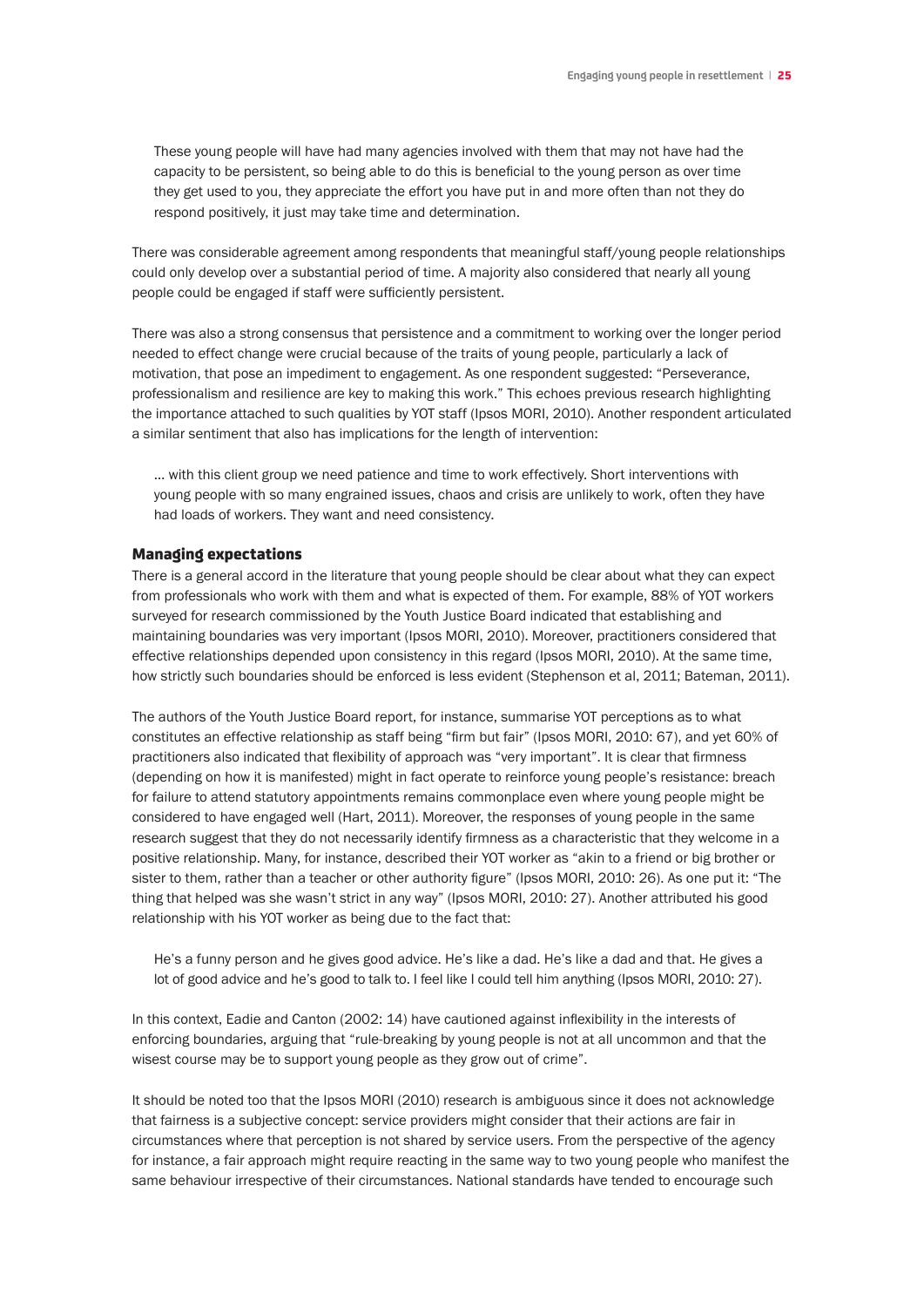an interpretation of fairness (Robinson and Ugwudike, 2012). A flexible approach that responded to individual need might lead to a rather different interpretation of fairness.

In this context, McNeill (2009) helpfully maintains that engagement depends ultimately on the young person regarding any exercise of authority as being legitimate. This implies, he contends, that professionals' relationships with young people ought to be predicated on an explicit recognition on the part of the former that the latter will frequently have been the victims of what he terms "social injustice" (McNeill, 2009). A negative confirmation of this argument is provided by research that considers relations between minority ethnic young people and the police. The former's experiences frequently engender a perception that police authority is not exercised legitimately, undermining trust and compromising a willingness to engage with individual police officers (Sharpe and Atherton, 2007).

The survey conducted for the current study suggests that YIF practitioners are aware of the importance of responding to young people in a manner that acknowledges where they have suffered previous hardship or previous victimisation has occurred. As one respondent put it:

I think understanding the lives these young people have led is key. Understanding they have rarely been given clear boundaries, they have often been neglected and may feel uncared for and that nobody listens to them. It is important to be persistent in our approach, give them ownership of the work and really show care and understanding. This will assist in making the young person feel worthwhile and will encourage them to engage.

#### Qualities required of staff

If relationships are key to engagement, research also suggests that the development of successful relationships is in large part contingent on the qualities of staff. There is a growing body of literature on the nature of the skills required of professionals to undertake effective work with young people. Trevithick (2005) for instance provides an overview of the characteristics that she considers necessary for effective social work intervention and, by implication, for promoting engagement. They include:

- $\bullet$  A non-judgemental attitude
- Demonstrating empathy
- Showing an interest and conveying warmth
- Conveying a sense of genuineness
- Manifesting a belief in client self-determination

Chris Trotter (2006) in his work on engaging with 'involuntary clients' proposes that effective staff are those able to demonstrate 'pro-social modelling' – an approach which has some affinity with motivational interviewing, described earlier in the report, and which has demonstrated improved relationships between staff and service users in criminal justice settings (Cherry, 2005). The skills required for pro-social modelling show a considerable overlap with the characteristics of effective social work professionals identified by Trevithick and include:

- $\bullet$  Being reliable; a stable presence in the young person's life
- **•** Presenting as open, honest and fair
- **•** Being friendly and able to use humour appropriately
- $\bullet$  Helping with problems identified by the client rather than by the worker
- $\bullet$  Being empathetic showing a genuine concern for the young person's problems
- Supporting young people to develop strategies to address such problems
- l "Working in a collaborative, friendly, optimistic way so that the client develops trust in the worker as someone who can genuinely help them with their problems" (Trotter, 2012: 1-2)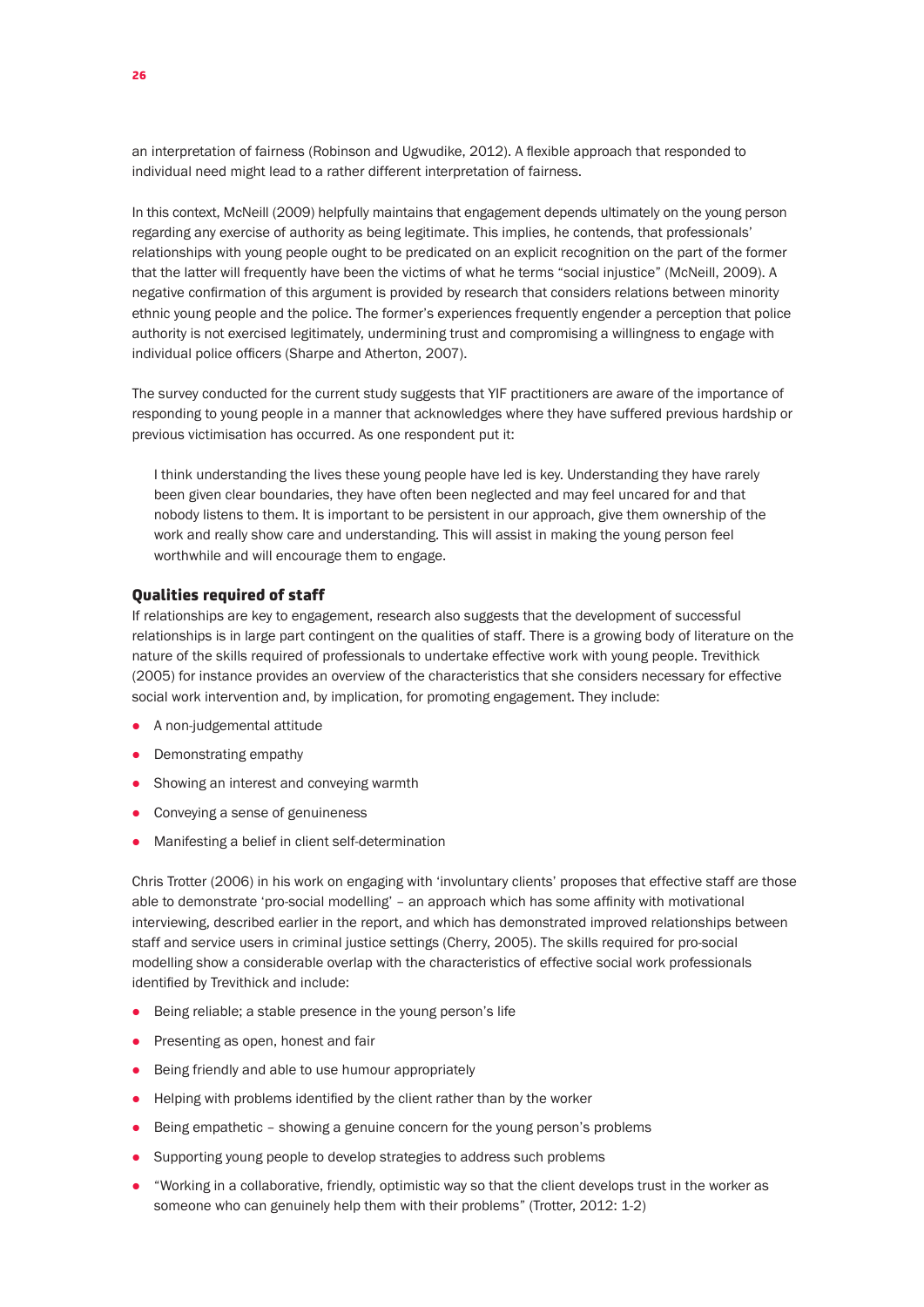From a resettlement perspective, it is significant that recent research has found that girls in custody made a clear distinction between staff who 'cared' and those who did not. The distinction moreover was thought to pertain across custodial institutions, YOTs and children's social care. From the young women's perspective, good relationships only developed with professionals they perceived to be in the former category (Bateman et al, 2013b: 74). Caring was demonstrated where staff were compassionate, offered emotional support, acknowledged the impact of earlier negative experiences and the previous failure of agencies to deal with them, and provided practical advice and support in response to the needs articulated by the girls themselves (Bateman et al, 2013b). Young people, it would appear, place a high value on staff qualities that are consistent with those identified as prerequisites in the literature for effective practice. YOT practitioners also acknowledge that a preparedness to 'go the extra mile' on behalf of the young person was appreciated by service users as an indication of caring (Ipsos MORI).

Such findings were echoed in the comments of YIF project staff, who overwhelmingly thought that some professionals were much better than others at developing good relationships with young people, irrespective of their training and qualifications. One respondent, for instance, highlighted that:

Showing the young person you are interested in them and you care is also important. Remembering things they have told you they like – again this shows interest and makes them feel that they are important to you, so much so you would remember that they love chocolate Buttons (for example). These young people have often been pushed from pillar to post for a lot of their lives with no real consistent support.

Another suggested that it might be necessary to let young people:

know you are there even when you may not be actually seeing them regularly. A reminder: "I'M STILL HERE IF YOU NEED ME".

YIF survey respondents, when asked to indicate the three staff qualities which they considered to be most important in establishing effective relationships, ranked empathy with young people most highly, followed by flexibility and having realistic expectations of the young people. As shown in figure 7 below, a commitment to encouraging the active involvement of young people was also regarded as significantly more important than an ability to impose consistent boundaries.

| Figure 7: Respondents' rating of the importance of staff qualities in establishing effective relationships |  |
|------------------------------------------------------------------------------------------------------------|--|
|                                                                                                            |  |

| A commitment to fairness                      | Open mindedness                              |                        |                    |                               |                                               |
|-----------------------------------------------|----------------------------------------------|------------------------|--------------------|-------------------------------|-----------------------------------------------|
|                                               | An ability to impose boundaries consistently |                        |                    |                               |                                               |
| Having shared interests with the young person |                                              |                        |                    |                               |                                               |
|                                               |                                              |                        |                    |                               | Committed to encouraging active participation |
|                                               |                                              |                        | <b>Flexibility</b> |                               |                                               |
| Empathy with young people                     |                                              |                        |                    |                               |                                               |
|                                               |                                              | <b>Advocacy skills</b> |                    |                               |                                               |
| Having relevant life experience               |                                              |                        |                    |                               |                                               |
| Being open to criticism                       |                                              |                        |                    |                               |                                               |
|                                               | <b>Resilient</b>                             |                        |                    |                               |                                               |
|                                               |                                              |                        |                    | Having realistic expectations |                                               |
| 0                                             |                                              |                        | 10                 | 12                            | 14                                            |

**Responses**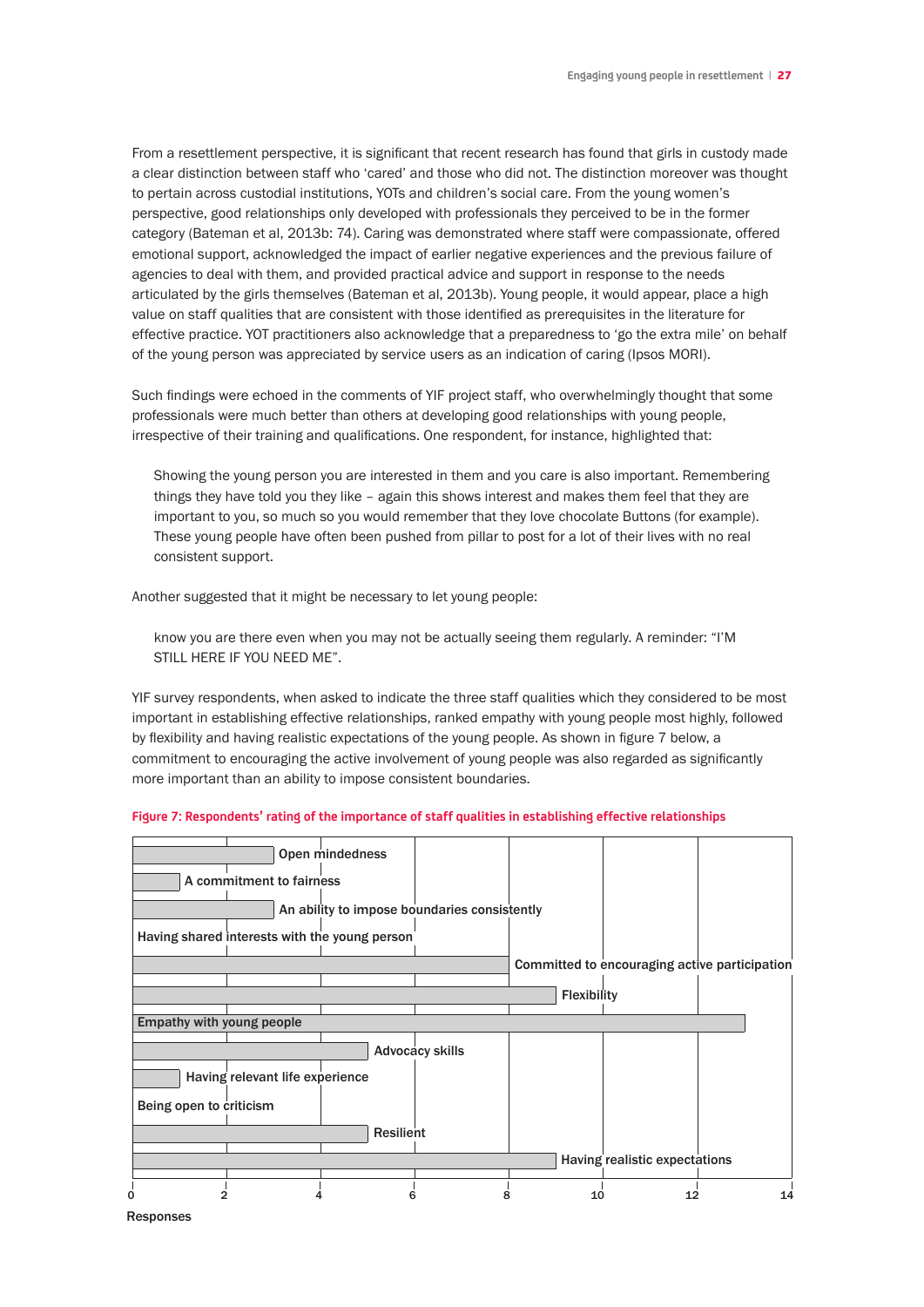The views of staff in this respect are consistent with those of young people who regard empathy and a genuine concern with children's well-being as essential attributes of professionals with whom they would be likely to engage. Professionals who demonstrate an ability to listen and provide emotional support are more likely to enjoy a good relationship with young people with whom they work (Bateman et al, 2013b). Staff who look at the person rather than at what he or she has done, and those who treat young people with respect are particularly valued (Evans et al, 2006). Young people are also more likely to respond to workers who strike an appropriate balance that avoids both 'infantilisation' and 'adultification', by encouraging a sense of self-belief and promoting self-determination appropriate to the young person's age and stage of development while simultaneously providing encouragement and emotional and practical support (Bateman et al, 2013b).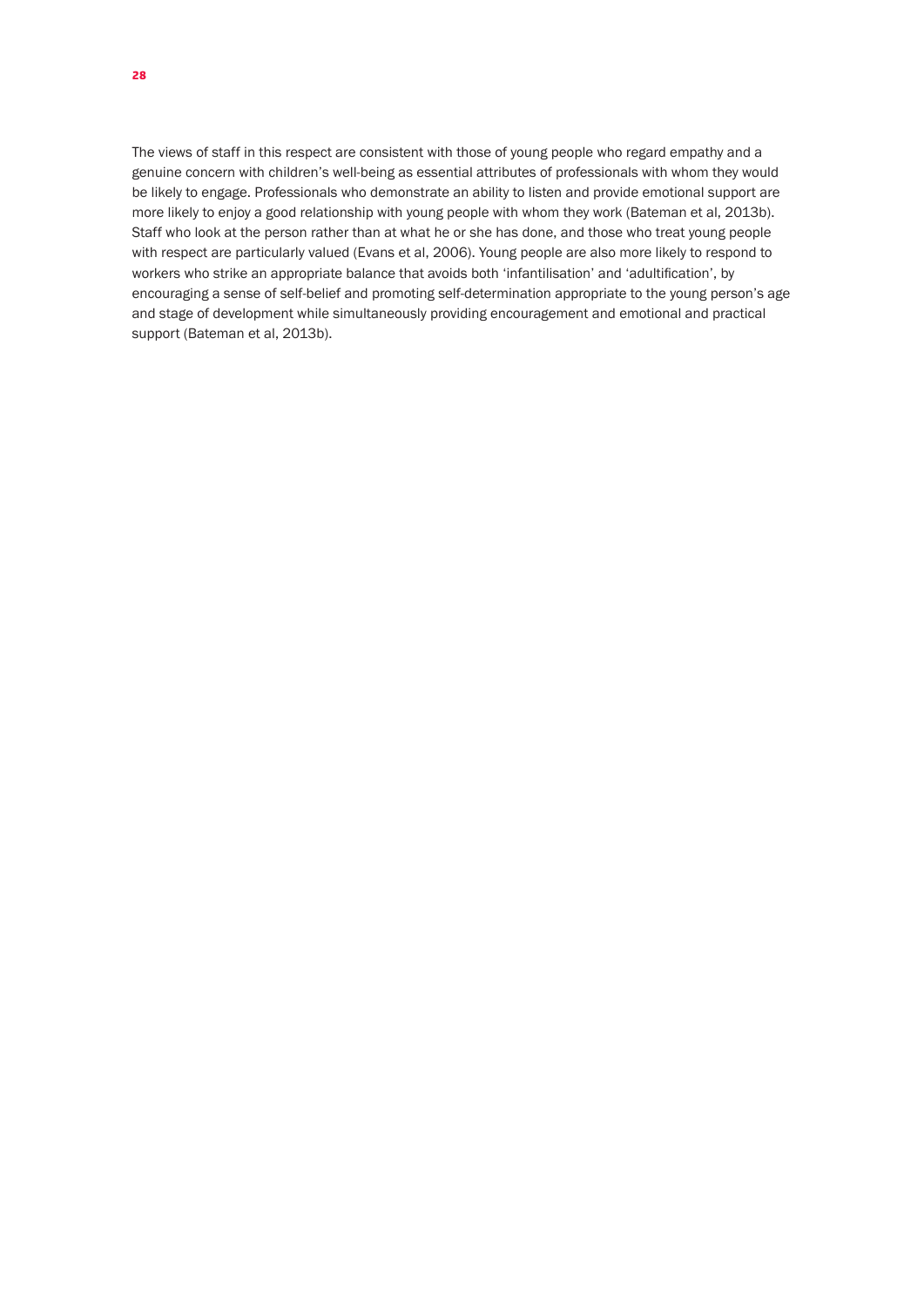### **9. Conclusion**

#### Engagement as a model of transformation

Engagement encompasses more than attendance; it is a complex process that includes emotional and cognitive dimensions which, in combination, can facilitate, or function as a prerequisite for, a shift in the young person's sense of identity. This report presents a model of engagement that involves resettlement providers facilitating a journey for young people in terms of how they perceive themselves from a socially marginalised offender to a socially included non-offender. Engagement with resettlement services can accordingly be understood as a platform which, where it is successful, can help the young person to commence a process of transformation conducive to their fuller integration into mainstream society. Importantly, therefore, the activities, practical support and relationships that are integral to achieving engagement with resettlement services are thus also key to promoting a shift in identity that makes resettlement itself more likely.

#### A three step model

One way of conceptualising the material presented within this report is to think in terms of the young person's journey as consisting of three steps, although in practice these stages may not be followed in a linear fashion in each individual case:

#### **Step 1: The project engaging with the young person**

This step is concerned with establishing a meaningful connection with the young person initially, and interesting them in the services provided. This stage will frequently involve work on enhancing motivation. If the young person is already motivated to change, it will be concerned with translating that motivation into participation in project activities. Either way, it is initiating the young person's relationship with resettlement support and is achieved where the young person displays what Fredricks et al (2004) characterise as behavioural engagement.

#### **Step 2: The young person engaging with the service**

This step is concerned with sustaining and developing the young person's relationship with the service provision. More specifically, it consists of the young person identifying with the project staff, the service provision and the objectives of intervention and becoming involved in a meaningful way with, and learning from, the interventions offered. This stage accordingly involves the young person developing a relationship with the service that would also incorporate emotional and cognitive engagement as characterised by Fredricks et al (2004). Where successfully achieved, it both contributes to, and requires a shift in, identity on the part of the young person.

The literature on engaging young people, which for the most part is not specific to young people leaving custody, tends to stop at this point in the journey. However, the nature of resettlement suggests that there may be merit in considering a third stage.

#### **Step 3: The young person engaging with wider society**

This step acknowledges that successful resettlement requires more than the establishment of a relationship between the young person and individual service providers. It is concerned with the young person having achieved a shift in identity, as a consequence of engagement with resettlement activities, which is no longer dependent on the relationship with particular services, but enables him or her to develop a constructive engagement with a broader range of agencies and wider society. It involves translating the potential for a transformed relationship between the young person and the world around him or her, which engagement with resettlement services has made possible, into reality. It might be manifested by the young person engaging with constructive mainstream leisure pursuits, achieving stable accommodation, maintaining positive personal relations, moving into sustainable education training or employment, and desisting from offending.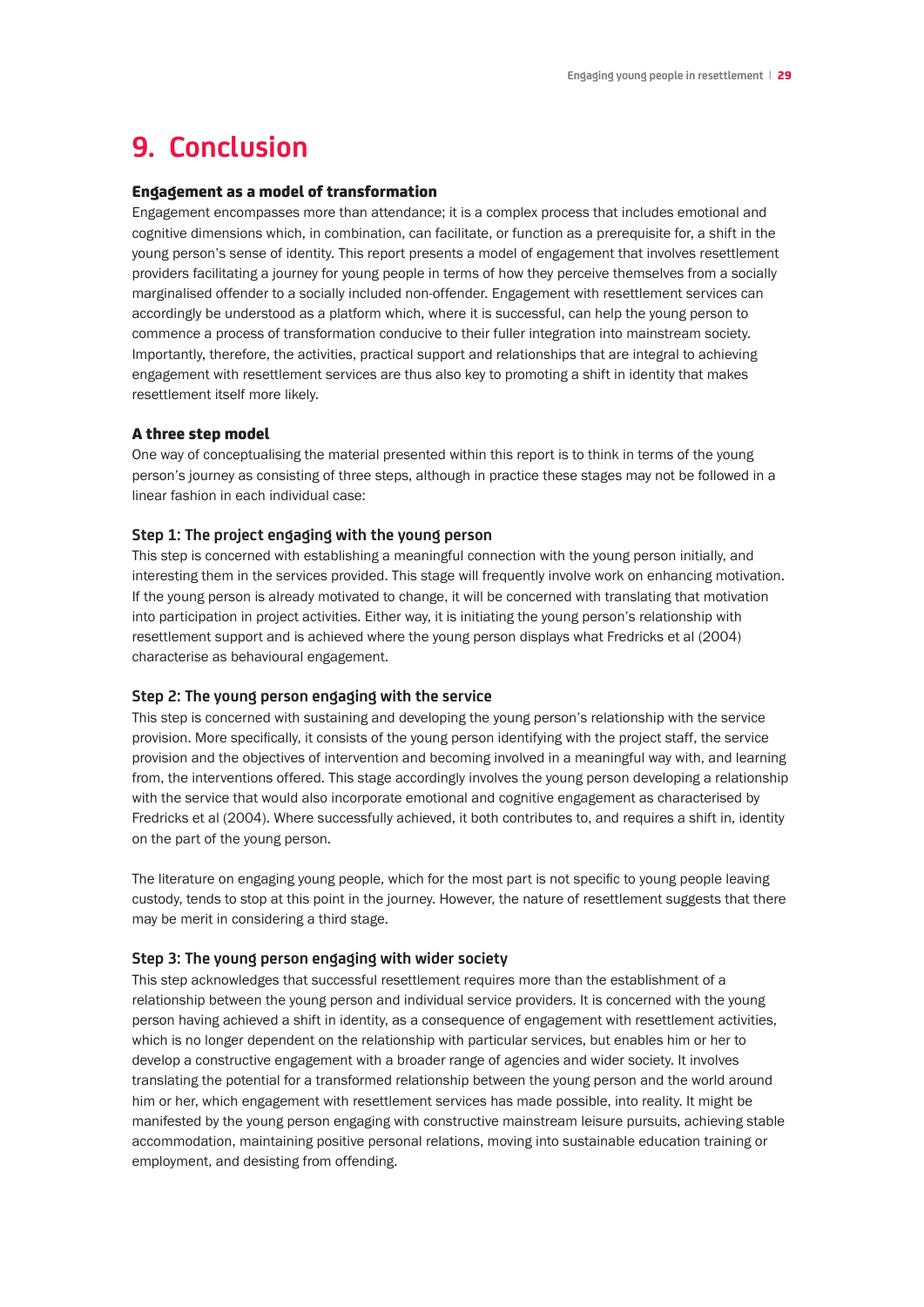This third step is important to resettlement because the process relies on the young person engaging with a broad range of agencies (Hazel et al, 2002; Bateman et al, 2013), and the transition from support to independence at the end of the licence period or when resettlement intervention comes to an end. A full understanding of this stage raises a number of additional questions for researchers, outlined below.

Ensuring engagement from the perspective of resettlement providers involves finding ways of facilitating the young person's journey at each stage. At step one, engagement involves initiating a relationship between the project and the young person. At step two, it concerns providing activities and delivering them in a manner that sustains and deepens the young person's commitment to the project as a vehicle for effecting changes in his or her identity. At step three, it entails finding ways to enable the young person to build on the relationship that he or she has established with the service provider, and his or her newly emerging identity becoming more fully integrated in wider society. Ultimately, this final stage depends on the young person having been supported to develop the motivation, self-esteem, skills and other necessary means to disengage from the support of particular services, thereby avoiding over-dependency.

#### Principles of effective engagement

Engaging young people in resettlement activities is a challenging process. There are significant barriers that can impede the engagement of marginalised service users and these are frequently exacerbated in the case of young people in conflict with the law who have extensive, often negative, previous experience of criminal justice agencies. There are, however, a number of principles which, the evidence suggests, can enhance the prospects that young people will be successfully engaged throughout the three stages described above.

Reaching out to young people in environments where they feel comfortable, and providing activities, interventions and support which are flexible and delivered in response to service users' articulated interests and needs are essential to promoting engagement in the first instance. Expectations must be realistic and progress, however small, acknowledged, reaffirmed and rewarded. Encouraging user participation, and involving young people as agents in their own resettlement rather than defining problems on their behalf are both of central importance. Persistence, perseverance and patience on the part of staff are required in equal measure.

Relationships lie at the heart of successful engagement. This involves not only interpersonal relations between staff and young people – essential though those are – but also relationships between young people and the service, with peers in the project, and with wider society. A focus on developing such relationships, rather than on participation per se, provides the best prospect for ensuring engagement and helping to effect a change in how young people view themselves and their future life chances.

The extent to which appropriate relationships develop is in large part contingent on the qualities and skills of practitioners. Staff who are able to demonstrate that they care about young people's well-being, who acknowledge the extent of earlier negative experiences and disadvantage, are committed to service user self-determination, and promote a sense of agency and optimism are more likely to exercise interpersonal influence with young people, thereby increasing the prospects of full engagement and, in the longer term, beneficial outcomes.

#### Questions raised by the research

As noted earlier in the report, the research on engagement in resettlement is largely 'inferential' in that it derives from fields outside of the criminal justice arena. The knowledge and expertise of practitioners captured by the survey of YIF projects go some way to address this weakness, and provide a clear baseline for further investigation of the issue. Nonetheless, important questions about engaging young people in resettlement remain, and each of these questions is addressed under the relevant step below. The model of engagement as a staged journey consisting of different forms of relationships provides a useful framework for highlighting gaps in the knowledge base and for structuring outstanding questions for research. Perhaps unsurprisingly, some of the questions outlined below mirror gaps in the research literature on the resettlement of young people identified previously by the BYC programme (Bateman et al, 2013a).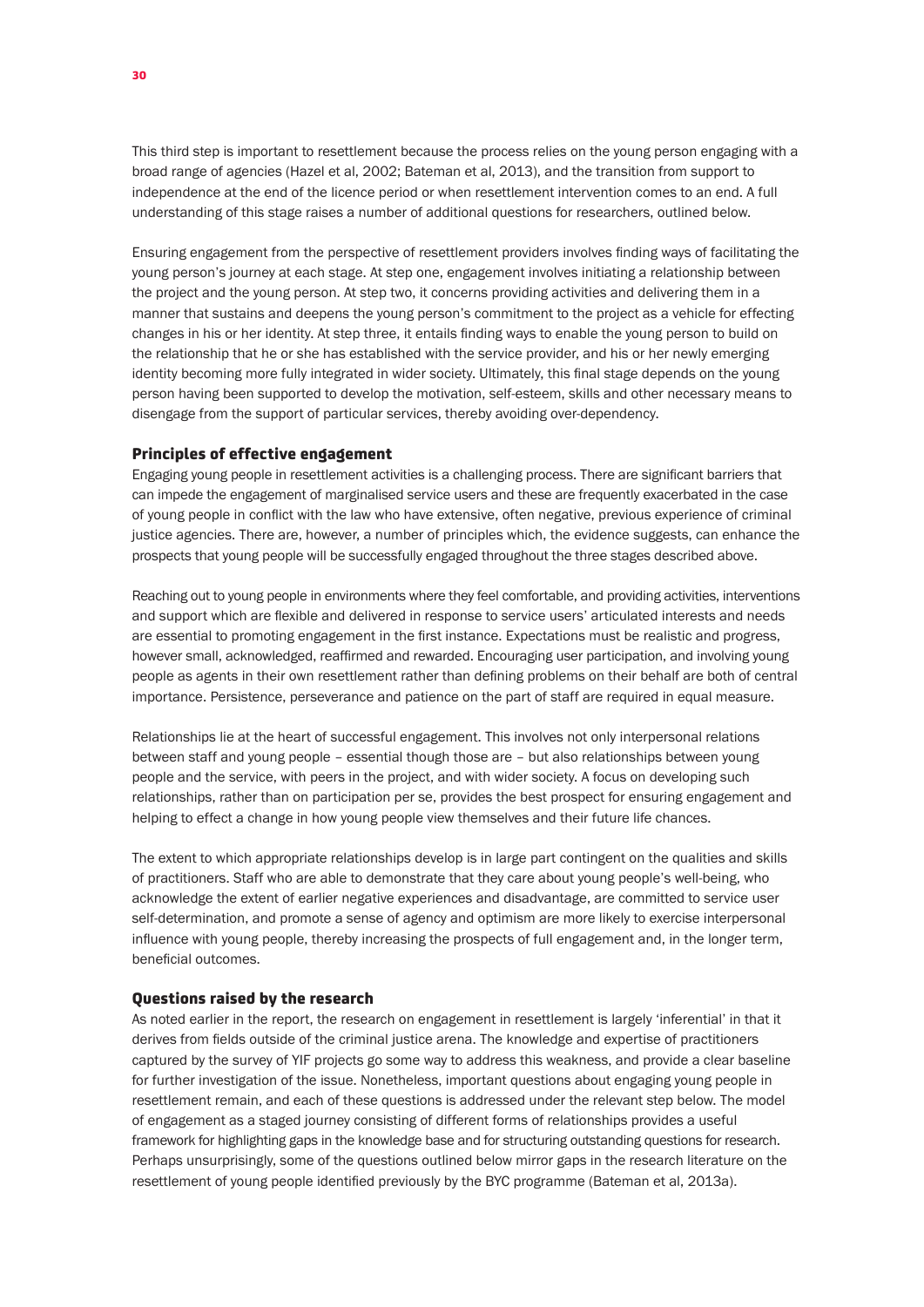#### **Step 1: The service engaging with the young person**

- What approaches are most conducive to promoting initial engagement specifically within the custodial environment? Will they be equally relevant at each stage of the sentence or remand period?
- How does initial engagement differ between sentenced and remanded young people? Do their expectations and motivations differ, and how can services best respond to any differences?
- Given the rapid decline in the number of young people in custody, and the associated reduction in the number of custodial units, how is initial engagement affected by the increasing distance from home of placements? How can this best be negotiated or mitigated by service providers?
- To what extent is the success of initial engagement affected by whether resettlement provision is compulsory, associated with licence conditions, or voluntary? What sorts of approach are more likely to be successful in each case?

#### **Step 2: The young person engaging with the service**

- How does the transition to adulthood relate to sustained engagement with a service? Can an effective relationship with one agency ease this transition and the movement between other respective agencies? Conversely, how does the transition affect that relationship?
- To what extent, and in what ways, is the engagement of the young person affected by the relationship of resettlement providers with the criminal justice process where there may be a threat of breach for non-compliance? How does a third sector agency negotiate this, particularly if they are obligated to inform the state sector of non-compliance?
- To what extent is engagement related to the prevention of reoffending? Are young people who appear to be most engaged those who show the highest reductions in recidivism? Are different types of engagement reflected in different outcomes?
- To what extent are the processes and activities that promote engagement distinct from (or similar to) those that promote broader behavioural change?

#### **Step 3: The young person engaging with wider society**

- $\bullet$  How can engagement with services be sustained through to, and beyond the end of, a licence or period of resettlement intervention? Does this change over that time?
- What methods are most effective in transferring engagement from one service (or practitioner) to other services (for instance, from a resettlement service to sustained engagement with education, training and employment)?
- How do staff best manage young people's expectations of what services will be available to them once resettlement provision comes to an end, particularly within an economic context of limited resources and employment opportunities?
- How can services best ensure engagement without longer-term dependency? What forms of engagement are conducive to promoting wider inclusion rather than over-dependency?

There is also a lack of knowledge as to how young people themselves experience engagement in resettlement and how they understand relationships with service providers. More specifically, little is known about how engagement is affected by gender, race, age and other demographic characteristics. Given the argument in this report that successful engagement is a process of promoting a shift in identity on the part of the young person, it seems likely that such characteristics would impact on young people's experience of the journey. This raises the following questions: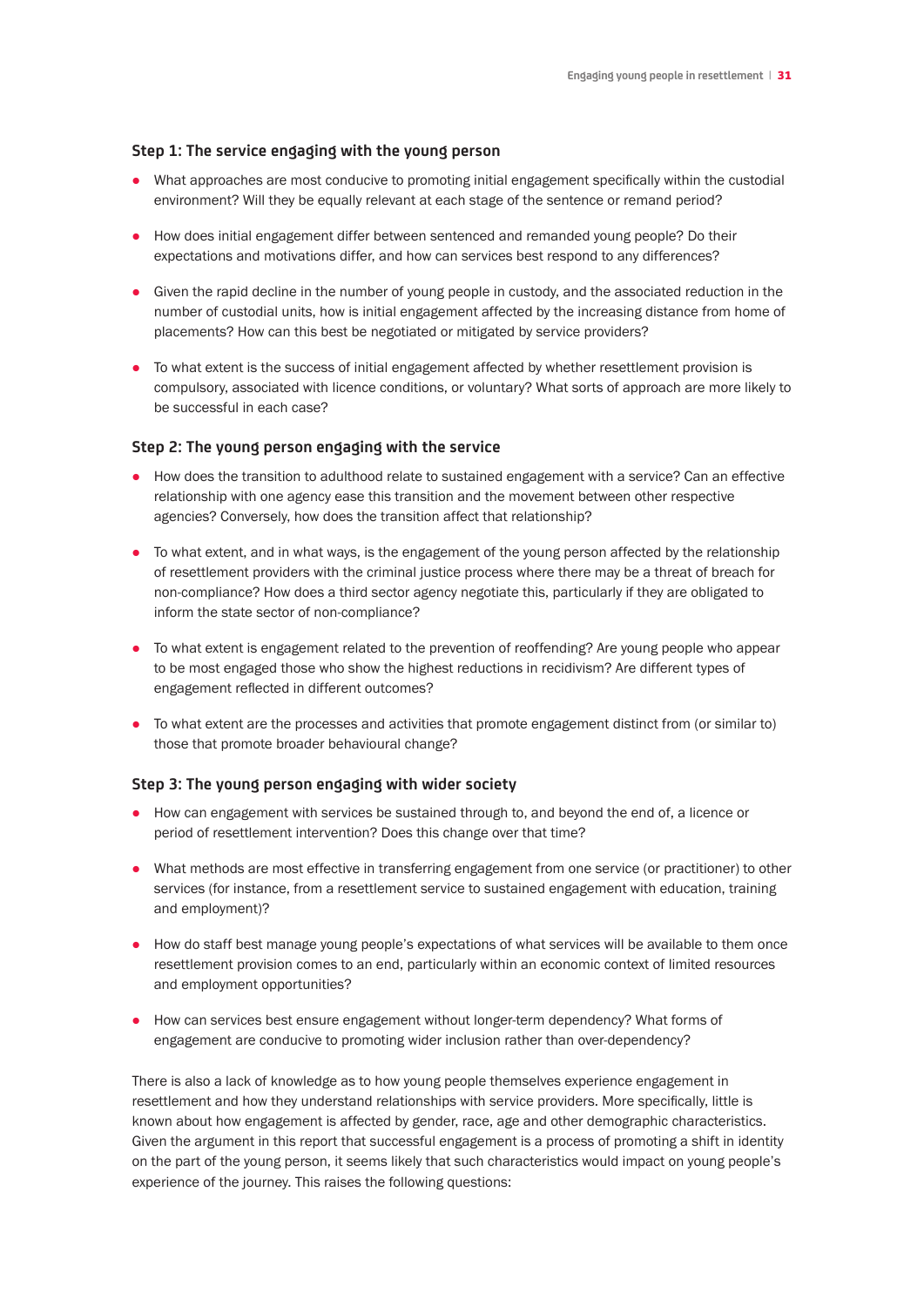- $\bullet$  To what extent and in what ways is successful engagement in resettlement affected by the individual characteristics of diverse groups of young people?
- What are the implications of such differences for providers of resettlement services at the different stages of engagement?

More broadly, the focus on engagement as a process of shifting identity poses questions as to the nature of effective resettlement itself and how it is measured. If resettlement can also be understood in terms of effecting shifts in how young people see themselves and in how they relate to individuals and agencies, the current policy discourse that prioritises reductions in reoffending as indicators of success might be open to criticism (see for instance, Bateman et al, 2013a). BYC will continue work with policymakers and practitioners to consider the implications of such questions for resettlement.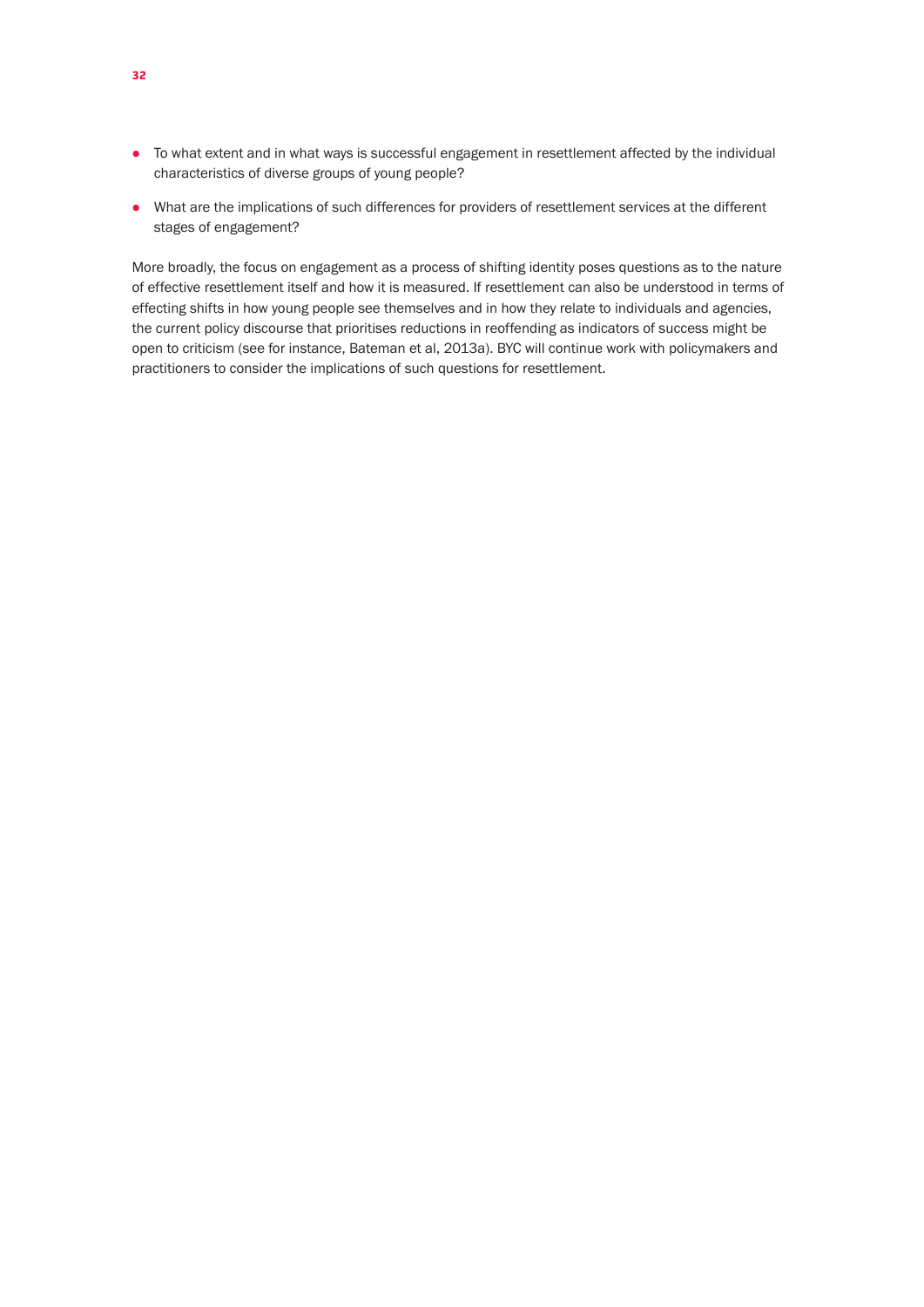### **Annex – a note on measuring engagement**

Given the complex multi-faceted nature of the concept of engagement, measuring it in operational terms presents difficulties. Fredricks and her colleagues (2004) provide an overview of the various measures used in education to monitor different forms of engagement, but none of these capture full engagement in the form considered in this study and to which resettlement projects are likely to aspire.

There are a number of engagement measures used in therapeutic settings, including some that focus specifically on work with (adult) offenders. The Treatment Engagement Rating Scale, for instance (described in Drieschner and Boomsma, 2008) has been developed in Holland specifically for a forensic setting but is likely to be less useful for projects in the voluntary sector, particularly those which adopt more of a youth work model.

A measure developed to test engagement in group work may be more relevant to projects whose primary focus is working with young people in groups (The Groupwork Engagement Measure, described in MacGowan, 2006). The tool consists of 37 items across seven dimensions drawn from group work theory (in an American setting) which largely capture the various elements of youth engagement. The dimensions are: attendance; contributing; relating (to the worker and to other group members); contracting; and working on problems.

The Working Alliance Inventory has been validated in a number of social work related and therapeutic fields and has been shown to be a good predictor of outcomes (Horvath and Greenberg, 1989). It consists of two complementary sections completed by the practitioner and service user respectively, but may be overly focused on goals and achievements to capture the full range of engagement in a resettlement context. A shorter version, which is easier for staff and service users to complete, has been developed over the past 10 years (described in Hasper and Gillaspy, 2006). The Working Alliance Inventory has also recently been adapted to measure the engagement of (US adult) offenders on probation. This version of the measure only requires completion by the service user (described in Tatman and Love, 2010).

An alternative, less direct approach to measuring engagement is to focus on practitioner skills. Trotter (2012) has developed a manual for coding effective practice skills for professionals supervising young people in the (Australian) juvenile justice system. The skills measured are largely those associated with pro-social modelling. As indicated in the main body of the report, better reported outcomes are associated with service users working with professionals who are rated more highly by independent researchers.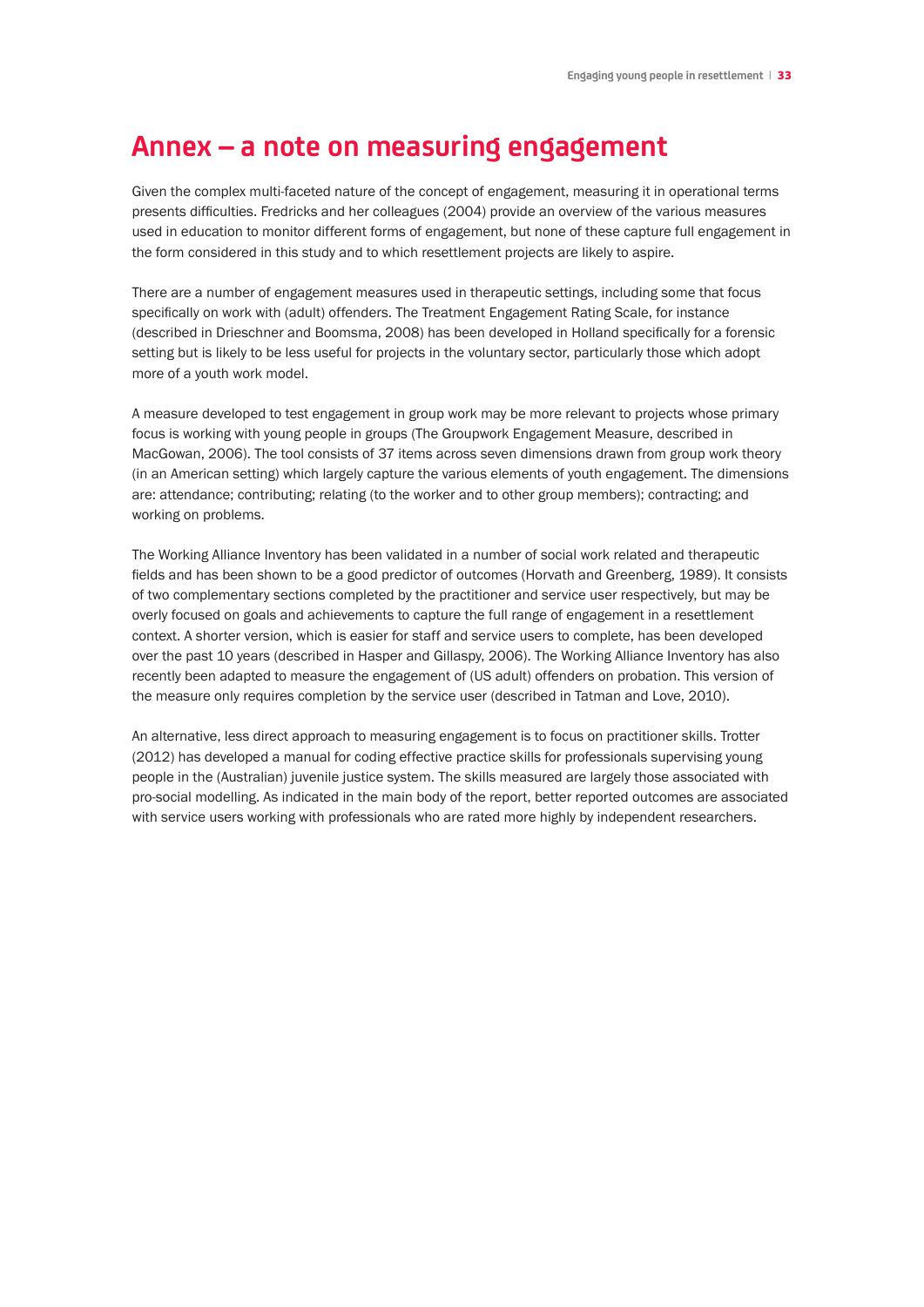### **References**

Armstrong Schellenberg JRM, Lengeler C, Mponda H and Mushi AK (2003) 'Targeted subsidy for malaria control with treated nets using a discount voucher system in Tanzania' *Health Policy and Planning* 18(2) pp.163-71

Barry M (2007) 'Listening and learning: the reciprocal relationship between worker and client' *Journal of Community and Criminal Justice* 54(4) pp.407-422

Batchelor S and McNeill F (2005) 'The young person-worker relationship' in Bateman T and Pitts J (eds) *The Russell House Companion to Youth Justice* Lyme Regis: Russell House Publishing pp.166-171

Bateman T (2011) '"We now breach more kids in a week than we used to in a whole year": the punitive turn, enforcement and custody' *Youth Justice* 11(2) pp.115-133

Bateman T, Hazel N and Wright S (2013a) *Resettlement of Young People Leaving Custody: Lessons from the literature* London: Beyond Youth Custody

Bateman T, Melrose M and Brodie I (2013b) *'Nothing's Really That Hard – You Can do it': Agency and fatalism: the resettlement needs of girls* Luton: University of Bedfordshire

Becker H (1967) *The Outsiders: Studies in the sociology of deviance* New York: The Free Press

Bond H (1999) 'Bypassing problems' *Community Care* 11 March 1999 pp.30-1

Bottoms A (2001) 'Compliance and community penalties' in Bottoms A, Gelthorpe L and Rex S (eds) *Community Penalties: Changes and challenges* Cullompton: Willan pp.87-116

Burnett R (2004) 'One-to-one ways of promoting desistance' in Burnett R and Roberts C (eds) *What Works in Probation and Youth Justice: Developing evidence-based practice* Cullompton: Willan

Caverley A, Cole B, Kaur G, Lewis S, Raynor P, Sadeghi S, Smith D, Vanstone M and Wardack A (2004) *Black and Asian Offenders on Probation*, *Home Office Research Study 277* London: Home Office

Chapman T and Hough M (1998) *A Guide to Effective Practice: Evidence based practice* London: HM Inspectorate of Probation

Chawla L and Heft H (2002) 'Children's competence and the ecology of communities: a functional approach to the evaluation of participation' *Journal of Environmental Psychology* 22 pp.201-216

Cherry S (2005) *Transforming Behaviour: Pro-social modelling in practice* Cullompton: Willan

Children and Young People's Unit (2001) *Learning to Listen: Core principles for the involvement of children and young people* London: Department for Education and Skills

Chui WH and Ho KM (2006) 'Working with involuntary clients: perceptions and experiences of outreach social workers in Hong Kong' *Journal of Social Work Practice: Psychotherapeutic approaches in health, welfare and the community* 20(2) pp.205-222

Cignolani J (1984) 'Social conflict perspective on work with involuntary clients' *Social Work* 29 pp.443–446

Coleman J (2011) *The Nature of Adolescence* (4th edition) Hove: Routledge

Combe V (2002) *Up for it: Getting young people involved in local government* London: National Youth Agency

Connexions (2002) *Encouraging and Recognising Young People's Active Involvement in Connexions* London: Connexions Service National Unit

Cooper K, Sutherland A and Roberts C (2007) *Keeping Young People Engaged* London: Youth Justice Board

Douglas N and Plugge E (2006) *A Health Needs Assessment for Young Women in Young Offender Institutions* London: Youth Justice Board

Dowden C and Andrews DA (2004) 'The importance of staff practice in delivering effective correctional treatment: a meta-analytic review of core correctional practice' *International Journal of Offender Therapy and Comparative Criminology* 48(2) pp.203–214

Drieschner KH and Boomsma A (2008) 'The Treatment Engagement Rating Scale (TER) for forensic outpatient treatment: description, psychometric properties and norms' in *Psychology, Crime and Law* 14(1) pp.299-315

Eadie T and Canton R (2002) 'Practising in a context of ambivalence: the challenge for youth justice workers' *Youth Justice* 2(1) pp.14–26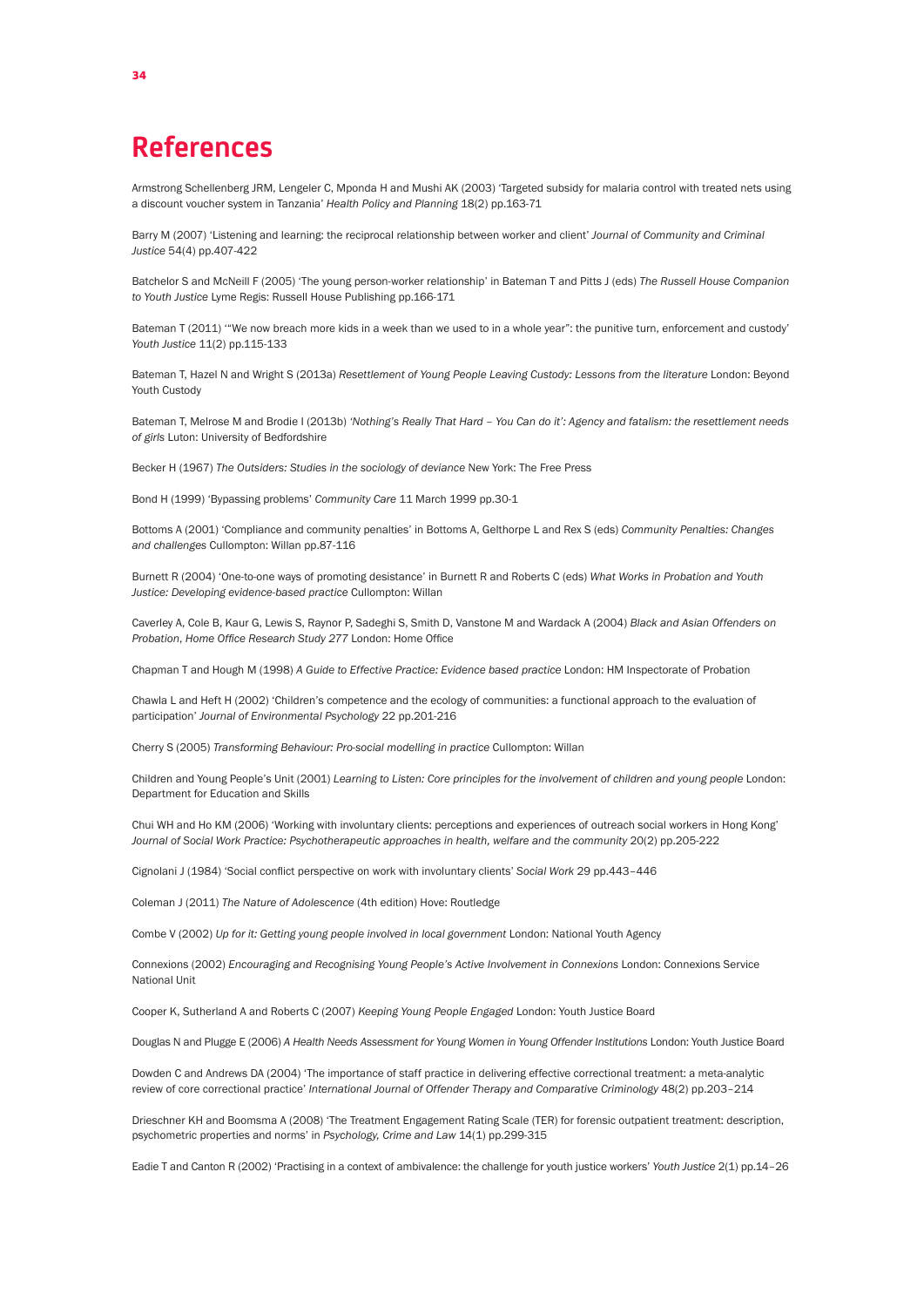Edcoms (2008) *Education, Training and Employment: Source document* London: Youth Justice Board

Evans R, Pinnock K, Beirens H and Edwards A (2006) *Developing Preventative Practices – The Experiences of Children, Young People and Their Families in the Children's Fund*: *National evaluation of the Children's Fund* London: Department for Education and Skills

Fajerman L and Treseder P (1997) *Empowering Children and Young People* London: Save the Children

Farley M (2003) *Keepin' it Real: A resource for involving young people* Wellington: New Zealand Ministry of Youth Affairs

Farmer E (2011) 'The age of criminal responsibility: developmental science and human rights perspectives' *Journal of Children's Services* 6(2) pp.86-95

Farrall S (2002) Rethinking What Works with Offenders: Probation, social context and desistance from crime Cullompton: Willan

Farrington D (1995) 'The challenge of teenage anti-social behaviour' in Rutter M (ed) *Psychosocial Disturbances in Young People: Challenges for prevention* Cambridge: Cambridge University Press pp.83-130

Farrow K, Kelly G and Wilkinson B (2007) *Offenders in Focus* Bristol: Policy Press

Forrester D, Westlake D and Glynn G (2011) 'Parental resistance and social worker skills: towards a theory of motivational social work' *Child and Family Social Work* 17(2) pp.118-129

France A, Bottrell D and Armstrong A (2012) *A Political Ecology of Youth and Crime* Basingstoke: Palgrave Macmillan

Fredricks J, Blumenfeld P and Paris A (2004) 'School engagement: potential of the concept, state of the evidence' *Review of Educational Research* 74(1) pp.59-109

Ghate D and Hazel N (2002) *Parenting in Poor Environments: Stress, support and coping* London: Jessica Kingsley

Ghate D, Shaw C and Hazel N (2000) *Engaging Fathers in Preventive Services* York: Joseph Rowntree Foundation

Glover J, Webster L, White J and Jones N (2012) *Developing the Secure Estate for Children and Young People in England and Wales: Young people's consultation report* London: Youth Justice Board

Golden S, Spielhofer T, Sims D, Aiston S and O'Donnell L (2002) *Re-Engaging the Hardest-to-Help Young People: The role of the neighbourhood support fund* London: Department for Education and Skills

Gray A (2002) *Increasing the Participation of Children, Young People and Young Adults in Decision Making* Wellington: New Zealand Ministry of Social Development

Guest A and Schneider B (2002) 'Adolescents' extra-curricular activity in context: the mediating effects of schools, communities and identity' *Sociology of Education* 76(2) pp.89-109

Guthrie J and Wigfield A (2000) 'Engagement and motivation in reading' in Kamil M and Mosenthal P (eds) *Handbook of Reading Research* (vol 3) New Jersey: Lawrence Erlbaum pp.403-422

Hagell A (2001) T*he Mental Health Needs of Young Offenders – Bright Futures: Working with vulnerable young people* London: Mental Health Foundation

Hagell A, Hazel N and Shaw C (2000) *Evaluation of Medway Secure Training Centre* London: Home Office

Harper R and Hardy S (2000) 'An evaluation of motivational interviewing as a method of intervention with clients in a probation setting' *British Journal of Social Work* 30(3) pp.393-400

Hart D (2011) *Into the Breach: The enforcement of statutory orders in the youth justice system* London: Prison Reform Trust

Hart D and Thompson C (2009) *Young People's Participation in the Youth Justice System* London: Youth Justice Board

Hart R (1992) *Children's Participation: From tokenism to citizenship, Innocenti essay 4* Florence: Unicef

Hasper RL and Gillaspy JA (2006) 'Development and validation of a revised short version of the Working Alliance Inventory' *Psychotherapy Research* 16(1) pp.12-25

Hazel N (2003) *Engaging Disaffected Young People: Lessons from the literature* Salford: University of Salford

Hazel N, Hagell A and Brazier L (2002a) *Young Offenders' Perceptions of Their Experiences in the Criminal Justice System* Swindon: Economic and Social Research Council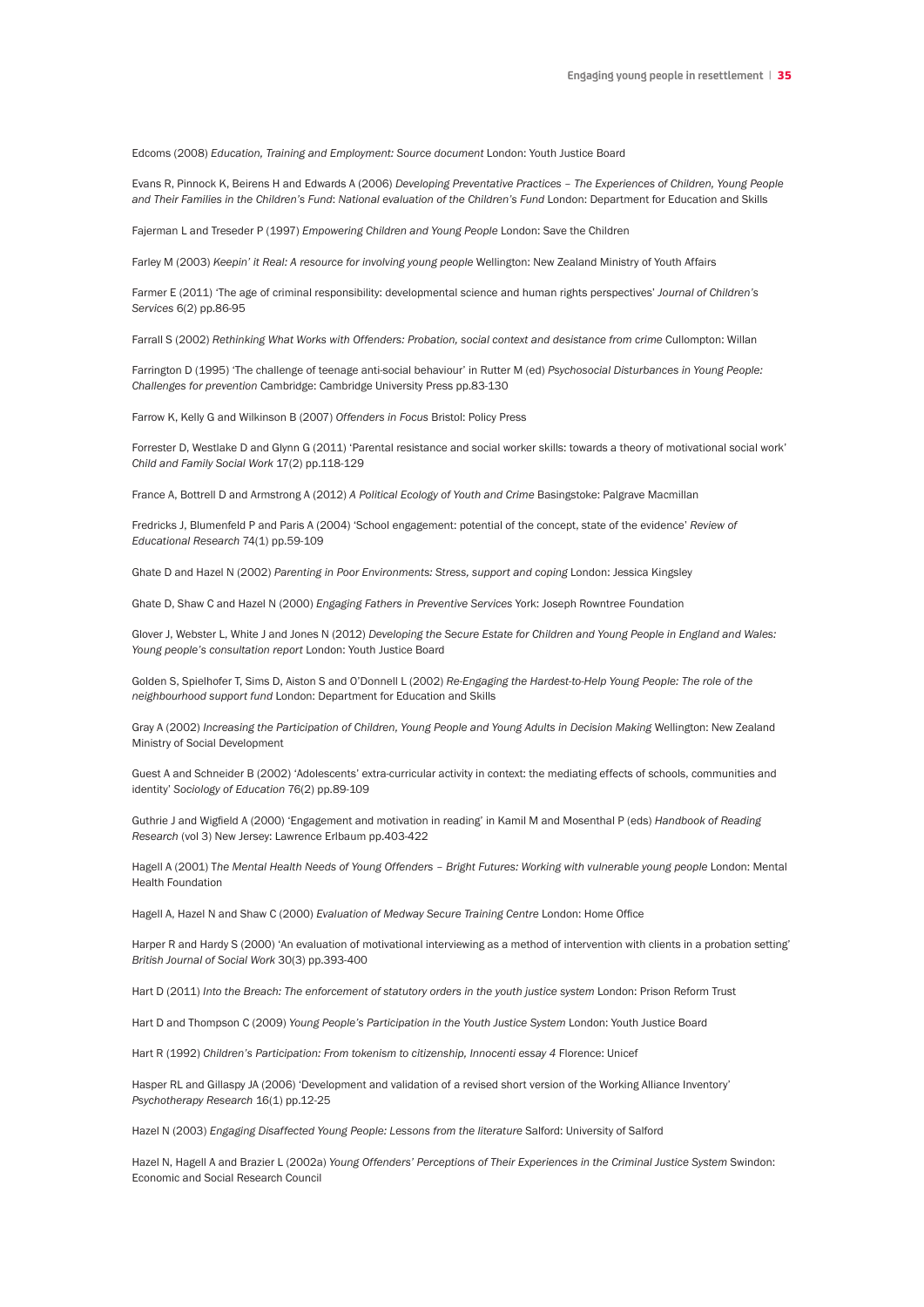Hazel N, Hagell A, Liddle M, Archer D, Grimshaw R and King J (2002b) *Assessment of the Detention and Training Order and its Impact on the Secure Estate Across England and Wales* London: Youth Justice Board

Ho KM and Chui WH (2001) 'Client resistance in outreaching social work in Hong Kong' *Asia Pacific Journal of Social Work* 11(1) pp.114–130

Hodgson L (2002) *Encouraging Lads to Learn* Nottingham: Learning and Skills Council

Home Office (2006) *Positive Futures Impact Report: End of season review* London: Home Office

Horvath AO and Greenberg LS (1989) 'Development and validation of the Working Alliance Inventory' *Journal of Counselling Psychology*  36(2) pp.223–233

Ipsos MORI (2010) 'A review of techniques for effective engagement and participation' London: Youth Justice Board

Jackson M (2001) 'Voluntary excellence' *UK Youth*, Spring 2001 pp.27-28

Jacobson J, Bhardwa B, Gyateng T, Hunter T and Hough M (2010) *Punishing Disadvantage: A profile of children in custody* London: Prison Reform Trust

Jermyn H (2004) *The Art of Inclusion: Research report 35* London: Arts Council England

Johnston L, MacDonald R, Mason P, Ridley L and Webster C (2000) *Snakes and Ladders: Young people, transitions and social exclusion* York: The Policy Press

Jones G (2002) *The Youth Divide: Diverging paths to adulthood* York: Joseph Rowntree Foundation

Jussim L and Harber K (2005) 'Teacher expectations and self-fulfilling prophecies: knowns and unknowns, resolved and unresolved controversies' *Personality and Social Psychology Review* 9(2) pp.131-155

Kazdin A (2000) 'Development, disorder and decision-making' in Grisson T and Schwartz RG (eds) *Youth on Trial: A developmental perspective on juvenile justice* Chicago: University of Chicago Press

Krapp A, Hidi S and Renninger K (1992) 'Interest, learning, and development' in Renniger K, Hidi S and Krapp A (eds) *The Role of Interest in Learning and Development* New Jersey: Lawrence Erlbaum pp.3-27

Learning and Skills Council (2002) *Guide to Engaging with Young People* Leicester: National Youth Agency

Lee F and Charm L (2002) 'The possibility of promoting user participation in working with high-risk youth' *British Journal of Social Work*  32 (1) pp.71-92

Leon L (2002) *The Mental Health Needs of Young Offenders: Updates* 3(18) London: Mental Health Foundation

Lewis C (2001) 'Peer group power' *Community Care* 4 January 2001 pp.22-3

Lyon J, Dennison C and Wilson A (2000) 'Tell Them so They Listen': *Messages from young people in custody, Research Study 201* London: Home Office

MacGowan MJ (2006) 'The Group Engagement Measure: a review of its conceptual and empirical properties' *Journal of Groups in Addiction and Recovery* 1(2) pp.33-52

McGuire J (2010) *Comparing Coercive and Non-Coercive Interventions: Transition to Adulthood 2* London: Centre for Crime and Justice Studies

McNeill F (2006) 'Community supervision: context and relationships matter' in Goldson B and Muncie J (eds) *Youth Crime and Justice* London: Sage

McNeill F (2009) 'Supervising young offenders: what works and what's right' in Barry M and McNeill F (eds) Y*outh Offending and Youth Justice* London: Jessica Kingsley

McNeill F and Batchelor S (2002) 'Chaos, containment and change: responding to persistent offending by young people' *Youth Justice* 2(1) pp.27-43

Mason P and Prior D (2008) *Engaging Young People who Offend: Source document* London: Youth Justice Board

May T, Gyateng T and Bateman T (2010) *Exploring the Needs of Young Black and Minority Ethnic Offenders and the Provision of Targeted Interventions* London: Youth Justice Board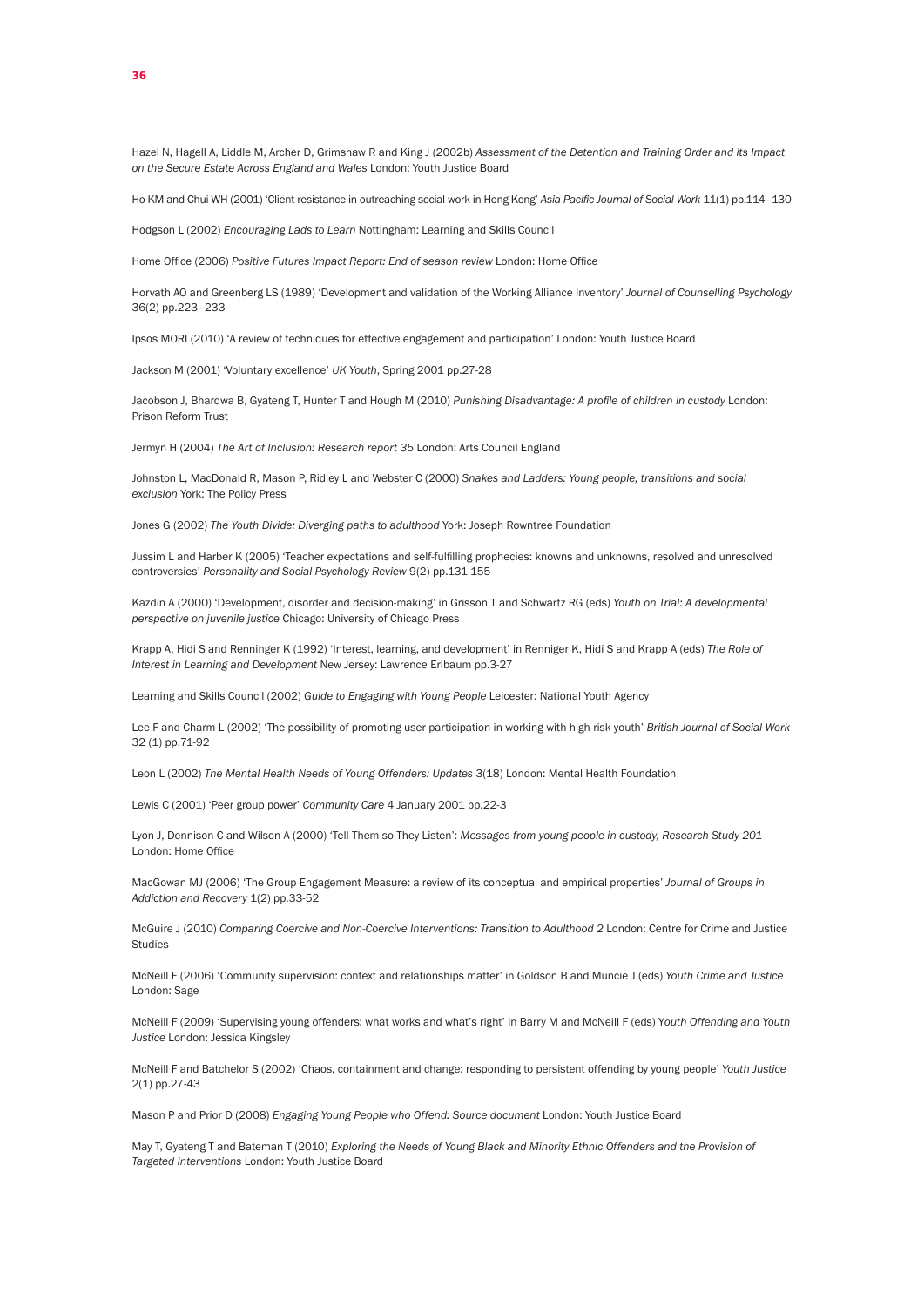Merton B and Parrot A (1999) *Only Connect: Successful practice in educational work with disaffected young adults* Leicester: National Institute for Adult and Continuing Education

Miller G (2003) 'Writers', clients', counsellors' and readers' perspectives in constructing resistant clients' in Hall C, Juhila J, Parton N and Poso T (eds) *Constructing Childhood in Social Work and Human Services: Interaction, identities and practices* London: Jessica Kingsley pp.193–207

Miller WR and Rollnick S (2002) *Motivational Interviewing: Preparing people for change* (2nd edition) London: Guilford Press

Ministry of Social Development (2003) *Involving Children: A guide to engaging children in decision-making* Wellington: Ministry of Social Development

Moffitt T (2006) 'Life course persistent versus adolescent limited anti-social behaviour' in Cicchetti D and Cohen D (eds) *Developmental Psychopathology* New York: Wiley

Moore R (2004) 'Intensive supervision and surveillance programmes for young offenders: the evidence base so far' in Burnett R and Roberts C (eds) *What Works in Probation and Youth Justice: Developing evidence-based practice* Cullompton: Willan Publishing pp.159-179

Nacro (2008a) *Youth Crime Briefing: Sport, recreational and physical activity programmes and youth justice* London: Nacro

Nacro (2008b) *Youth Crime Briefing: Principles of participation for youth justice* London: Nacro

National Youth Agency (2011a) *Participation in Youth Justice: Measuring impact and effectiveness* Leicester: National Youth Agency

National Youth Agency (2011b) V*oice and Influence in the Youth Justice System* Leicester: National Youth Agency

Naylor C, Lincoln J and Goddard N (2008) 'Young people at risk of offending: their views on a specialist mental health service in South East London' *Clinical Child Psychology and Psychiatry* 13(2) pp.277-286

National Institute for Adult and Continuing Education (2002) *Young Adult Learners, Disaffection and Social Exclusion* Leicester: National Institute for Adult and Continuing Education

Nichols G and Crow I (2004) 'Measuring the impact of crime reduction interventions involving sports activities for young people' *Howard Journal of Criminal Justice* 43(3) pp.267–283

Patton P and Morgan M (2002) How to Implement Oregon's Guidelines for Effective Gender-Responsive Programming for Girls Oregon: Oregon Criminal Justice Commission

Pipes RB and Davenport DS (1990) *Introduction to Psychotherapy: Common clinical wisdom* New Jersey: Prentice Hall

Prior D and Mason P (2010) 'A new kind of evidence: looking for "what works" in engaging young offenders' *Youth Justice* 10(3) pp.211-226

Prochaska JO and DiClemente CC (1983) 'Stages and processes of self-change of smoking: toward an integrative model of change' *Journal of Consulting and Clinical Psychology* 51 pp.390-395

Raynor P and Ugwudike P (eds) (2013) *What Works in Offender Compliance: International perspectives and evidence-based practice*  Basingstoke: Palgrave MacMillan

Robinson G and Ugwudike P (2012) 'Investing in "toughness": probation enforcement and legitimacy' *Howard Journal of Criminal Justice* 51(3) pp.300-316

Rooney RH (1992) *Strategies for Work with Involuntary Clients* New York: Columbia University Press

Sharpe D and Atherton S (2007) 'To serve and protect? The experiences of policing in the community of young people from black and other ethnic minority groups' *British Journal of Criminology* 47(5) pp.746-763

Shier H (2001) 'Pathways to participation – openings, opportunities and obligations: a new model for enhancing children's participation in decision-making in line with Article 12.1 of the United Nations Convention on the Rights of the Child' *Children and Society* 15(2) pp.107-17

Silvestri A (2009) Partners or Prisoners? Voluntary sector independence in the world of commissioning and contestability London: Centre for Crime and Justice Studies

Smith D (2006) 'Youth crime and justice: research, evaluation and "evidence''' in Goldson B and Muncie J (eds) *Youth Crime and Justice* London: Sage pp.78-91

Social Exclusion Unit (2000) *Young People: Report of Policy Action Team 12* London: Social Exclusion Unit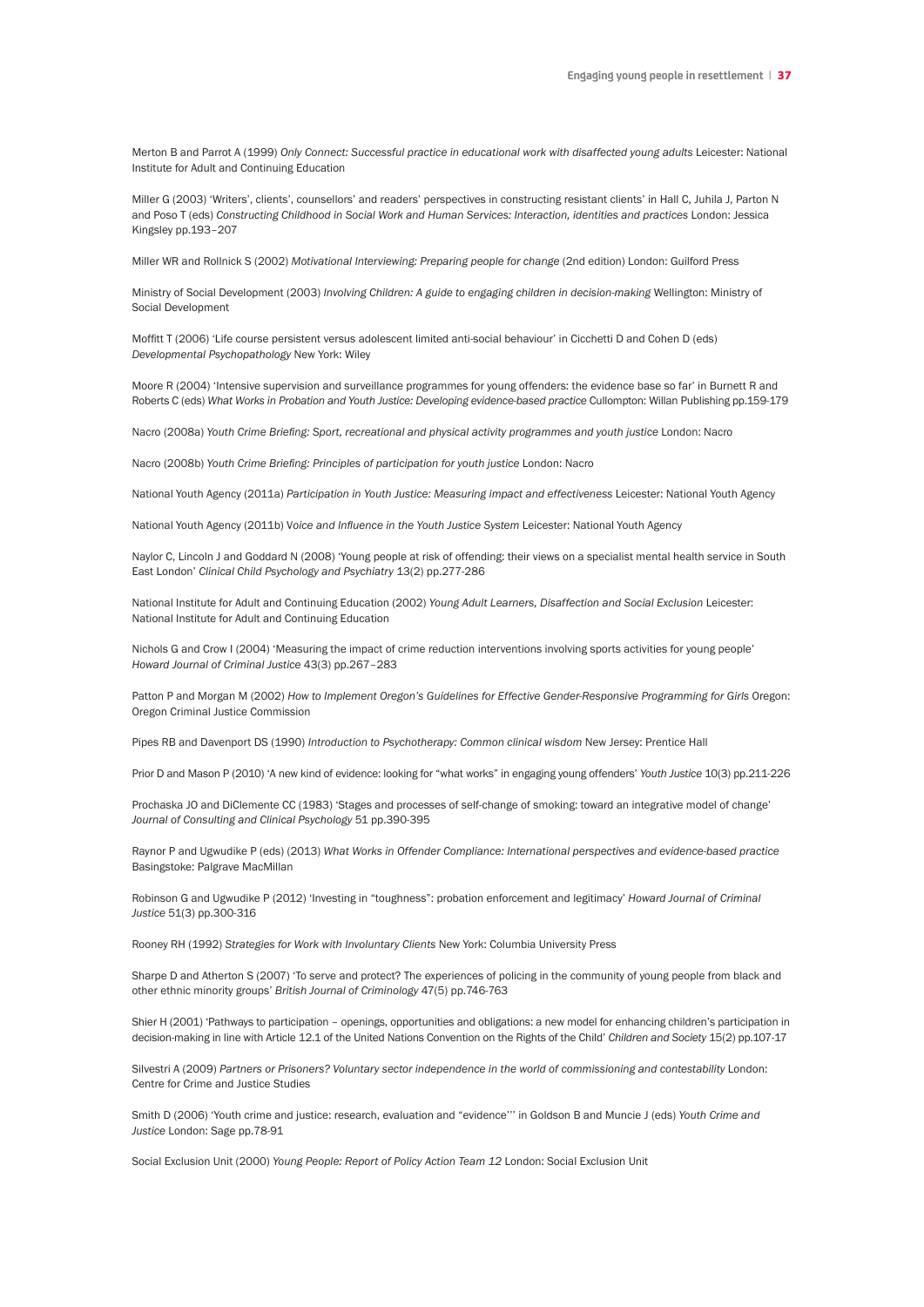Steer R (2000) *A Background to Youth Disaffection* London: Community Development Foundation

Stephenson M, Giller H and Brown S (2011) *Effective Practice in Youth Justice* (2nd edition) Abingdon: Routledge

Straudt MM (2003) 'Helping children access and use services: a review' *Journal of Child and Family Studies* 12(1) pp.49-60

Tarling R (2012) *Summer Arts Colleges Evaluation Report 2007-11* London: Unitas

Tatman AW and Love KM (2010) 'An offender version of the Working Alliance Inventory: short revised' *Journal of Offender Rehabilitation* 49(3) pp.165–179

Taylor P, Crow I, Irvine D and Nichols G (1999) *Demanding Physical Activity Programmes for Young Offenders under Probation Supervision* Sheffield: University of Sheffield

Thomas S (2009) *Youth Justice and Participation in Wales* Port Talbot: Nacro Cymru

Trevithick P (2005) *Social Work Skills: A practice handbook* (2nd edition) Maidenhead: Open University Press

Trotter C (2006) *Working with Involuntary Clients: A guide to practice* (2nd edition) London: Sage

Trotter C (2012) 'Effective community-based supervision of young offenders' *Trends and Issues in Crime and Justice* 448 Canberra: Australian Institute of Criminology

Vanstone M (2013 forthcoming) 'Compulsory persuasion in probation history' in Raynor P and Ugwudike P (eds) (2013) *What Works in Offender Compliance: International perspectives and evidence-based practice* Basingstoke: Palgrave MacMillan

Walther A, Blasco AL, du Bois-Reymonds M, Stauber B, Kieselbach T, McNeish W, Schomann K, Burgess P, Schwarz A, Miles S, Bendit R, Biggart A, Bohnisch L, Morch S and Kiely E (2002) 'Young People and Transition Policies in Europe' Paper to the European Conference for Researchers and Policy Makers, Madrid, 6-8 June 2002

Ugwudike P (2013 forthcoming) 'Exploring the nature of compliance as a co-constructed phenomenon: perspectives from England and Wales' in Raynor P and Ugwudike P (eds) (2013) *What Works in Offender Compliance: International perspectives and evidence-based practice* Basingstoke: Palgrave MacMillan

Williams DJ and Strean WB (2002) 'The transtheoretical model and quality of life promotion: towards successful offender integration' *Probation Journal* 49(3) pp.217-226

Willis P (1978) *Learning to Labour: How working class kids get working class jobs* Farnham: Ashgate